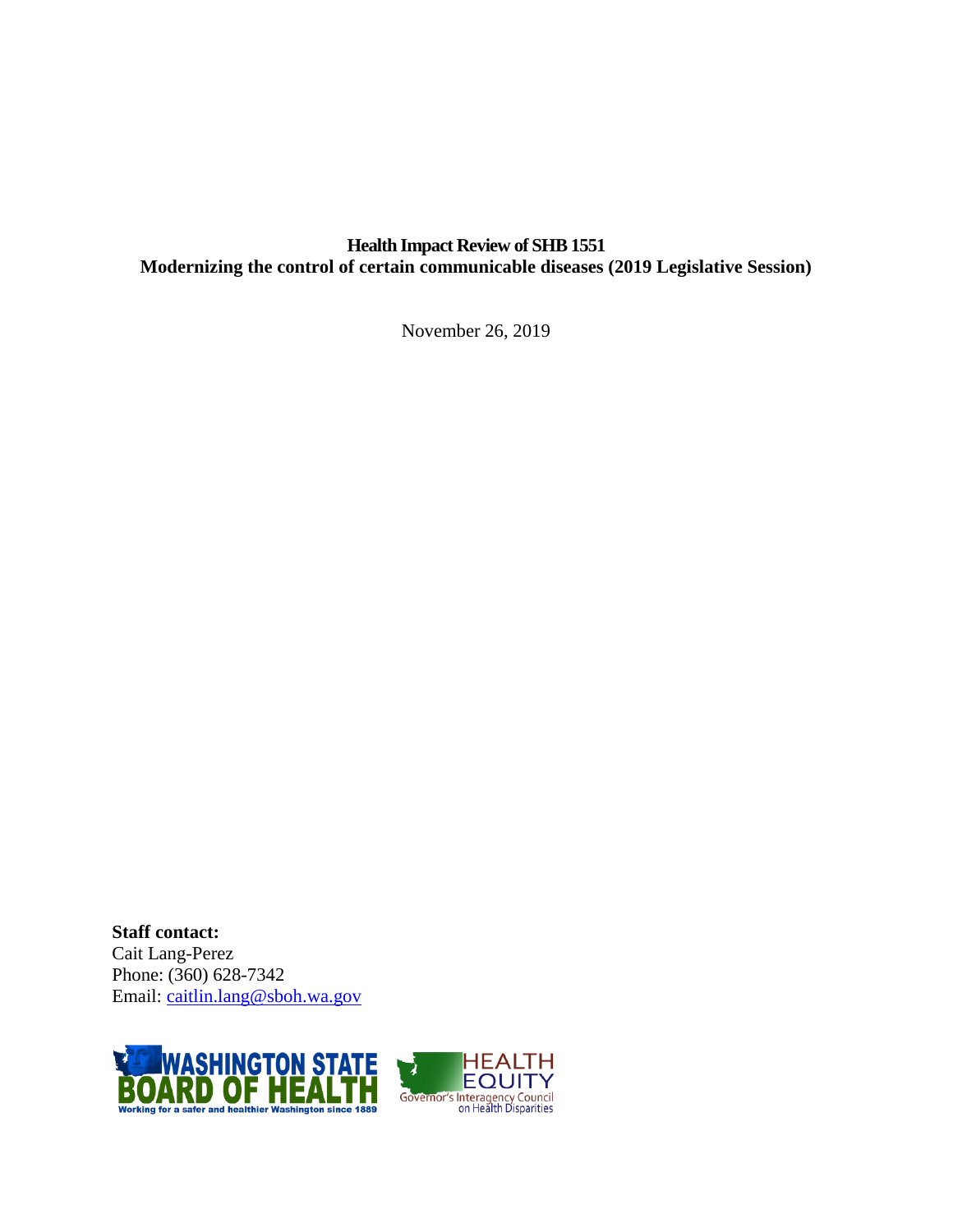### **Full review**

The full Health Impact Review report is available at: <https://sboh.wa.gov/Portals/7/Doc/HealthImpactReviews/HIR-2020-02-SHB1551.pdf>

### **Acknowledgements**

We would like to thank the key informants who provided consultation and technical support during this Health Impact Review.

# **Contents**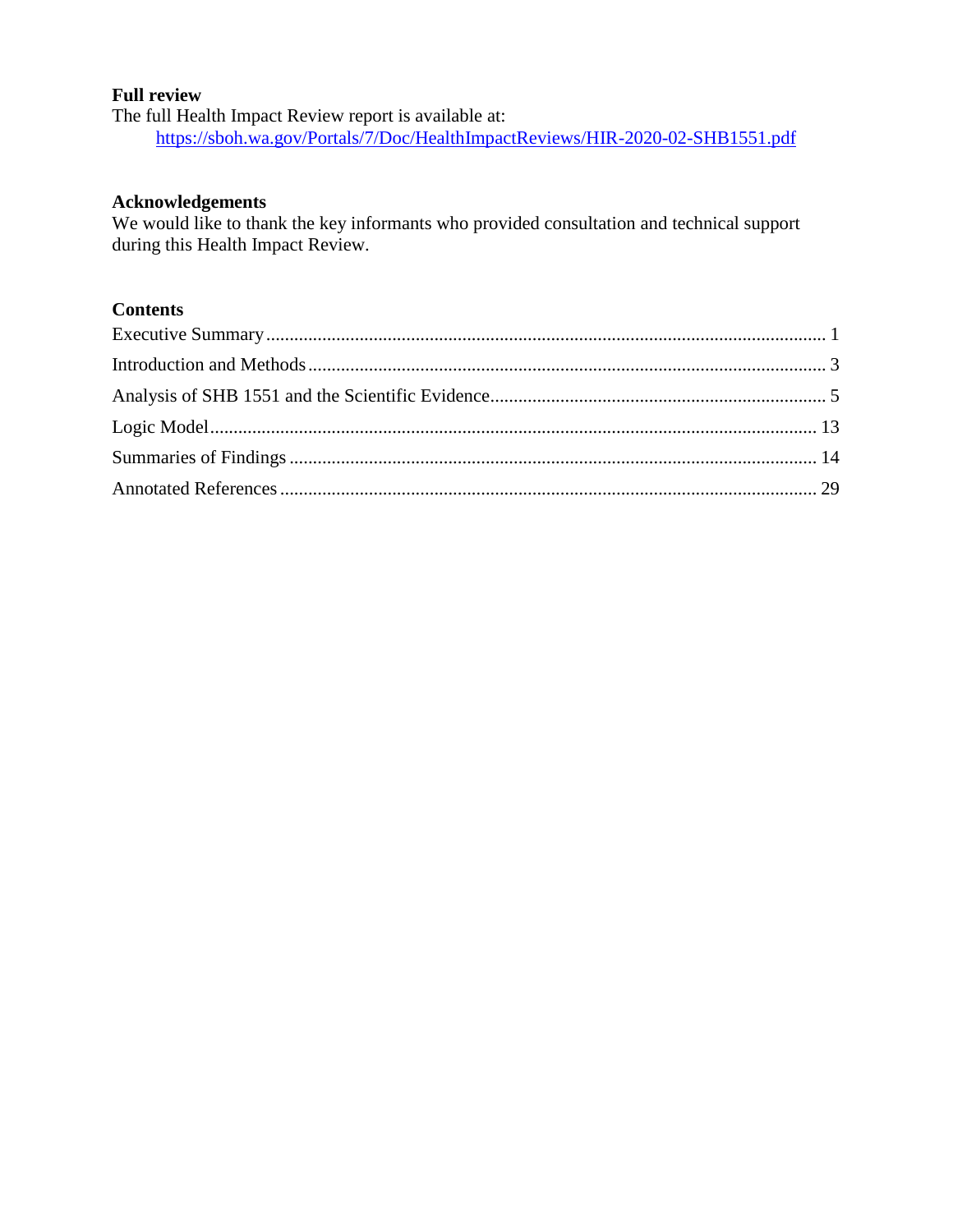# **Executive Summary SHB 1551, Modernizing the control of certain communicable diseases (2019 Legislative Session)**

**Evidence indicates that SHB 1551 would likely decrease penalties and collateral consequences, decrease prosecution and involvement in the criminal justice system, and decrease stigma, which could lead to improved health outcomes and decreased inequities for individuals living with HIV.**

# **BILL INFORMATION**

**Sponsors:** Jinkins, Cody, Stonier, Fey, Appleton, Pollet

## **Summary of Bill:**

This summary highlights all provisions in the bill. However, this analysis was scoped to assess only the provisions related to modifying crimes related to transmission of human immunodeficiency virus (HIV).

- Modifies crimes related to transmission of HIV and repeals prohibitions on an individual who has a sexually transmitted disease, other than HIV, from having sexual intercourse if the partner is unaware of the disease.
- Repeals statutes related to counseling for HIV testing, the Office of AIDS, and requirements that agencies establish rules requiring acquired immune deficiency syndrome (AIDS) training for certain professions and employees.
- Updates language and changes references in the control and treatment of sexually transmitted diseases chapter from AIDS or HIV to sexually transmitted disease or bloodborne pathogen.
- Allows a minor of 14 years of age or older to give consent to treatment to avoid HIV infection without a parent or guardian's consent.
- Consolidates and expands rulemaking authority for the State Board of Health relating to control of sexually transmitted diseases.

# **HEALTH IMPACT REVIEW**

## **Summary of Findings:**

This Health Impact Review found the following evidence for relevant provisions in SHB 1551:

## *Pathway 1: Decreased Penalties and Collateral Consequences*

This review makes the informed assumption that modifying HIV-related crimes from a felony to a misdemeanor or gross misdemeanor will lower the penalties and collateral consequences associated with the crime. This informed assumption is based on maximum sentences, findings of the U.S. Commission on Civil Rights' report on collateral consequences, and discussions with key informants.

 **Very strong** evidence that decreased penalties and collateral consequences of conviction will likely improve access to employment opportunities, housing, and social services for persons living with HIV convicted of the proposed charge.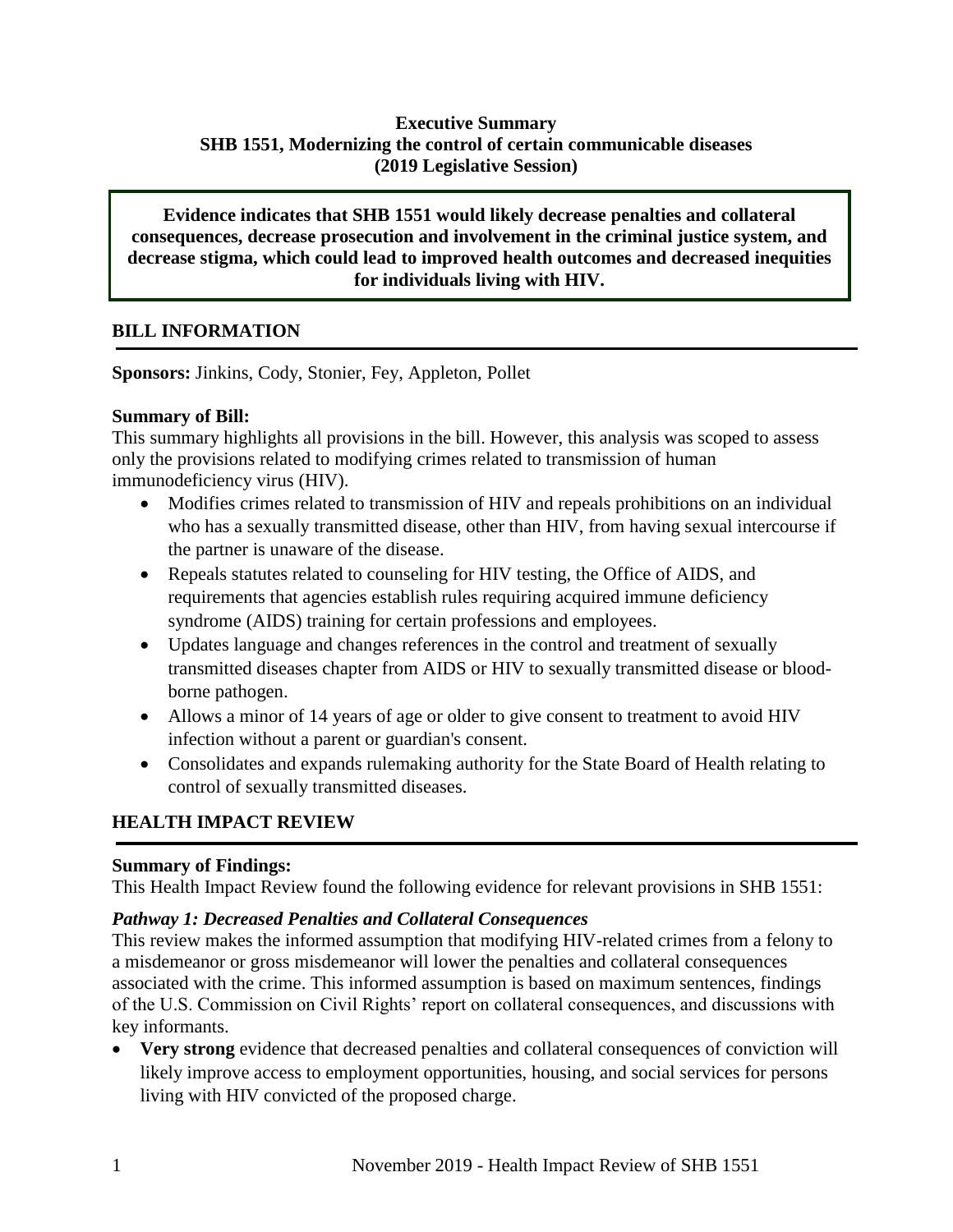**Very strong** evidence that improved access to employment opportunities, housing, and social services will likely result in improved health outcomes for individuals living with HIV who are convicted of the proposed charge.

## *Pathway 2: Decreased Prosecution and Criminal Justice Involvement*

This review makes the informed assumption that modifying HIV-related crimes to included detailed defenses to prosecution in the RCW will likely result in decreased prosecution and criminal justice involvement. This informed assumption is based on proposed defenses to prosecution, key informant interviews with prosecuting attorneys and law enforcement officers, and available Washington State and national data.

 **Very strong** evidence indicating decreased prosecution and criminal justice involvement will likely improve health outcomes.

# *Pathway 3: Decreased Stigma*

This review makes the informed assumption that modifying HIV-related crimes from a felony to a misdemeanor or gross misdemeanor will decrease stigma for individuals living with HIV. This informed assumption is based on information from key informant interviews.

- **Strong** evidence that decreasing stigma for individuals living with HIV may improve access to and use of healthcare services.
- Very strong evidence that increasing access to and use of healthcare services for individuals living with HIV will likely improve health.
- **Very strong** evidence that improving health outcomes for individuals living with HIV will likely reduce health inequities by race/ethnicity; by sex, sexual orientation, and gender identity; and for other potentially marginalized individuals.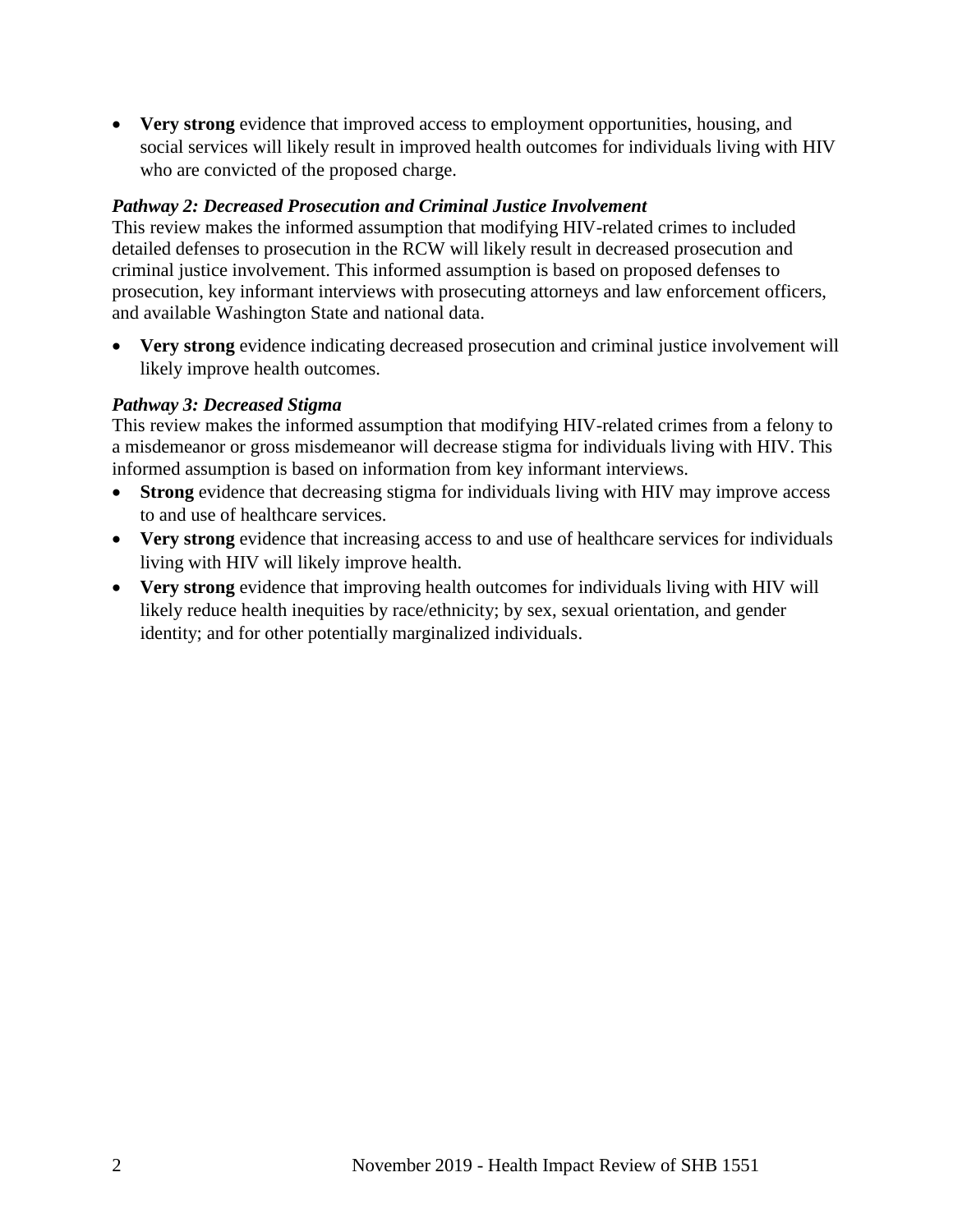### **Introduction and Methods**

<span id="page-4-0"></span>A Health Impact Review is an analysis of how a proposed legislative or budgetary change will likely impact health and health disparities in Washington State [\(RCW 43.20.285\)](http://apps.leg.wa.gov/rcw/default.aspx?cite=43.20.285). For the purpose of this review 'health disparities' have been defined as the differences in disease, death, and other adverse health conditions that exist between populations [\(RCW 43.20.270\)](http://apps.leg.wa.gov/rcw/default.aspx?cite=43.20.270). This document provides summaries of the evidence analyzed by State Board of Health staff during the Health Impact Review of Substitute House Bill 1551 [\(SHB 1551\)](https://app.leg.wa.gov/billsummary?BillNumber=1551&Year=2019&Initiative=false).

Staff analyzed the content of SHB 1551 and created a logic model depicting possible pathways leading from the provisions of the bill to health outcomes. We consulted with experts and contacted key informants about the provisions and potential impacts of the bill. We conducted an objective review of published literature for each pathway using databases including PubMed, Google Scholar, and University of Washington Libraries.

Since there is limited research on the impacts of HIV criminalization reform, we conducted key informant interviews to gather additional supporting evidence. In total, we spoke with 27 key informant interviewees, including: 9 informants who are current or previous prosecuting attorneys and staff; 7 informants who are community advocates or work with organizations serving individuals living with HIV; 4 informants who conduct research on HIV policy; 3 informants at state agencies or local health jurisdictions; and 3 informants representing law enforcement. We also spoke with 2 subject matter experts from Washington State Department of Health (DOH), Office of Infectious Disease. More information about key informants and more detailed methods are available upon request.

Interviews were conducted within time and process constraints. The primary intent of key informant interviews was to gather supporting evidence. Interviews also assisted with understanding different viewpoints, challenges, and benefits to the bill; however, we did not intend to gather all potential viewpoints. Interviewees were selected purposively, with emphasis on key informants that could help elucidate potential impacts of HIV defelonization. We identified further key informants using snowball methodology. While we followed-up with many of these recommendations, we were not able to contact all individuals due to time limitations. Therefore, results should not be construed as comprehensive or representative of all perspectives. Additionally, results are likely skewed geographically based on jurisdictions that analysts spoke with during key informant interviews.

Interview questions were tailored to provide the most information, and focused on the impact of HIV defelonization penalties, prosecution, criminal justice involvement, stigma, and access to care. We took detailed notes during the conversations, and coded and analyzed these notes to identify themes. We then summarized these themes and incorporated salient results into the HIR document, as applicable. All results from key informant interviews are presented in summary by theme, and are not attributed to individual interviewees (unless otherwise noted).

The following pages provide a detailed analysis of the bill including the logic model, summaries of evidence, and annotated references. The logic model is presented both in text and through a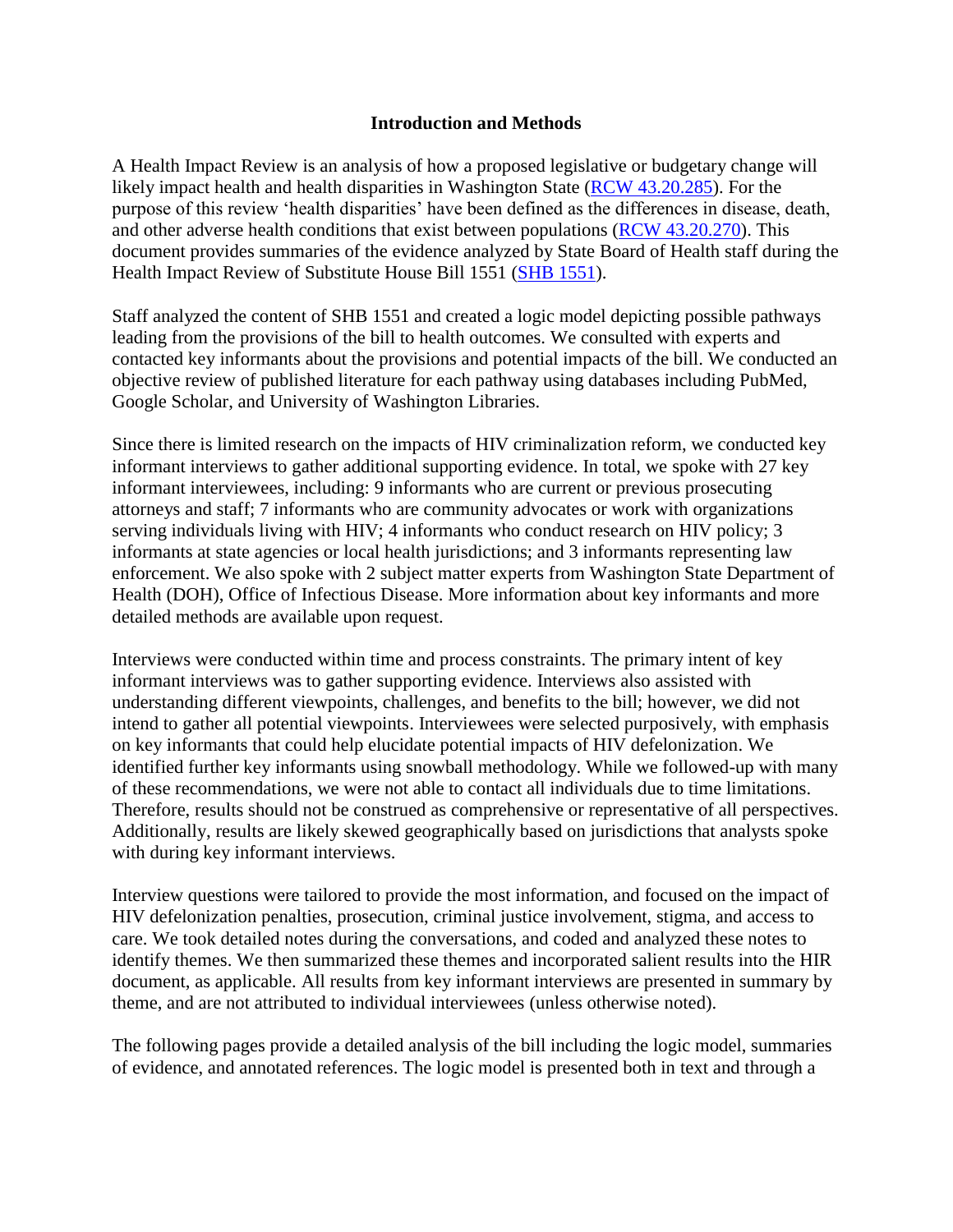flowchart (Figure 1). The logic model includes information on the strength-of-evidence for each relationship. The strength-of-evidence has been defined using the following criteria:

- Not well researched: the review of literature yielded few if any studies or only yielded studies that were poorly designed or executed or had high risk of bias.
- **A fair amount of evidence:** the review of literature yielded several studies supporting the association, but a large body of evidence was not established; or the review yielded a large body of evidence but findings were inconsistent with only a slightly larger percentage of the studies supporting the association; or the research did not incorporate the most robust study designs or execution or had a higher than average risk of bias.
- **Strong evidence:** the review of literature yielded a large body of evidence on the relationship (a vast majority of which supported the association) but the body of evidence did contain some contradictory findings or studies that did not incorporate the most robust study designs or execution or had a higher than average risk of bias; or there were too few studies to reach the rigor of "very strong evidence;" or some combination of these.
- **Very strong evidence:** the review of literature yielded a very large body of robust evidence supporting the association with few if any contradictory findings. The evidence indicates that the scientific community largely accepts the existence of the association.

<span id="page-5-0"></span>This review was subject to time constraints, which influenced the scope of work for this review. The annotated references are only a representation of the evidence and provide examples of current research. In some cases, only a few review articles or meta-analyses are referenced. One article may cite or provide analysis of dozens of other articles. Therefore the number of references included in the bibliography does not necessarily reflect the strength-of-evidence. In addition, some articles provide evidence for more than one research question, so are referenced multiple times.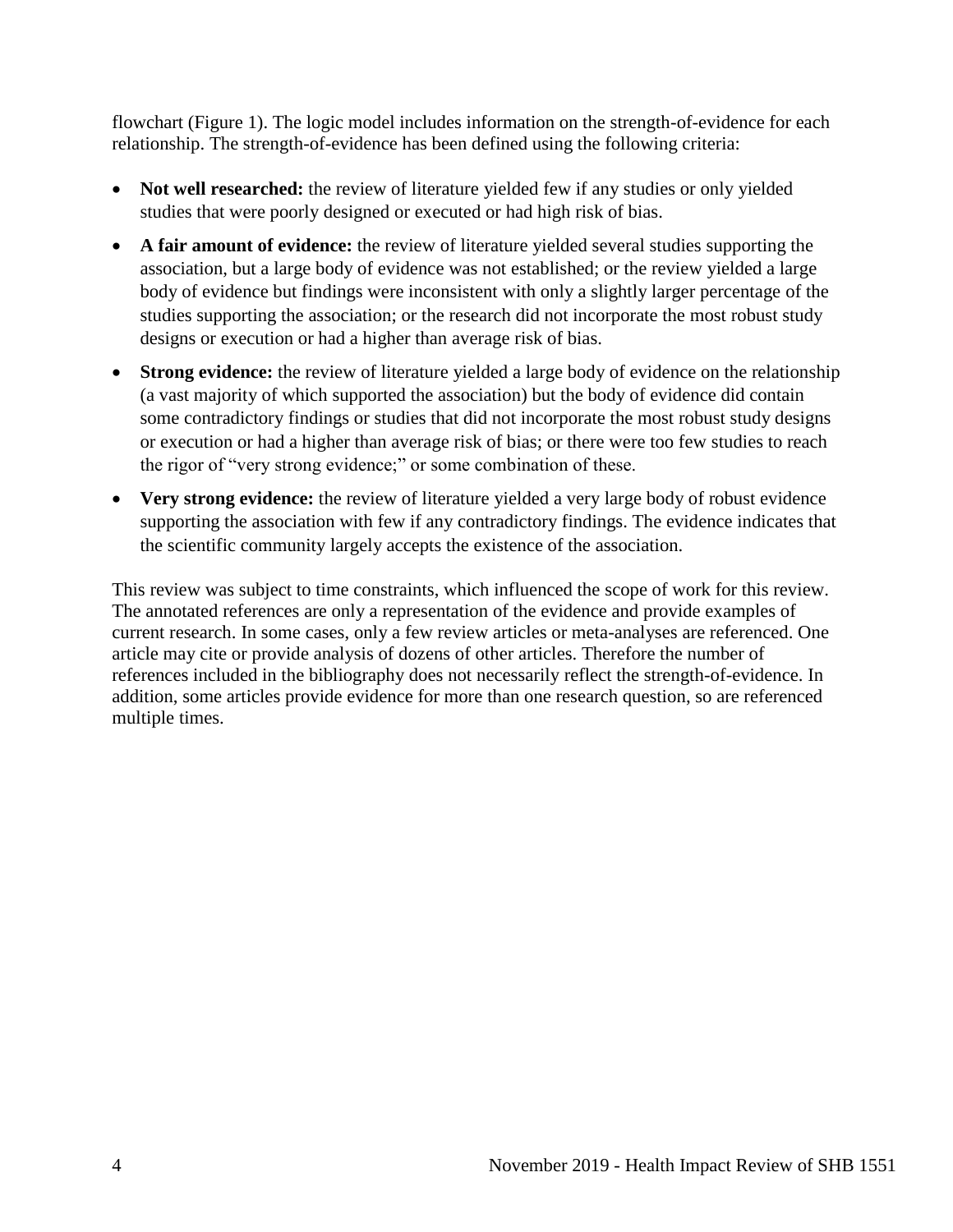## **Analysis of SHB 1551 and the Scientific Evidence**

### **Summary of relevant background information**

- HIV-specific criminal laws are punitive laws used to criminalize behaviors that are associated with potential exposure to  $HIV.<sup>1</sup>$  The primary legal justification of such laws is "to deter certain behaviors and to impose retributive justice on those engaging in those behaviors."<sup>1</sup>
- Federal government guidance:
	- o In 1988, the Report of the Presidential Commission on the Human Immunodeficiency Virus Epidemic stated "criminal sanctions for HIV transmission must be carefully drawn, must be directed only towards behavior which is scientifically established as a mode of transmission, and should be employed only when all other public health and civil actions fail to produce responsible behavior."<sup>1</sup>
	- o In 1990, the Ryan White Comprehensive AIDS Resources Emergency Act (PHL101-881), which provided federal funding to states for AIDS treatment and care, "required states to certify that criminal laws were adequate to prosecute individuals who knowingly exposed another person to HIV."<sup>1</sup>
	- $\circ$  In 2010, 30 states had HIV criminalization laws.<sup>2</sup> That year the President's "National HIV/AIDS Strategy" addressed HIV-specific criminal laws, stating that "in some cases, it may be appropriate for legislators to reconsider whether existing laws continue to further the public interest and public health."<sup>1</sup>
	- o In 2014, the Civil Rights Division of the U.S. Department of Justice (DOJ) and the Centers for Disease Control and Prevention (CDC) released a substantive review encouraging states with HIV-specific criminal laws to use scientific findings "to re-examine those laws, assess the laws' alignment with current evidence regarding HIV transmission risk, and consider whether the laws are the best vehicle to achieve their intended purposes."<sup>1</sup>
	- o In 2014, DOJ released the "Best Practices Guide to Reform HIV-Specific Criminal Laws to Align with Scientifically-Supported Factors," which provides states technical assistance in re-examining HIV-specific criminal laws.<sup>3</sup> Specifically, guidance directs states to ensure existing policies "do not place unique or additional burdens on individuals living with HIV/AIDS" and that they "reflect contemporary understanding of HIV transmission routes and associated benefits of treatment."<sup>3</sup>
	- o In 2015, the National HIV/AIDS Strategy was updated and called for review of "the broad range of criminal statutes to ensure their consistency with current science and public health approaches to HIV prevention and treatment."<sup>2</sup>
	- o Since 2014, many states have initiated reform of their HIV criminalization laws (HIV Law and Policy Center, personal communication, October 2019).
	- $\circ$  As of 2018, 26 states had laws that criminalize HIV exposure.<sup>4</sup>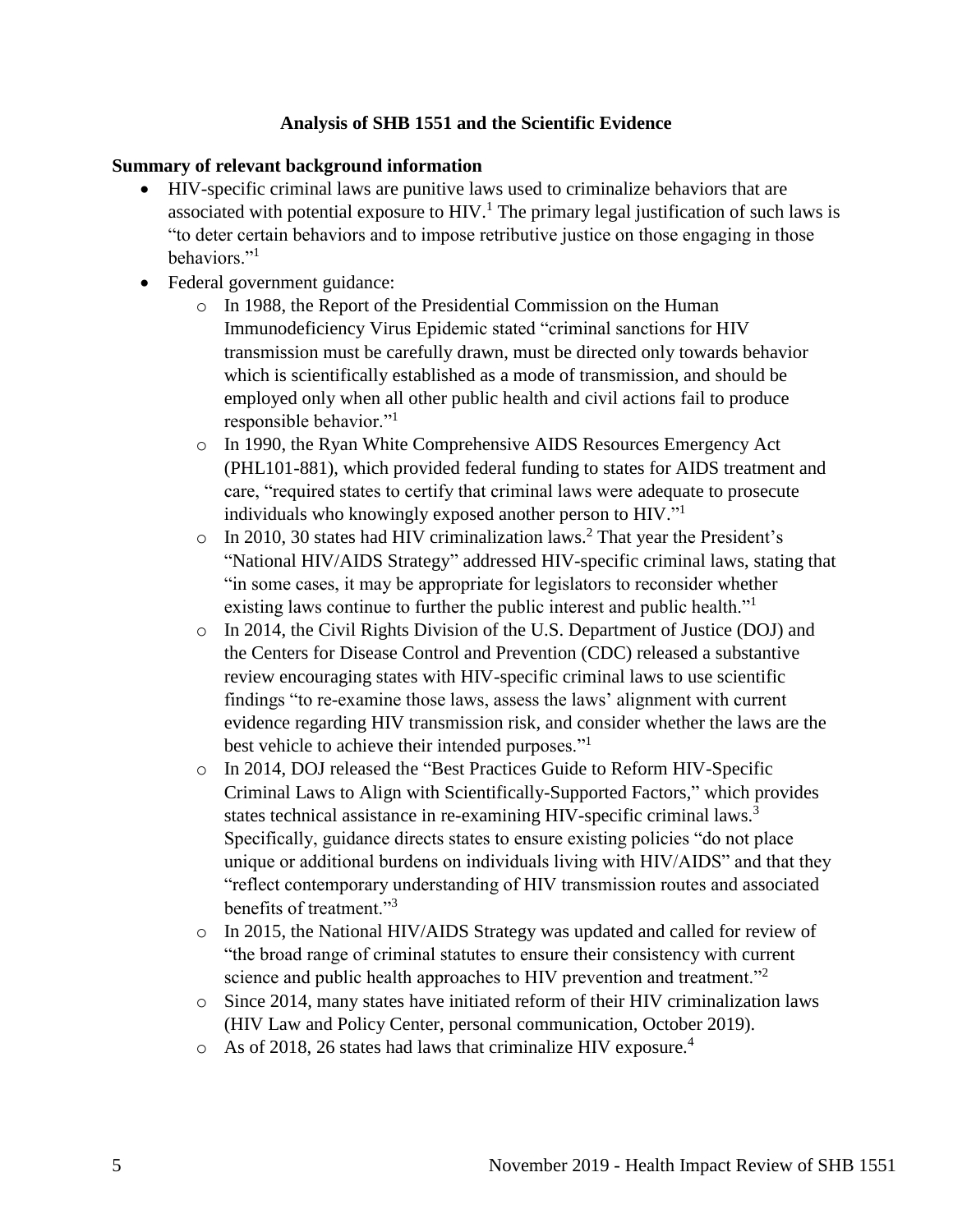- Washington State law:
	- o In 1988, the State Legislature amended RCW 9A.36.021 to include specific reference to HIV [\(Chapter 206, Laws of 1988\)](http://leg.wa.gov/CodeReviser/documents/sessionlaw/1988c206.pdf?cite=1988%20c%20206%20%C2%A7%20916;), thereby enacting its first HIVspecific criminal law.<sup>5</sup> It classified the exposure to or transmission of HIV with an "intent to inflict bodily harm" as assault in the second degree, a class B felony.<sup>5</sup>
	- o In 1997, the Legislature amended the law [\(Chapter 196, Laws of 1997\)](http://lawfilesext.leg.wa.gov/biennium/1997-98/Pdf/Bills/Session%20Laws/Senate/5044-S.SL.pdf?cite=1997%20c%20196%20%C2%A7%201;) and elevated the HIV-specific criminal violation to assault in the first degree.<sup>6</sup>
	- o Under current state law [\(RCW 9A.36.011\)](https://app.leg.wa.gov/rcw/default.aspx?cite=9A.36.011) "a person is guilty of assault in the first degree if [they], with intent to inflict great bodily harm: […] exposes, or transmits to another [ $\dots$ ] the human immunodeficiency virus".<sup>7</sup> Assault in the first degree is a class A felony in Washington State.<sup>7</sup>
	- o [RCW 9A.20.021](https://app.leg.wa.gov/RCW/default.aspx?cite=9a.20.021) establishes the maximum sentence for a class A felony as "confinement in a state correctional institution for a term of life imprisonment, or by a fine in the amount fixed by the court of [\$50,000], or by both such confinement and fine."<sup>8</sup>
	- o There are instances where individuals convicted under Washington's HIV-related criminal law have been required to register with sex offender status, despite charges that did not include sexual assault (personal communications, October 2019).
- In 1996, trials using triple drug combinations showed preliminary positive results with sustained decrease in plasma HIV viral load.<sup>9</sup> Shortly thereafter, highly active antiretroviral therapy (ART) became widely available in North America, and HIV/AIDS morbidity and mortality fell drastically.<sup>9,10</sup>
- In 2011, ART was demonstrated as a way to significantly reduce HIV transmission.<sup>9</sup>
- A 2012 study estimated about half (49%) of HIV transmissions were from the 20% of persons living with HIV who are unaware of their infection.<sup>11</sup>
- Scientific advancements have allowed HIV, with testing and treatment, to be a manageable chronic disease.<sup>3</sup>
- In absence of a vaccine or cure, the Health Resource  $\&$  Services Administration, an agency of the U.S. Department of Health and Human Services, strongly supports increased prevention efforts focusing on geographic areas disproportionately impacted by HIV/AIDS and the populations at greatest risk of infection.<sup>10</sup> For example, "Test and Treat" is an approach that relies on HIV treatment as prevention. Widespread testing and swift connections of those who are HIV seropositive to ART treatment (which suppresses the amount of HIV in the body) significantly reduces the risk of transmission.<sup>10</sup>
- Currently, no HIV test can detect HIV immediately after infection.<sup>12</sup> The window period (i.e., time between when a person may have been exposed to HIV and when a test can tell for sure whether they have HIV) varies from person to person and is dependent on the type of test used.<sup>12</sup> The window period can range from 10 to 90 days after an exposure, depending on the type of test. $^{12}$
- According to CDC:
	- o In the absence of risk reduction measures or treatment, the estimated per-act probability of acquiring HIV from an infected source is 138 per 10,000 exposures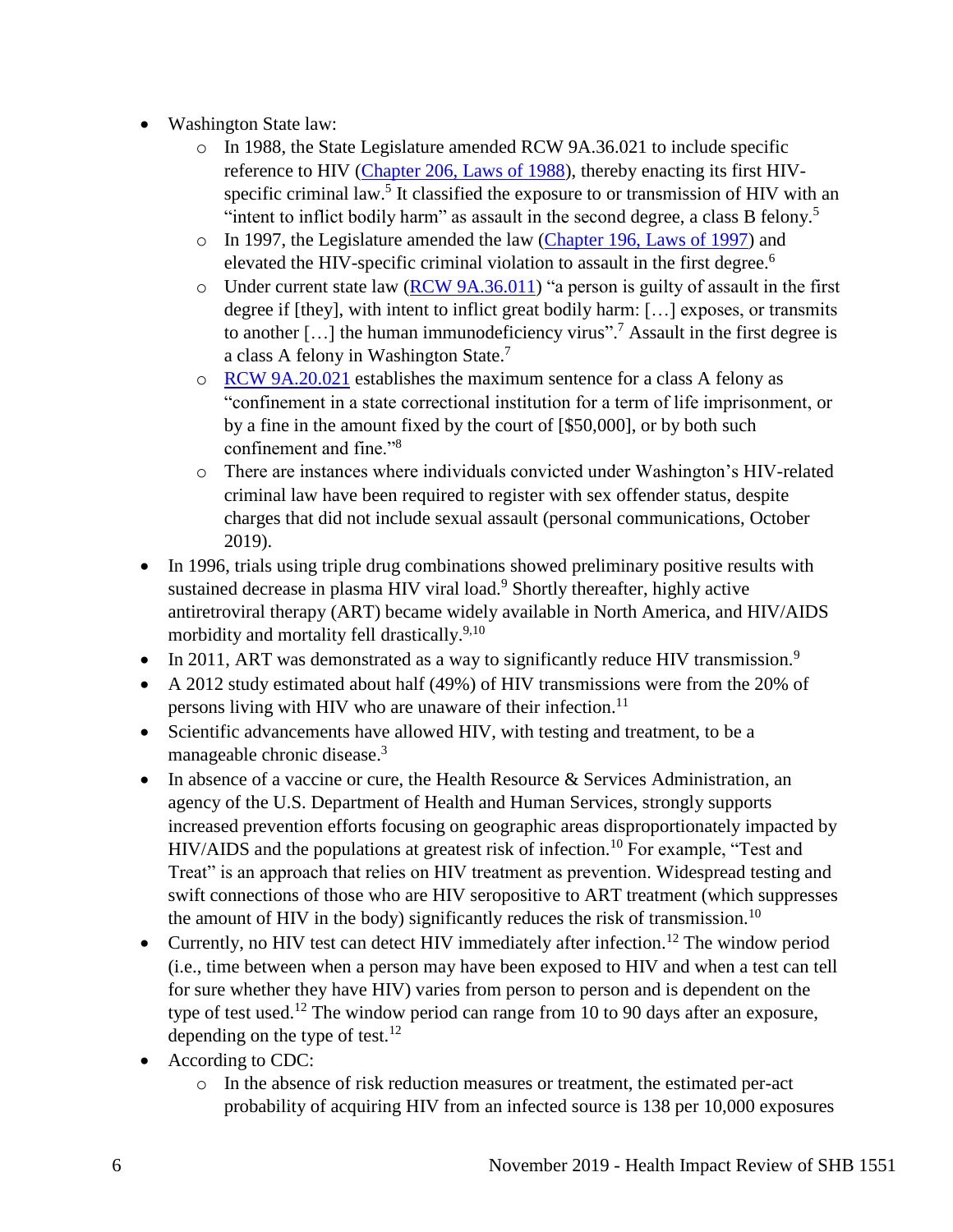for receptive anal intercourse; 11 per 10,000 exposures for insertive anal intercourse; 8 per 10,000 exposures for receptive penile-vaginal intercourse; and 4 per  $10,000$  exposures for insertive penile-vaginal intercourse.<sup>13</sup> The CDC notes, "even relatively small risks can add up over time […] if *repeated many times*, the overall likelihood of becoming infected after repeated exposures is actually much higher." $^{13}$ 

- o The risk of transmission of HIV during receptive and insertive oral intercourse is low, even in the absence of risk reduction measures.<sup>13</sup> Experts state, "the risk of HIV transmission as a result of oral sex is so low that scientists have been unable to establish a statistically sound estimate."<sup>14</sup>
- o For HIV-positive persons who use ART daily as prescribed and achieve and maintain viral suppression, there is effectively no risk of transmitting HIV to an HIV-negative partner  $(100\%$  effectiveness estimate).<sup>15</sup>
- o When condoms are used consistently and correctly ("optimal use") they provide an impermeable barrier to HIV. Specifically, "FDA quality control standards and laboratory studies indicate leaks due to product failure are extremely rare [estimates  $0.01\%$  to  $0.4\%$ ]."<sup>15</sup>
- o When "consistent use" of condoms is reported but it is not known whether condoms were correctly used in each instance, then population level effectiveness estimates are applicable.<sup>14</sup> Consistent use of condoms with an HIV-positive partner reduces the risk of HIV acquisition: during sex for heterosexual men and women by an estimated 80%; during receptive anal sex for HIV-negative men who have sex with men (MSM) by an estimated 72-91%; and during insertive anal sex for HIV-negative MSM by an estimated 63%.<sup>15</sup>
- o Additionally, pre-exposure prophylaxis (or PrEP) is a daily medicine for people at very high risk of HIV to prevent HIV, and "studies have shown that PrEP reduces the risk of getting HIV from sex by about 99% when taken daily."<sup>16</sup> Additionally, "among people who inject drugs, PrEP reduces the risk of getting HIV by at least 74% when taken daily."<sup>16</sup>
- o Biting, spitting, throwing bodily fluids (including semen or saliva), and sharing sex toys present negligible risk of HIV transmission.<sup>13,14</sup> HIV scientists note, "[n]umerous studies have considered the possibility of HIV transmission through saliva but none have found any evidence, including a 1997 study of 34,000 cases in the UK."<sup>14</sup> Similarly, no cases of HIV transmission resulting from the spitting of blood have been reported (e.g., landing in the eye or mouth).<sup>14</sup> Expert opinion is that "there is no possibility of HIV transmission from saliva containing small quantities of blood."<sup>14</sup> Finally, "the possibility of HIV transmission from biting where the HIV-positive person's saliva contains a significant quantity of blood, and their blood comes into contact with a mucous membrane or open wound, and their viral load is not low or undetectable varies from none to negligible."<sup>14</sup>
- In general, HIV-specific criminal laws do not take into account measures that reduce the risk of HIV transmission, including condom use, ART, or PrEP. 1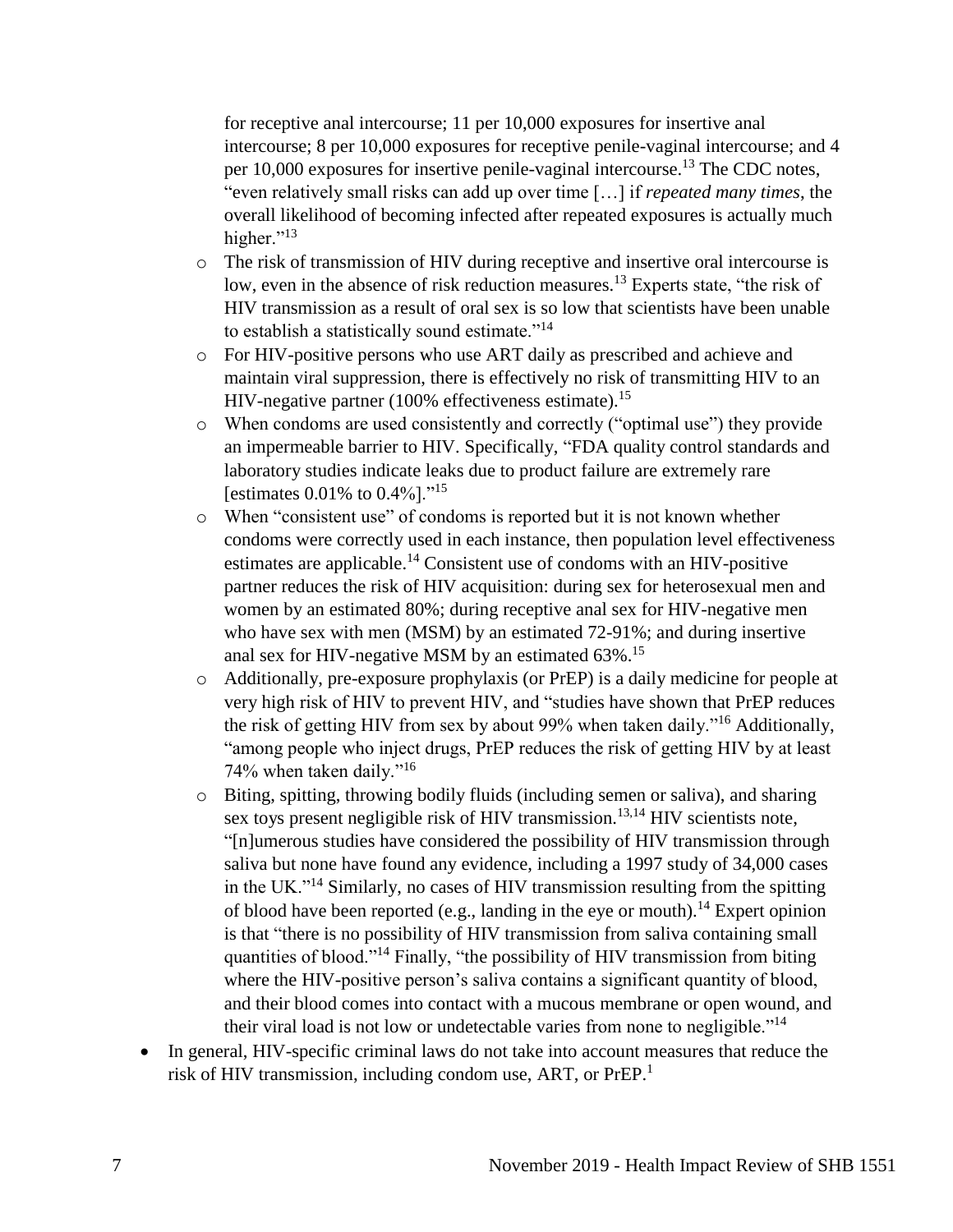• In 2018, 20 HIV scientists with expertise in scientific research, epidemiology, and patient care from regions across the world published a Consensus Statement on the science of HIV in the context of criminal law. Authors "strongly recommend that more caution be exercised when considering criminal prosecution, including careful appraisal of current scientific evidence on HIV-related risks and harms."<sup>14</sup> Such caution was cited as necessary to "reduce stigma and discrimination and to avoid miscarriage of justice."<sup>14</sup> Furthermore, they encouraged those working in the legal system to "pay close attention to the significant advances in HIV science […] and make all efforts to ensure that a correct and complete understanding of current scientific knowledge informs any application of the criminal law in cases related to HIV."<sup>14</sup> The Consensus Statement has been endorsed by the International AIDS Society, the International Association of Providers of AIDS Care, Joint United Nations Programme on HIV/AIDS, and additional scientists.<sup>14</sup>

## **Summary of SHB 1551**

- Modifies crimes related to transmission of HIV (i.e., from a class A felony to a misdemeanor or gross misdemeanor) and repeals prohibitions on an individual who has a sexually transmitted disease, other than HIV, from having sexual intercourse if the partner is unaware of the disease.
	- o Section 5(2) states, "it is a defense to a prosecution under this section if: (a) HIV was not transmitted to the partner; or (b) The person took or attempted to take practical means to prevent transmission of HIV."<sup>17</sup>
	- o Section 5(4)(a) defines "practical means to prevent transmission" to include "good faith employment of an activity, behavior, method, or device that is scientifically demonstrated to measurably reduce the risk of transmitting a sexually transmitted disease" and provides examples for reference.<sup>17</sup>
- Repeals statutes related to counseling for HIV testing, the Office of AIDS, and requirements that agencies establish rules requiring AIDS training for certain professions and employees.
- Updates language and changes references in the control and treatment of sexually transmitted diseases chapter from AIDS or HIV to sexually transmitted disease or bloodborne pathogen.
- Allows a minor of 14 years of age or older to give consent to treatment to avoid HIV infection without a parent or guardian's consent.
- Consolidates and expands rulemaking authority for the State Board of Health relating to control of sexually transmitted diseases.

### **Health impact of SHB 1551**

Evidence indicates that SHB 1551 would likely decrease penalties and collateral consequences, decrease prosecution and involvement in the criminal justice system, and decrease stigma, which could lead to improved health outcomes and decreased inequities for individuals living with HIV.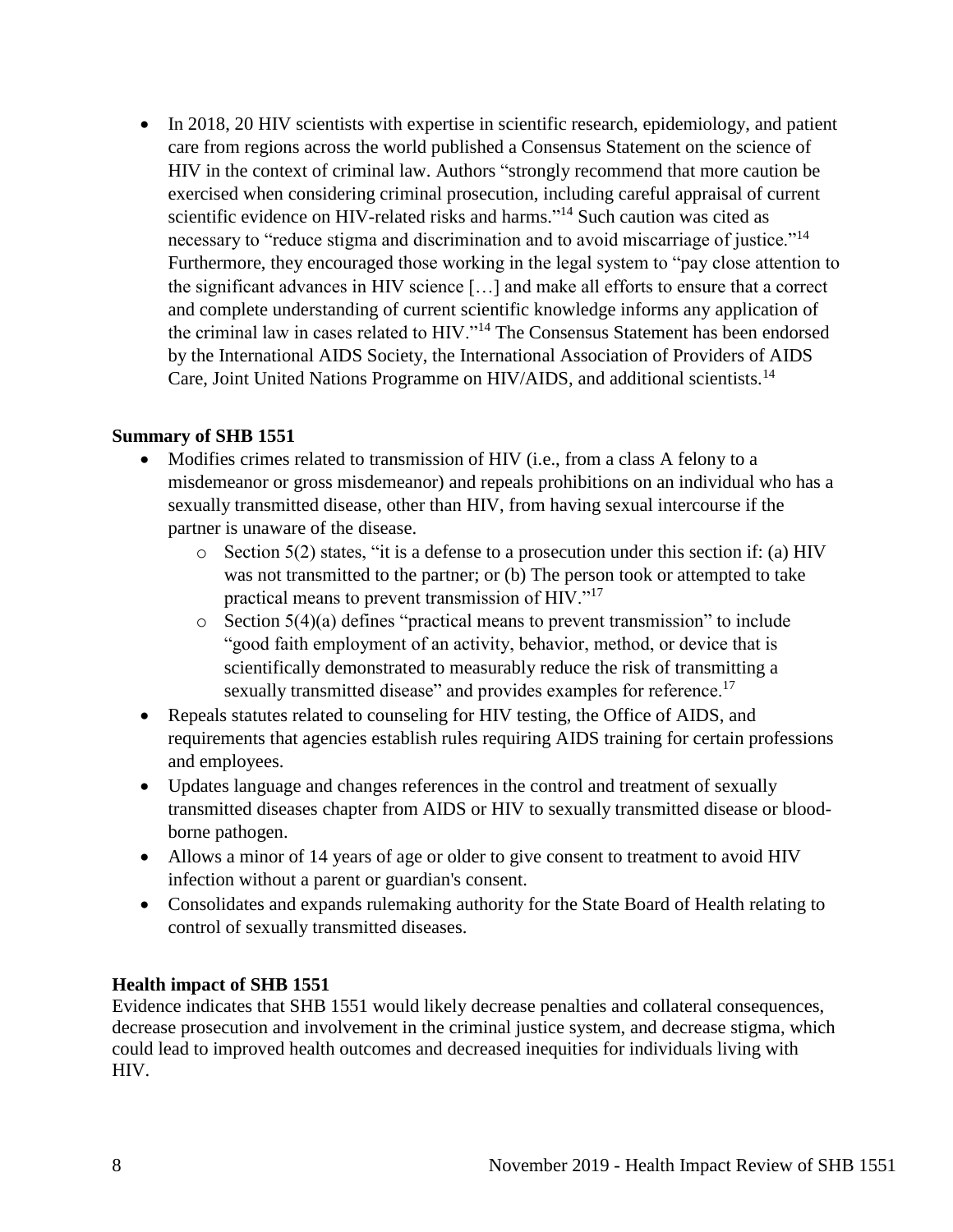### **Pathway to health impacts**

The potential pathway leading from the provisions of SHB 1551 to decreased health inequities are depicted in Figure 1.

*Pathway 1: Decreased Penalties and Collateral Consequences:* This review makes the informed assumption that modifying HIV-related crimes from a felony to a misdemeanor or gross misdemeanor will lower the penalties and collateral consequences associated with the crime. This informed assumption is based on maximum sentences, findings of the U.S. Commission on Civil Rights' report on collateral consequences, and discussions with key informants. There is very strong evidence that decreased penalties and collateral consequences of conviction will likely improve access to employment opportunities, housing, and social services for persons living with HIV convicted of the proposed charge.<sup>18</sup> In turn, there is very strong evidence that improved access to employment opportunities, housing,<sup>19</sup> and social services<sup>20-23</sup> will likely result in improved health outcomes for individuals living with HIV who are convicted of the proposed charge.

*Pathway 2: Decreased Prosecution and Criminal Justice Involvement:* This review makes the informed assumption that modifying HIV-related crimes to include detailed defenses to prosecution in the RCW will likely result in decreased prosecution and criminal justice involvement. This informed assumption is based on proposed defenses to prosecution, key informant interviews with prosecuting attorneys and law enforcement officers, and available Washington State and national data. There is very strong evidence that decreased involvement in the criminal justice system will likely improve health outcomes.<sup>24-29</sup>

*Pathway 3: Decreased Stigma:* This review makes the informed assumption that modifying HIVrelated crimes from a felony to a misdemeanor or gross misdemeanor will decrease stigma for individuals living with HIV. This informed assumption is based on information from key informant interviews. There is strong evidence that decreasing stigma for individuals living with HIV may improve access to and use of healthcare services.<sup>30-37</sup> There is also very strong evidence that increasing access to and use of healthcare services for individuals living with HIV will likely improve health.<sup>20,30-32,34,37-39</sup>

Lastly, there is very strong evidence that improving health outcomes for individuals living with HIV will likely reduce health inequities by race/ethnicity; by sex, sexual orientation, and gender identity; and for other potentially marginalized individuals.<sup>2,18,37,40-46</sup>

Factors for each of these pathways are analyzed in more detail beginning on page 14.

### **Scope**

This analysis focuses on the provisions in the bill related to modifying HIV-related crimes. Provisions related to counseling for HIV testing, the Office of AIDS, AIDS training for specific employees, language updates and reference changes, and allowing minors 14 years of age and older to consent to treatment to avoid HIV infection are not included in this analysis.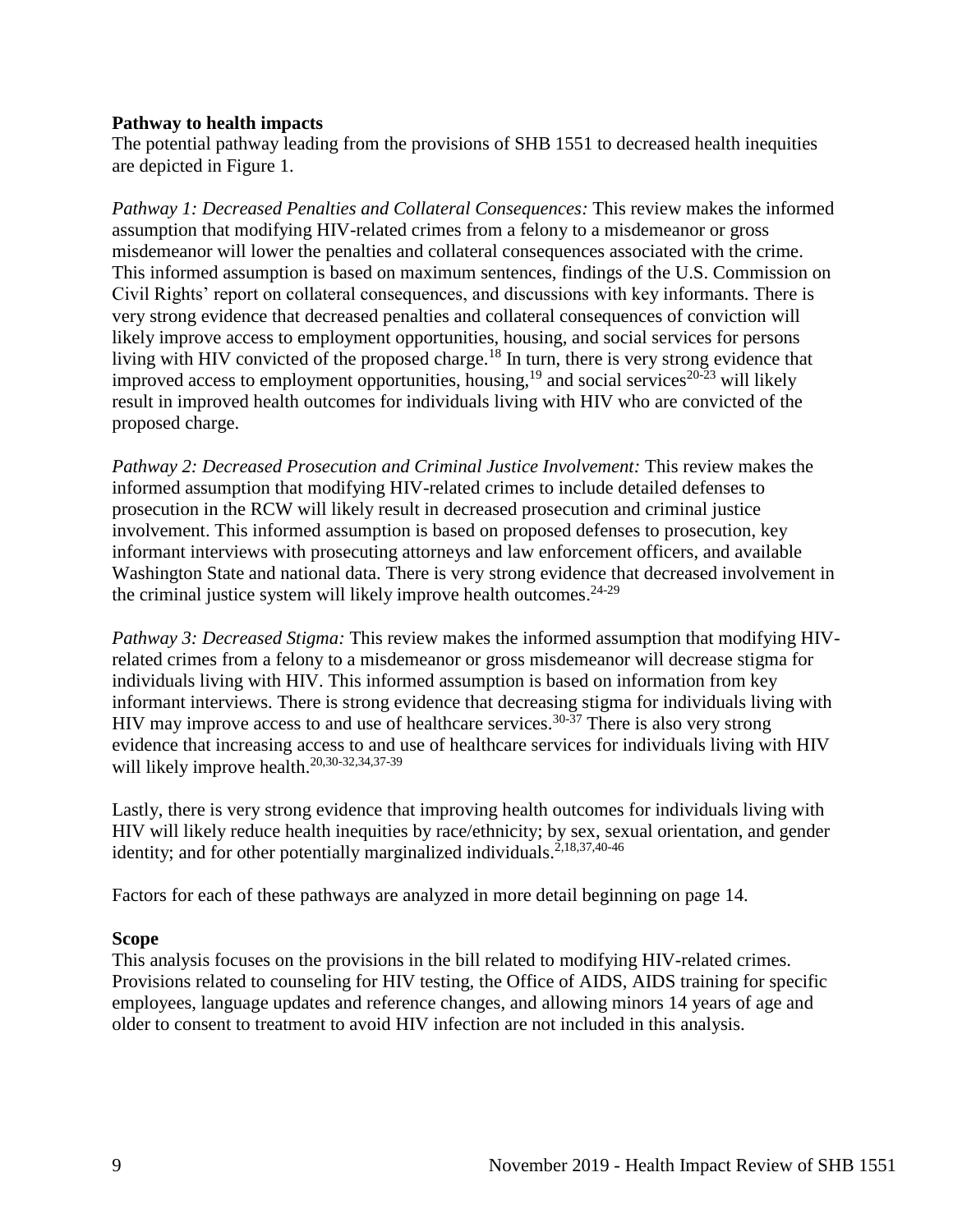Due to time limitations, we only researched the most direct connections between the provisions of the bill and decreased health inequities and did not explore the evidence for all possible pathways. For example, we did not evaluate potential impacts related to:

> HIV criminalization on family members of individuals living with HIV. For example, key informants shared that family members of individuals convicted of an HIV-related crime have faced stigma, experienced economic burden, have had difficulty finding employment, or have had to make other lifestyle changes (e.g., moving out of state, changing churches) (personal communications, October 2019). Research has also shown that parental incarceration can impact children's mental, emotional, and social health.<sup>25,47</sup>

### **Magnitude of impact**

In 2018, there were approximately 14,000 individuals living with HIV in Washington State. $40$ The number of new cases of HIV in Washington State remained stable from 2013 to 2017, with an average rate of 6.15 new cases of HIV per 100,000 people.<sup>40</sup> Approximately 89% of individuals living with HIV are engaged in care, and 80% of individuals living with HIV have a suppressed viral load.<sup>40</sup> King County is the only county in which the rate of new HIV cases  $(11.12 \text{ cases per } 100,000 \text{ people})$  is greater than the state rate.<sup>40</sup> Pierce, Mason, Chelan, and Clark Counties have rates similar to the state rate (6.19, 5.38, 5,21, and 5.14 cases per 100,000 people, respectively).<sup>40</sup> In 2017, 49% of new HIV cases occurred in King County.<sup>40</sup>

Unpublished data from the Washington State Administrative Office of the Courts (AOC) showed that 10 individuals were charged with an HIV-related felony under [RCW 9A.36.021\(d\) or \(e\)](https://app.leg.wa.gov/RCW/default.aspx?cite=9A.36.021) between 1986 and 1998, and 3 individuals were charged with an HIV-related felony under [RCW](https://app.leg.wa.gov/RCW/default.aspx?cite=9A.36.011)  [9A.36.011\(1\)\(b\)](https://app.leg.wa.gov/RCW/default.aspx?cite=9A.36.011) between 1998 and 2019 (AOC, personal communication, October-November 2019). However, these 13 cases are an undercount as Washington State has a non-unified court system and information and data are not consistently reported (AOC, personal communication, October 2019). For example, some cases may only be reported as RCW 9A.36.021 or RCW 9A.36.011, without additional information indicating a charge specific to HIV (AOC, personal communication, October-November 2019). In addition, key informants shared that many cases are plead down from an Assault 1 to a lower crime (e.g., Assault 4) and the originating charge may not be adequately represented in the data (personal communication, October 2019). Therefore, using unpublished data from AOC and information shared by key informant interviews, analysts have been able to identify 33 unique cases in which originating charges or prosecuting charges were brought under RCW 9A.36.021(d) or (e) or RCW 9A.36.011(1)(b).

AOC records and key informants provided more detailed information about the 33 identified cases. Of the 33 cases, 6 had both an HIV-specific originating charge and final charge, 17 had an HIV-specific originating charge only, and 7 had an HIV-specific final charge only. Twentyseven cases were found guilty, with 11 cases pleading guilty to an HIV-specific charge. For HIV-specific charges, sentences ranged from 3 months to 59 years in prison. Other cases were plead down from an originating charge of Assault 1 to Assault 2 (6 cases), Assault 3 (5 cases), Assault 4 (3 cases), or a different charge with individuals serving 3 months to 7 years in prison. At least 5 individuals were required to register as a sex offender. In at least one case, prosecution was deferred based on scientific and medical evidence that transmission was not possible (personal communication, October 2019). In at least two cases, the individuals with an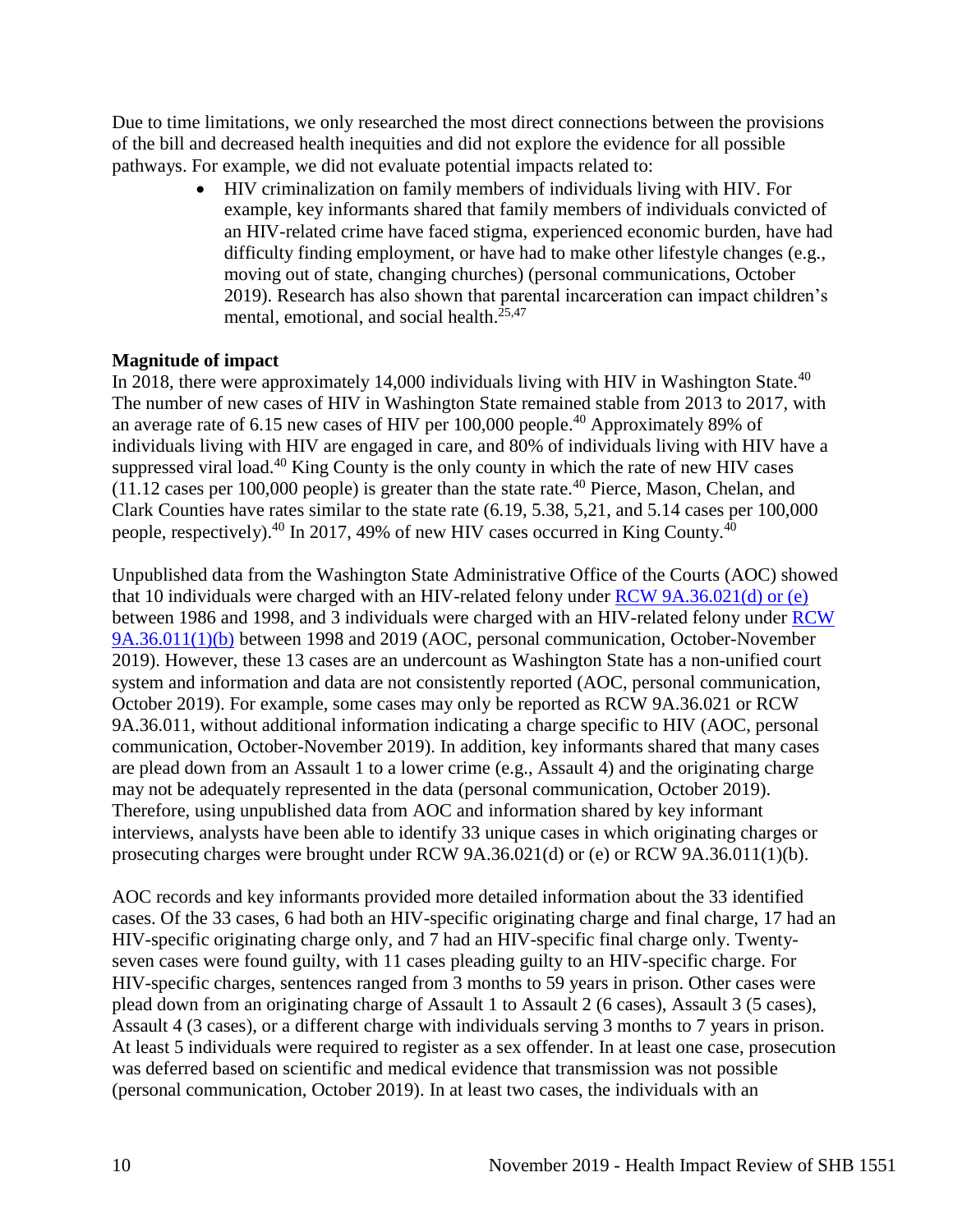originating HIV-related Assault 1 charge were HIV seronegative (personal communication, November 2019).

For the 28 cases with county data available, cases occurred in 10 different Washington counties. Analysts are aware that data from AOC and key informant interviewees are not representative of all 39 counties in Washington State. Identified cases are likely skewed geographically based on jurisdictions that analysts spoke with during key informant interviews. Available information reported by law enforcement or court documents indicates that individuals in 29 out of 33 cases (88%) were male, and individuals in 12 out of 33 cases (36%) were individuals of color. The majority of identified HIV-related cases have not included transmission (personal communications, October 2019). Key informants identified only 5 cases (out of 16) that resulted in HIV transmission, suggesting that transmission has only occurred in less than a third of cases in Washington State. In addition, one key informant shared that, of 10 individuals charged with an HIV-related crime, 90% had mental health concerns; 80% were of low socioeconomic status; 60% were heterosexual; and 50% had substance use disorders (personal communication, October 2019).

While these 33 cases may provide a sense of cases that were arrested, charged, and/or prosecuted, it is still likely an undercount, and the impact of Washington's HIV-specific criminal law is likely much greater. Key informants shared that the threat of the Felony 1 charge is greater than the actual use of the law and likely impacts every individual living with HIV in Washington State (personal communications, October 2019). For example, in two known cases, an HIVrelated crime was not listed as the originating or final charge (personal communications, October-November 2019). In one case, the Assault 1-HIV charge was used as leverage to get an individual with an originating charge related to prostitution to plea to Assault 4. In the other case, an individual was charged with Assault 3, and then charged with an intermediate charge of Assault 1-HIV before pleading to an Assault 3 charge (personal communications, November 2019).

Data about the impact of HIV criminalization laws from other states and nationally are also incomplete. University of California Los Angeles (UCLA) School of Law's Williams Institute has conducted in-depth analyses to determine the extent that HIV criminal laws have been applied in California, Florida, and Georgia. Researchers from the Williams Institute contacted relevant state agencies and requested access to data documenting any contact with the criminal system—arrest through convictions (since enactment).<sup>41-43</sup> Researchers from the Williams Institute noted data challenges similar to those described in Washington, including lack of data uniformity throughout records, potential data entry errors, and the need to decipher data.<sup>41-43</sup> Additionally, lack of information regarding sexual orientation and gender identity<sup>41-43</sup> and bias in the collection of race/ethnicity data (e.g., officer perception), which resulted in potential misclassification of individuals,<sup>41,42</sup> limited analyses of potential inequities in the application of these laws (by sexual orientation, gender identity, and race/ethnicity).<sup>41-43</sup> Despite these limitations, the results add to growing analyses that "indicate existing estimates of national HIV criminalization rates are highly underestimated."<sup>42</sup>

In California, "800 people came into contact with the California criminal system [in 1,174 separate incidents] from 1988 to June 2014 under an HIV-related law or under the misdemeanor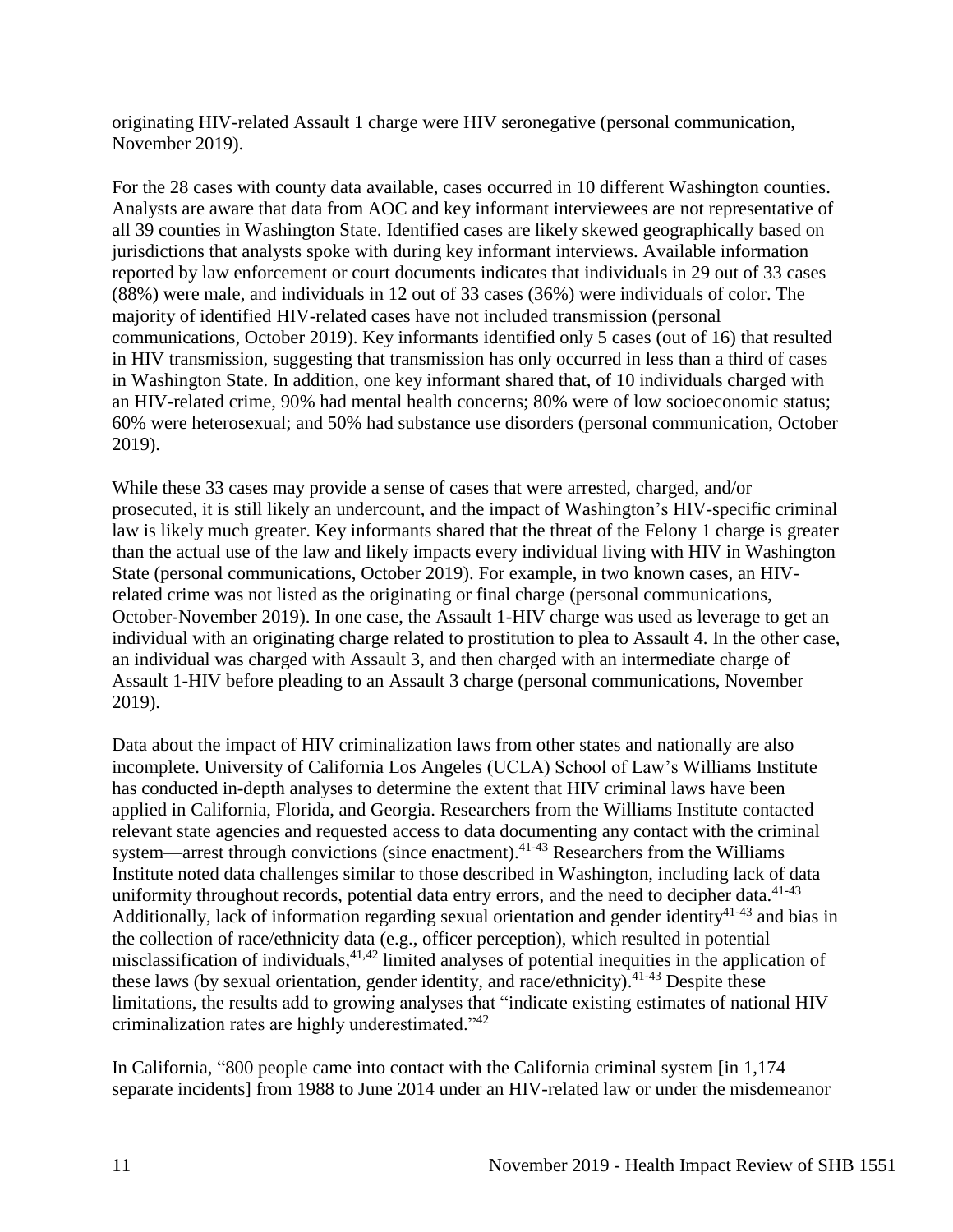exposure law as it related to a person's HIV-positive status."<sup>43</sup> Of those, 30 people (33 incidents) came into contact with the criminal justice system for exposure with intent to transmit and 5 people (8 incidents) for exposure to communicable disease (limited to known HIV).<sup>43</sup> Overall, the Williams Institute found that 95% of all HIV-specific criminal incidents in California impacted people engaged in sex work or people suspected of engaging in sex work.<sup>43</sup>

In Florida, laws criminalize people living with HIV and other sexually transmitted diseases (STDs) in the contexts of consensual sex without disclosure, sex work, nonconsensual sex offenses, and donation of blood and other bodily products.<sup>42</sup> Similar to current Washington law, "criminal transmission of HIV" does not require any actual transmission to initiate criminal penalties, and application of the law does not reflect the preventive methods to reduce transmission risk.<sup>42</sup> Unlike Washington, Florida's laws do not require any intent to transmit.<sup>42</sup> Overall, there were 874 HIV- or STD-related arrests (representing 614 people arrested specifically for an HIV-related offense) in the state from 1986 through 2017.<sup>42</sup> Over the same period, 210 incidents involved STDs other than HIV.<sup>42</sup>

In Georgia, state statute outlines seven HIV-related criminal offenses.<sup>41</sup> Reckless conduct by a person living with HIV includes offenses related to sex work, needle sharing, sexual exposure, and blood tissue donation and assault on a law enforcement officer with intent to transmit HIV or hepatitis.<sup>41</sup> Overall, 571 HIV-related arrests (representing 543 people) were identified from 1988 to September 2017.<sup>41</sup>

Based on this research, it is likely that the number of individuals arrested, charged, or prosecuted under Washington's HIV-specific criminal law is higher than the 33 cases identified, and the law likely impacts—through actual criminal justice involvement or threat—every individual living with HIV in Washington State.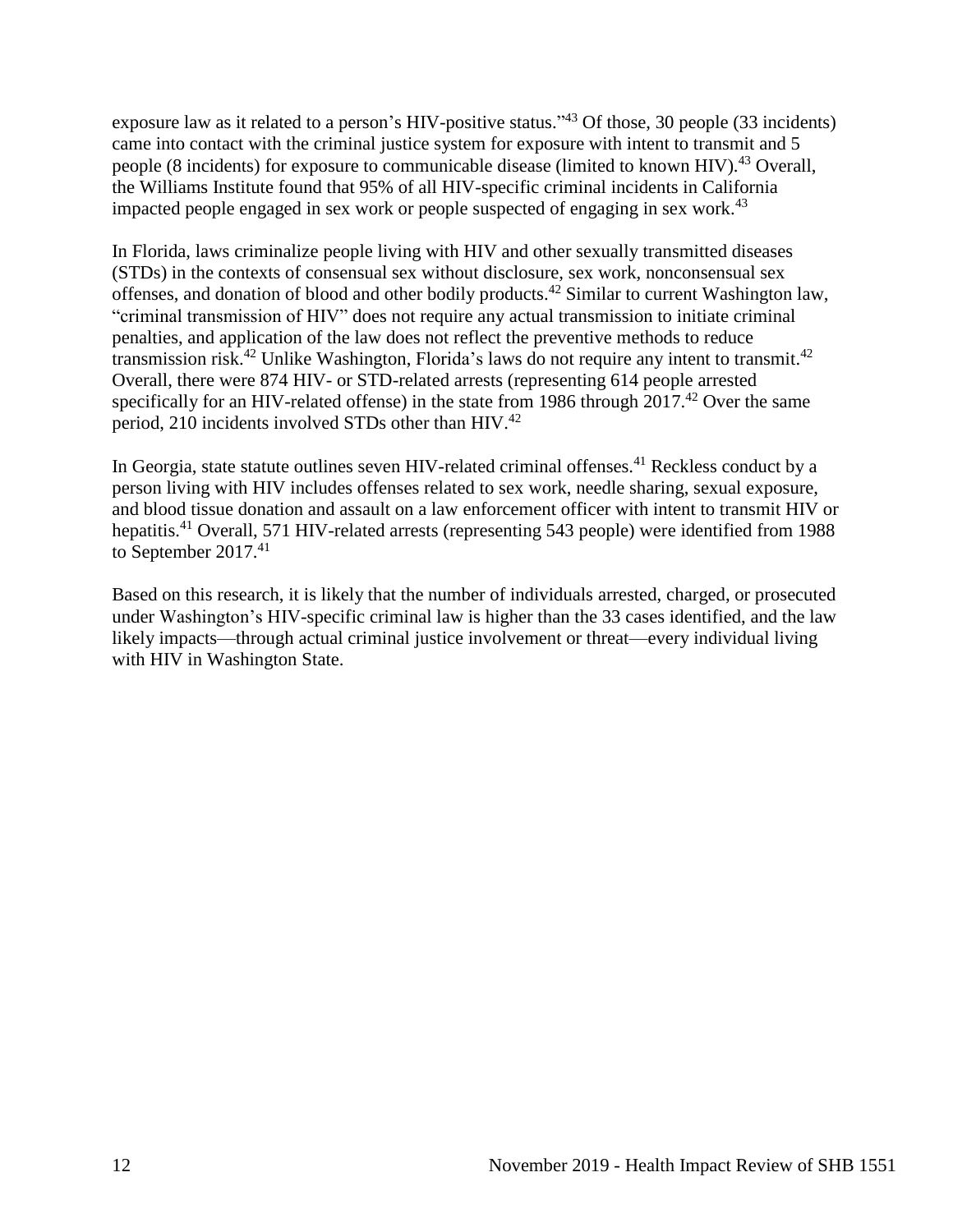## **Logic Model**

<span id="page-14-0"></span>

13 November 2019 - Health Impact Review of SHB 1551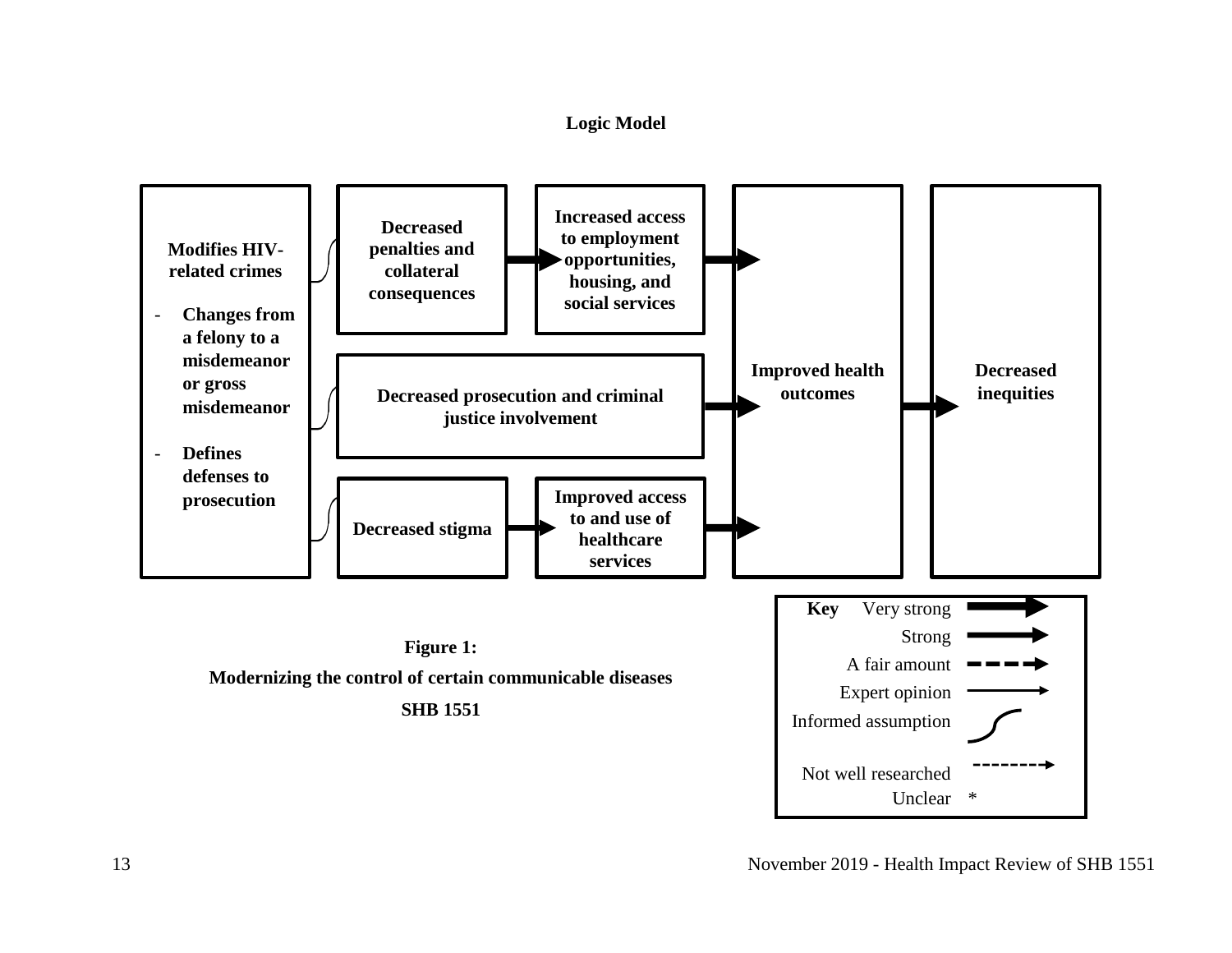### **Summaries of Findings**

### <span id="page-15-0"></span>**Pathway 1: Decreased penalties and collateral consequences**

### **Will modifying HIV-related crimes from a felony to a misdemeanor or gross misdemeanor result in decreased penalties and collateral consequences?**

We have made the informed assumption that modifying HIV-related crimes from a felony to a misdemeanor or gross misdemeanor will lower the penalties and collateral consequences associated with the crime. This informed assumption is based on maximum sentences detailed in RCW [9A.20.021,](https://app.leg.wa.gov/rcw/default.aspx?cite=9a.20.021) findings of the U.S. Commission on Civil Rights (The Commission) 2019 Report "Collateral Consequences: The Crossroads of Punishment, Redemption, and the Effects on Communities," and discussions with key informants representing current and previous prosecuting attorneys.

Specifically, under the current class A felony charge (RCW 9A.20.021[1][a]), an individual may be sentenced to confinement for a maximum term of life in prison and/or fined up to \$50,000.<sup>8</sup> These penalties would be lowered to a maximum of 90 days in jail and/or up to a \$1,000 fine under a misdemeanor charge (RCW 9A.20.021[3]) or a maximum of 364 days in prison and/or up to a \$5,000 fine under a gross misdemeanor charge (RCW 9A.20.021[2]). <sup>8</sup> Assuming law enforcement officers and prosecuting attorneys use the proposed charges to be included in chapter [70.24 RCW](https://app.leg.wa.gov/RCW/default.aspx?cite=70.24) (Control and treatment of sexually transmitted diseases), this change would result in decreased penalties for individuals convicted of an HIV-related crime. In general, key informants shared that law enforcement officers and prosecuting attorneys would follow the changes. One prosecuting attorney's office indicated that if the change occurred they may look to see if individuals could be prosecuted under another statute (i.e., Assault 4) (personal communication, October 2019).

Felony convictions are also associated with a greater number of collateral consequences than are misdemeanor or gross misdemeanor convictions. Collateral consequences are sanctions, restrictions, or disqualifications resulting from criminal history that are imposed by federal, state, or local laws and policies.<sup>18</sup> In 2019, The Commission released its report noting, "[c]ollateral consequences of criminal records can create an array of lifelong barriers that hamper successful reentry into society—including barriers to […] education, employment, professional licensing, housing, and receipt of public benefits. These collateral consequences can profoundly affect individuals and families and their economic security."<sup>18</sup> Evidence indicates that "[m]any collateral consequences are unrelated either to the underlying crime for which a person has been convicted or to a public safety purpose."<sup>18</sup> Furthermore, there is no requirement that the convicted person be notified of the collateral consequences in the jurisdiction in which they are charged—not in court proceedings, plea bargaining, or counseling by attorneys.<sup>18</sup>

Nationally, The Commission found, among approximately 44,631 collateral consequences, nearly 40% (17,436) are elicited by any felony conviction, and about 19% (8,294) are elicited by any misdemeanor.<sup>18</sup> Additionally, 5,013 collateral consequences are initiated by sex offenses.<sup>18</sup> Further discussion of sex offender requirements can be found in "Other Considerations."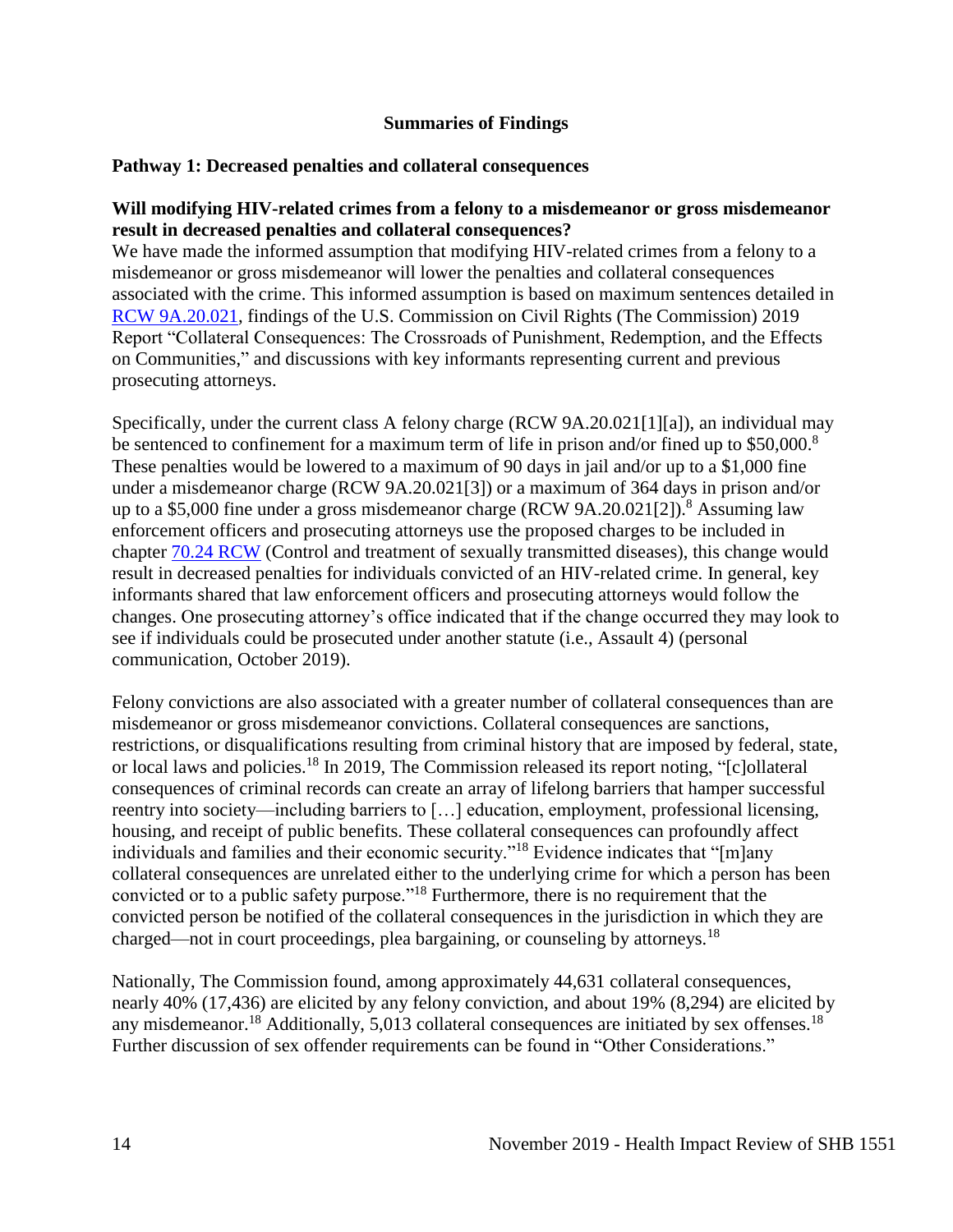Based on maximum penalties outlined in statute, national findings related to collateral consequences, and discussions with key informants, we would expect that modifying HIVrelated crimes from a felony to a misdemeanor or gross misdemeanor would result in decreased penalties and collateral consequences associated with the crime.

### **Will decreased penalties and collateral consequences improve access to employment opportunities, housing, and social services for those convicted of this charge?**

There is very strong evidence that decreased penalties and collateral consequences of conviction would likely improve access to employment opportunities, housing, and social services for persons convicted of the proposed charge.<sup>18</sup> According to The Commission's 2019 Report, which cites 955 sources, "alleviating collateral consequences can help formerly incarcerated individuals lead more productive lives, secure gainful employment, find housing, and obtain the resources they need to become self-sufficient."<sup>18</sup> Since this connection is widely accepted, less time was dedicated to researching this relationship.

### *Access to employment opportunities*

Criminal background checks often act as barriers to employment for people who were formerly incarcerated. The Director of the Collateral Consequences Resource Center explained, "[m]any [collateral consequences] consist of nothing more than a direction to an official decision-maker to conduct a criminal background check, frequently understood as an unspoken warning that it is safest to reject anyone with a criminal record."<sup>18</sup> For example, results of an audit study found that applicants with a criminal record are 50% less likely to receive a callback or job offer than applicants without criminal records.<sup>18</sup>

The Commission cited a 2018 Brookings Institution study which found, "during their first full year after release, only 55 percent of formerly incarcerated people reported earnings."<sup>18</sup> Among employed formerly incarcerated individuals, "their mean annual income was only \$10,090, and only 20 percent of these individuals earned more than \$15,000 that year." The Commission also noted that "incarceration may impede women's access to a sustainable income even more drastically than it does for men" given the gender pay gap.<sup>18</sup> Evidence also shows, "[t]he recidivism rate for people who are unemployed post-incarceration is nearly twice that of those who find employment."<sup>18</sup>

Additionally, licensing requirements also act as barriers for people who were formerly incarcerated. About 30% of U.S. workers need licenses.<sup>18</sup> Nationally, about 8,000 documented state licensing restrictions apply to people convicted of any felony conviction and over 4,000 apply to people convicted of any misdemeanor.<sup>18</sup> In addition, "at least 9,000 state licensing disqualifications apply for an indefinite period and could last a lifetime, and more than 4,000 are mandatory disqualifications, for which licensing agencies have no choice but to deny a license."<sup>18</sup>

## *Access to housing*

Individuals with criminal convictions also face barriers to both public and private housing. As such, "[a]pproximately two-thirds of formerly incarcerated individuals rely on family members for housing."<sup>18</sup> However, housing restrictions can also limit the family support available to formerly incarcerated persons. For example, individuals subject to a lifetime registration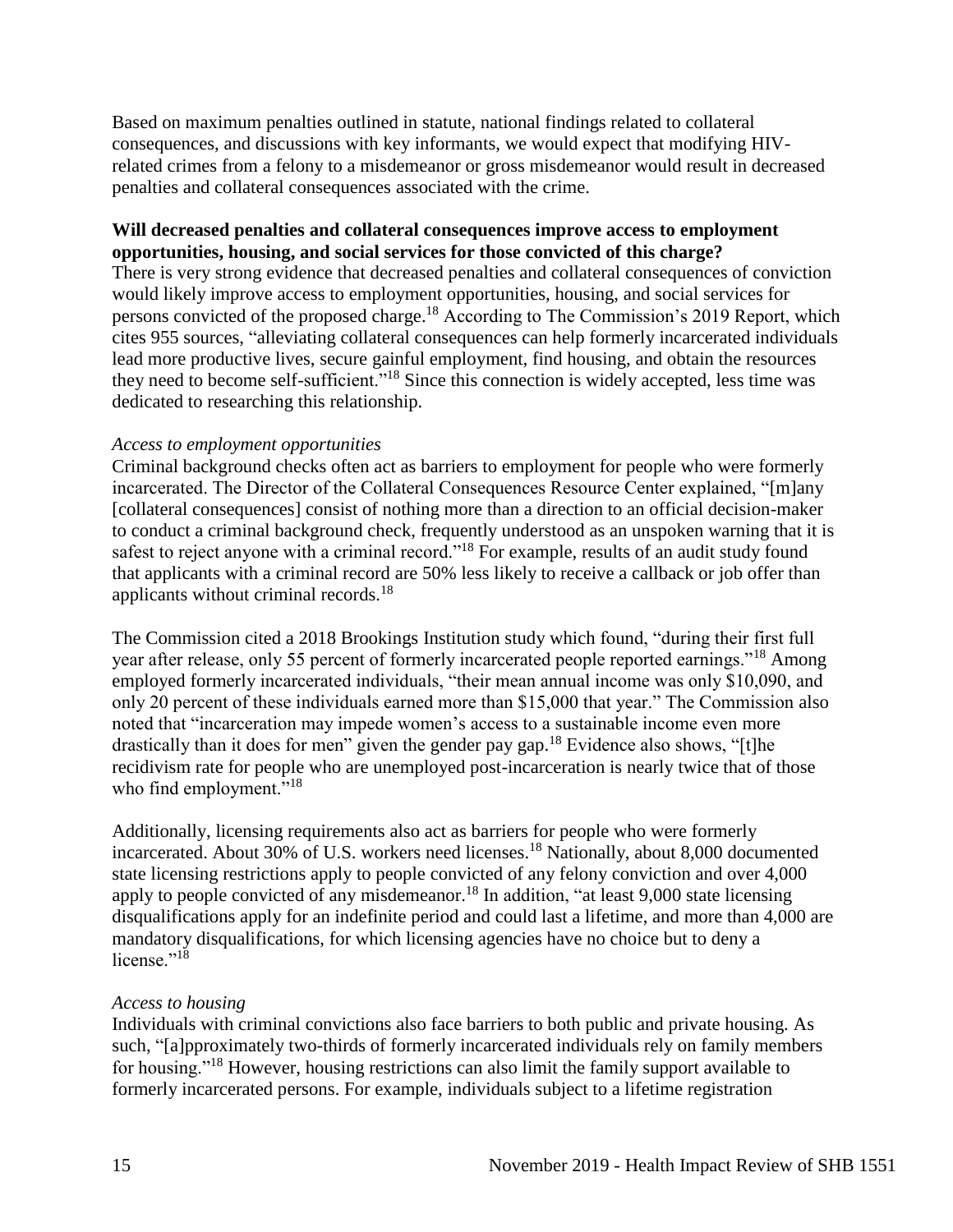requirement under a state sex offender registration program are permanently restricted from occupying or receiving low-income housing assistance.<sup>18</sup> For families living in subsidized housing, "their presence would put all household members at risk for eviction."<sup>18</sup> One study found that nearly 80% of formerly incarcerated individuals reported ineligibility or denial of housing because of their or a family members' conviction history.<sup>18</sup> The private market poses additional challenges to formerly incarcerated individuals: rents are expensive compared to public housing; background and credit checks are often required; and stigma is associated with criminal records.<sup>18</sup>

Housing prospects are also negatively impact by the collateral consequences that formerly incarcerated individuals face when trying to earn a living. Therefore, "formerly incarcerated individuals face a high risk of housing insecurity and homelessness."<sup>18</sup> There is a large body of evidence demonstrating the association between incarceration and homelessness as "prior incarceration has been identified as a risk factor for homelessness, and individuals experiencing homelessness are vulnerable to incarceration."<sup>18</sup> Evidence also indicates that "individuals who cannot secure adequate housing post-incarceration are twice as likely to recidivate."<sup>18</sup>

### *Access to social services*

In the face of barriers to gainful employment and housing, "formerly incarcerated individuals often need temporary assistance until they can secure jobs to meet their basic needs of paying for rent, food, clothing, and other necessities."<sup>18</sup> However, "certain laws prohibit states from providing public assistance to individuals with certain types of felony convictions."<sup>18</sup>

Incarcerated persons are ineligible for Medicaid benefits, Supplemental Security Income (SSI) benefits, and Social Security Disability Insurance (SSDI) benefits; therefore, these benefits are often either suspended or terminated.<sup>18,48</sup> The Affordable Care Act and state Medicaid expansion created additional opportunities for individuals that are incarcerated to obtain health insurance upon release. Washington State enacted a law in 2017 that required Health Care Authority (HCA) to suspend (rather than terminate) Medicaid coverage for individuals that are incarcerated. <sup>48</sup> While suspended, individuals that are incarcerated are still covered for inpatient hospitalizations longer than 24 hours, and full coverage is automatically reinstated upon release.<sup>48</sup> If individuals incarcerated in a Washington State Department of Corrections (DOC) facility do not have insurance, they are enrolled in Medicaid prior to release, and HCA is required to expedite enrollment so that individuals have insurance the date they are released.<sup>48</sup> City and county jail facilities may allow individuals to apply for Medicaid depending upon resource availability (e.g., staffing). $48$ 

Related to SSI and SSD, "for individuals who received SSDI and were confined for less than one year, benefits are reinstated the month after their release. If an individual has been incarcerated for more than 12 consecutive months, SSI benefits are terminated, and the individual must reapply for those benefits."<sup>18</sup> Furthermore, "the reapplication process can be cumbersome, requiring detailed documentation from prison administrators whose willingness to assist with the bureaucratic process varies."<sup>18</sup> The terms of confinement for the proposed misdemeanor (not more than 90 days) or gross misdemeanor (not more than 364 days) charges would prevent eligible individuals from needing to reapply for SSI or SSD assistance.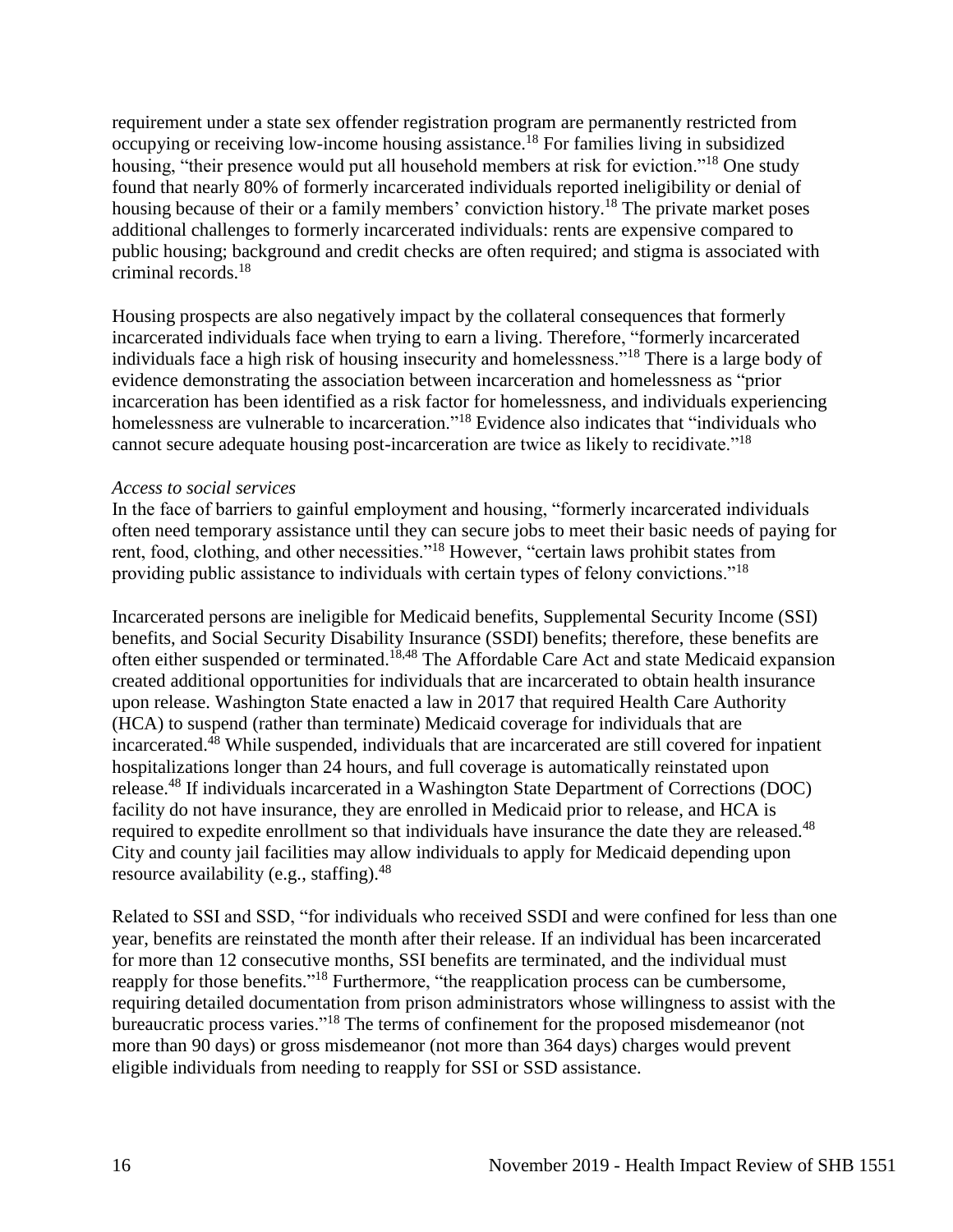Overall, The Commission concluded, "there is scant evidence that collateral consequences act as a deterrent: however, the evidence shows harsh collateral consequences unrelated to public safety increase recidivism […] by limiting or by completely barring formerly incarcerated persons' access to personal and family support."<sup>18</sup> There is very strong evidence that decreasing penalties and collateral consequences, in particular, will likely improve access to employment opportunities, housing, and social services for those convicted of this charge.

### **Will improved access to employment opportunities, housing, and social services result in improved health outcomes?**

There is very strong evidence that improved access to employment opportunities, housing,<sup>19</sup> and social services<sup>20-23</sup> will likely result in improved health outcomes for individuals living with HIV who are convicted under the proposed statute. Since these connections are widely accepted, less time was dedicated to researching these relationships.

As key informants shared, HIV is intimately tied to economic stability and housing access. The current HIV-specific felony charge impacts the entire continuum of care for people living with HIV. The layers of living with HIV and criminal justice involvement creates barriers to maintain undetectable viral loads (personal communication, October 2019). For example, housing functions as an "intermediate structural factor, linking 'upstream' economic, social, and cultural determinants to the more immediate physical and social environments."<sup>19</sup> As such, "[u]nstable or inadequate housing is one of the most important factors limiting uptake of [antiretroviral] medications, regardless of insurance or payer status or other health services considerations."<sup>19</sup> In addition, key informants shared that, of 10 known cases in which individuals were charged with an HIV-related crime in Washington, 50% have had difficulty obtaining housing and 40% have had difficulty obtaining employment after charges (personal communications, October 2019).

### *Access to employment opportunities*

A meta-analysis of 28 studies assessed the association between the employment status of individuals living with HIV and adherence to ART.<sup>49</sup> The study found the association between being employed and adhering to ART was significant for studies from high-income countries (n= 10, including 8 U.S. studies) and low-income countries ( $n = 7$ ). <sup>49</sup> Authors concluded that people living with HIV who were employed, particularly those in low- and high-income countries, "were more likely to adhere to ART than unemployed individuals."<sup>49</sup> More generally, an analysis of data from the U.S. Panel Study of Income Dynamics (1999, 2001, and 2003) estimated the effects of job loss on health.<sup>50</sup> When controlling for other variables (e.g., demographic characteristics, health insurance, occupational category), results showed, "losing a job because of an establishment closure increased the odds of fair or poor health by 54%, and among respondents with no preexisting health conditions, it increased the odds of a new likely health condition by 83%."<sup>50</sup> Moreover, respondents who lost jobs because of establishment closures but were reemployed by the time of the survey did "appear to have faced increased risk of new likely health conditions."<sup>50</sup> Additionally, the analysis found "no evidence that job loss effects differ for white- and blue-collar workers."<sup>50</sup>

### *Access to housing*

A systematic review of 152 studies examined available evidence on the association between housing status, medical care, and health outcomes among people living with HIV.<sup>19</sup> Overall,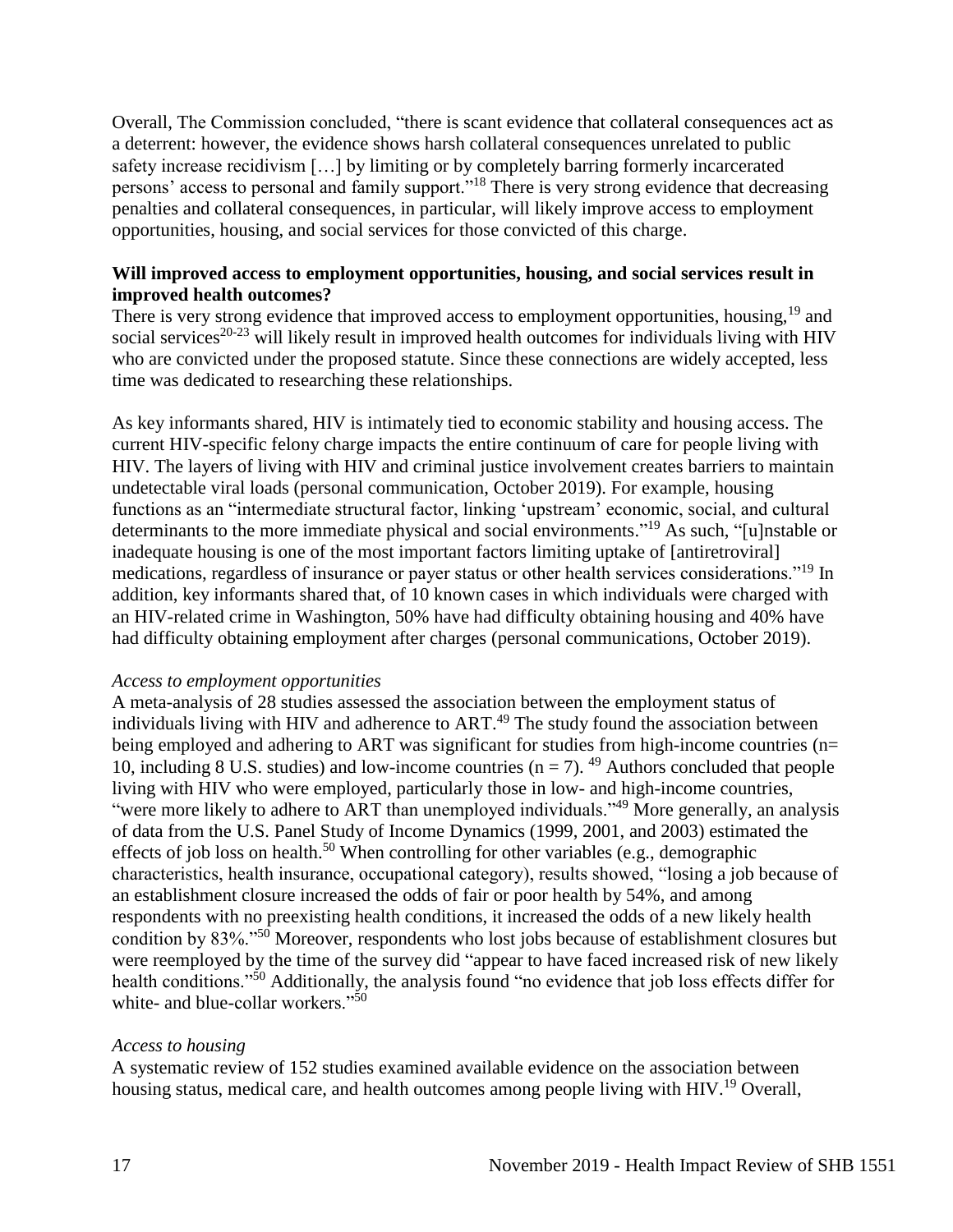authors rated 111 quantitative studies as meeting quality assessments requirements (i.e., "good" or "fair") for inclusion in the analysis.<sup>19</sup> Authors found, "[w]ith rare exceptions, all studies in all domains, worse housing status was independently associated with worse outcomes, controlling for a range of individual patient and care system characteristics."<sup>19</sup> Specifically, "[e]vidence supports considering housing status as a contextual factor that influences consistent, appropriate HIV medical care, adherent antiretroviral medications use, and sustained viral suppression."<sup>19</sup>

### *Access to social services*

It is well-documented that enrollment in health insurance leads to improved health outcomes. Healthy People 2020 finds that individuals who are uninsured are, "more likely to have poor health status...and more likely to die prematurely" than individuals with insurance.<sup>20</sup> The author of a systematic literature review of 54 analyses (in 51 distinct studies) concluded, "[t]here is a substantial body of research supporting the hypotheses that having health insurance improves health.<sup>"21</sup> In addition, evidence indicates that health insurance is associated with better general,<sup>22</sup> physical, and mental health.<sup>23</sup>

Therefore, improved access to employment opportunities, housing,  $^{19}$  and social services<sup>20-23</sup> will likely result in improved health outcomes for individuals living with HIV who are convicted of this crime.

## **Pathway 2: Decreased prosecution and criminal justice involvement**

## **Will modifying HIV-related crimes to define defenses to prosecution result in decreased prosecution and criminal justice involvement?**

We have made the informed assumption that modifying HIV-related crimes to include detailed defenses to prosecution in the RCW will likely result in decreased prosecution and criminal justice involvement. This informed assumption is based on defenses to prosecution outlined in SHB 1551, interviews with key informants representing law enforcement officers and prosecuting attorneys, as well as 33 identified cases in Washington State and nationally available data.

## *Existing and proposed laws*

Researchers have noted that the impact of criminalization laws on HIV diagnosis and transmission has been debated. Proponents of HIV criminalization laws state, "criminal exposure laws could potentially reduce transmission by encouraging disclosure of HIV status to comply with the law or by deterring HIV-positive persons from engaging in behaviors that could expose others." <sup>2</sup> However, others have expressed concern that "[o]n the contrary, these laws could increase transmission by discouraging testing or disclosure because of perceived stigma or by discouraging HIV-positive persons from learning their HIV status (to avoid satisfying the 'knowing' element of the crime)."<sup>2</sup> A longitudinal evaluation analyzing the impact of state HIV criminalization laws on HIV and AIDS diagnosis rates found no association between diagnosis rates and laws that criminalize HIV, suggesting that "these laws have not affected HIV behaviors or transmission."<sup>2</sup>

Currently, Washington State's criminal code (RCW 9A.36.011[1][b]) does not detail specific defenses to prosecution for someone charged under the HIV-specific subsection of the felony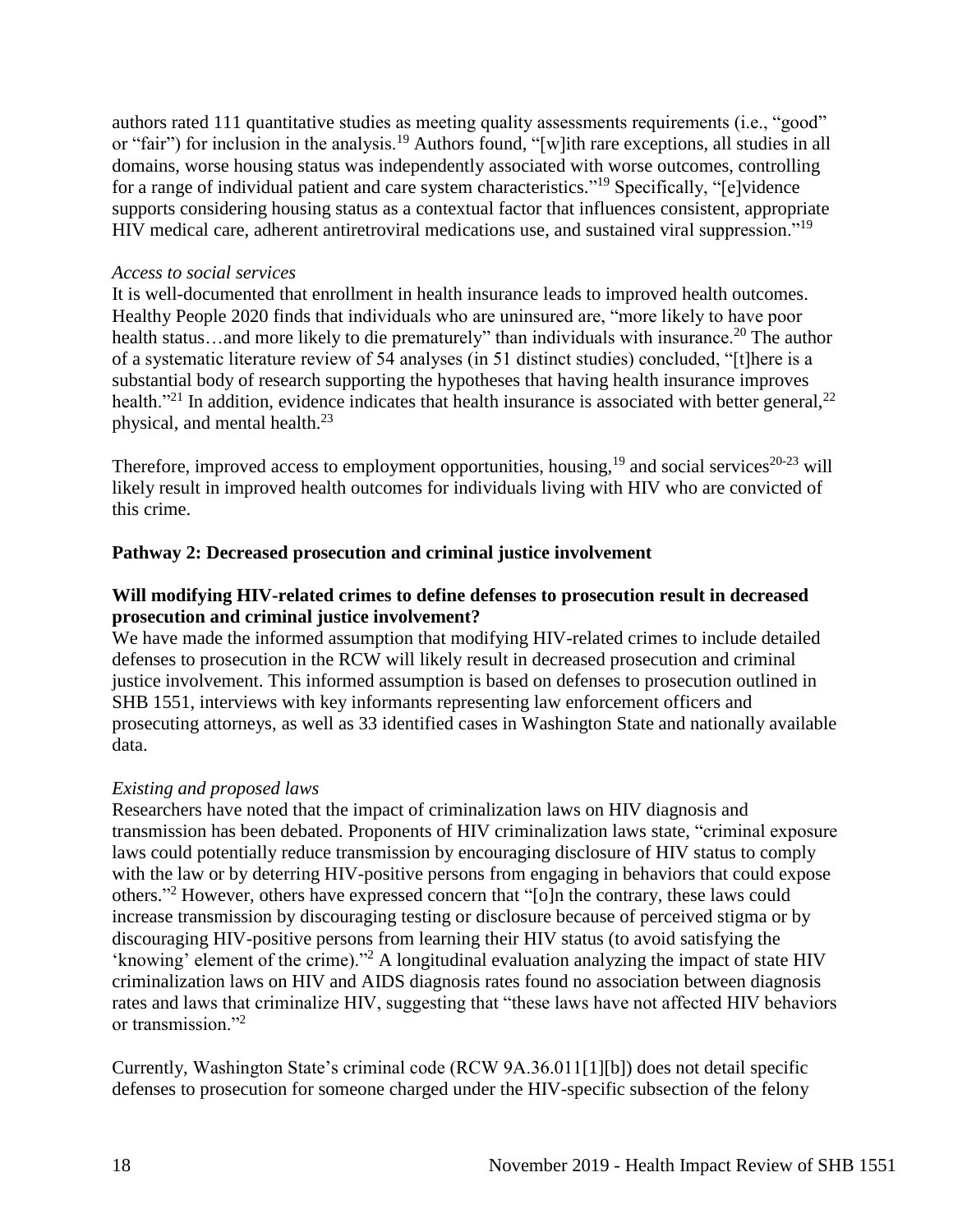statute. However, prosecuting attorneys noted that, as a class A felony, Assault 1 requires the highest standard of proof of any criminal offense: assault "with intent to inflict great bodily harm" (personal communications, October-November 2019). Specifically, [RCW 9A.04.110\(4\)\(c\)](https://apps.leg.wa.gov/RCW/default.aspx?cite=9A.04.110) defines "great bodily harm" as "bodily injury which created a probability of death, or which causes significant serious permanent disfigurement, or which causes significant permanent loss or impairment of the function of any bodily part or organ."<sup>51</sup> Key informants noted that this high burden of proof likely explains why only a few HIV-related cases have been charged in Washington State (personal communication, October-November 2019).

SHB 1551 would make it unlawful for a person knowingly living with HIV to have sexual intercourse if: "(a) The person has been counseled by a health care provider or public health professional regarding the risk of transmitting HIV to others; (b) The partner or partners exposed to HIV through sexual intercourse did not know that the person had HIV; and (c) The person intended to transmit HIV to the partner."<sup>17</sup> SHB 1551 would establish defenses to prosecution, including: 1) "HIV was not transmitted to the partner" or 2) "the person took or attempted to take practical means to prevent transmission of HIV."<sup>17</sup> SHB 1551 defines "practical means to prevent transmission" to include "good faith employment of an activity, behavior, method, or device that is scientifically demonstrated to measurably reduce the risk of transmitting a sexually transmitted disease."<sup>17</sup> Means include but are not limited to: "the use of a condom, barrier protection, or other prophylactic device; or good faith participation in a treatment regimen prescribed by a health care provider or public health professional."<sup>17</sup>

As of October 2019, there have been no formal evaluations of the impact of HIV criminalization reform in any U.S. state (Center for HIV Law and Policy, personal communication, October 2019) and there is no literature looking at the impacts of defelonizing HIV on individual or community-level involvement with the criminal justice system. Some key informants representing prosecuting attorneys noted that proving "intent to transmit" presents a lower burden of proof than the current "intent to cause great bodily harm" and may potentially broaden the pool of people that could be subject to this law (personal communication, October 2019). However, other key informants noted that the defenses to prosecution would likely limit the number of cases referred for prosecution, charged, and convicted (personal communication, October-November 2019). Generally, key informants stated that the provisions of SHB 1551 would remove some discretion from law enforcement and prosecutors, decreasing the number of arrests and prosecutions for potential HIV-related crimes.

## *Discretion of law enforcement*

It is the responsibility of law enforcement officials to refer criminal cases to a jurisdiction's prosecuting attorney's office. Under [RCW 10.31.100,](https://app.leg.wa.gov/RCW/default.aspx?cite=10.31.100) police officers have the authority to arrest a person without a warrant if they have "probable cause to believe that a person has committed or is committing a felony."<sup>52</sup> Therefore, it is at the discretion of law enforcement officer to review the available facts to determine if evidence provides probable cause for a physical arrest (personal communication, November 2019). Alternatively, law enforcement can forward evidence to the prosecuting attorney's office to review a complaint. In the case that charges are brought, officers would then have an arrest warrant from the court. Key informants representing law enforcement shared that they do not see many physical arrests under the current HIVspecific felony statute (personal communications, November 2019).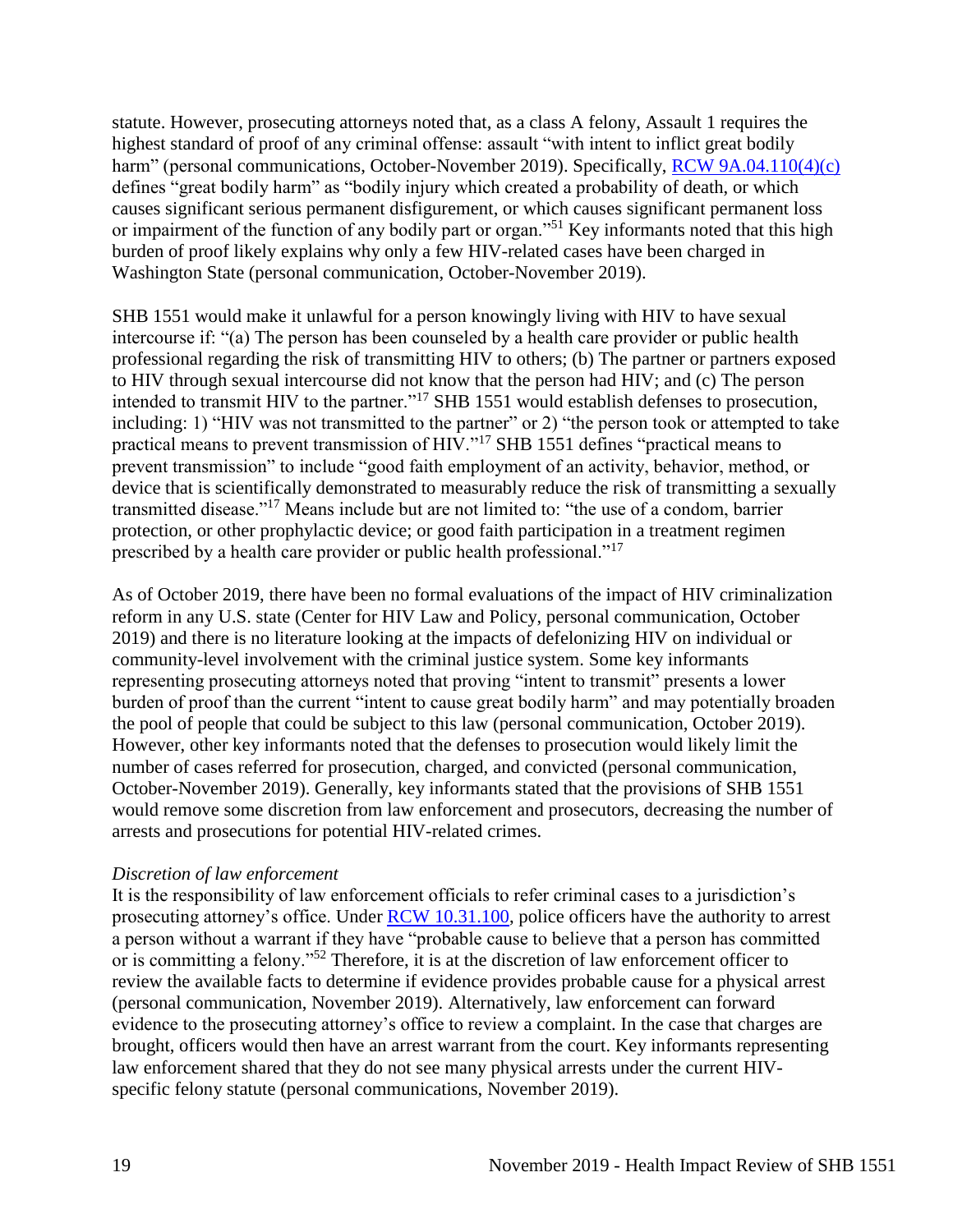If HIV-related crimes were modified from a class A felony charge (Title 9A.36 RCW) to a misdemeanor or gross misdemeanor (Title 70.24 RCW), law enforcement officers would still have legal authority to make an arrest under the statute (Washington Association of Sheriffs and Police Chiefs [WASPC], personal communication, November 2019). However, this change would affect law enforcement officers' ability to enact an arrest (personal communication, November 2019). In cases of misdemeanor or gross misdemeanor offenses, RCW 10.31.100 states that police officers may only arrest a person without a warrant if "the offense is committed in the presence of an officer" or in specified circumstances defined in RCW  $10.31.100(1-11)$ .<sup>52</sup> Therefore, in many circumstances, if an officer had probable cause to believe a misdemeanor or gross misdemeanor offense occurred, the officer would need to petition the court for an arrest warrant before locating the person and making a physical arrest (personal communication, November 2019).

Moving the offense from Title 9A RCW (Assault—Physical Harm) to Title 70 RCW (Public Health and Safety) would also likely limit law enforcement officers' awareness of the law (personal communications, November 2019). Officers typically use documents (i.e., cheat sheets, bail books) that list titles and cross reference typical laws enforced—predominantly those detailed in Title 9A RCW (personal communications, November 2019). Officers are also frequently tested on offenses included in Title 9A RCW and, therefore, are likely familiar with the HIV-specific Assault 1charge (personal communication, 2019). Key informants noted that Title 70 RCW is not an intuitive or typical place for officers to look for a criminal offense (personal communication, November 2019). Thus, while moving the criminal offense to [Chapter](https://app.leg.wa.gov/RCW/default.aspx?cite=70.24)  [70.24 RCW](https://app.leg.wa.gov/RCW/default.aspx?cite=70.24) would not prohibit officers from using the law, it may present a barrier to its use as officers are less likely to be familiar with criminal offenses contained in public health statutes (personal communication, November 2019).

In addition to moving the offense to Title 70 RCW, key informants shared additional factors that may decrease the number of arrests under the proposed changes. Key informants felt that, given capacity and resource constraints, law enforcement may prioritize investigating felony crimes over misdemeanors or gross misdemeanors. One key informant also felt that all of the proposed changes in SHB 1551 may shift the environmental context and conversation about HIV in Washington State in such a way that would make arrests unlikely. Generally, while key informants were split about whether the number of arrests would stay the same or decrease under the proposed changes, key informants felt that arrests were low now and would remain low.

Overall, key informants stated that law enforcement are obligated to and will continue to investigate all crimes. They anticipated that proposed changes in SHB 1551 would result in the same or fewer physical arrests and referrals to prosecuting attorneys (personal communication, October 2019).

### *Discretion of prosecutors*

When a prosecuting attorney's office receives a case referral from law enforcement, the prosecuting attorney reviews the referred charges, corresponding statutes, and the evidence collected as part of the criminal case to determine whether to pursue the case (personal communication, October-November 2019). In Washington, prosecuting attorneys use [RCW](https://app.leg.wa.gov/RCW/default.aspx?cite=9.94A.411)  [9.94A.411](https://app.leg.wa.gov/RCW/default.aspx?cite=9.94A.411) (Evidentiary sufficiency)<sup>53</sup> to determine whether or not to pursue charges in any given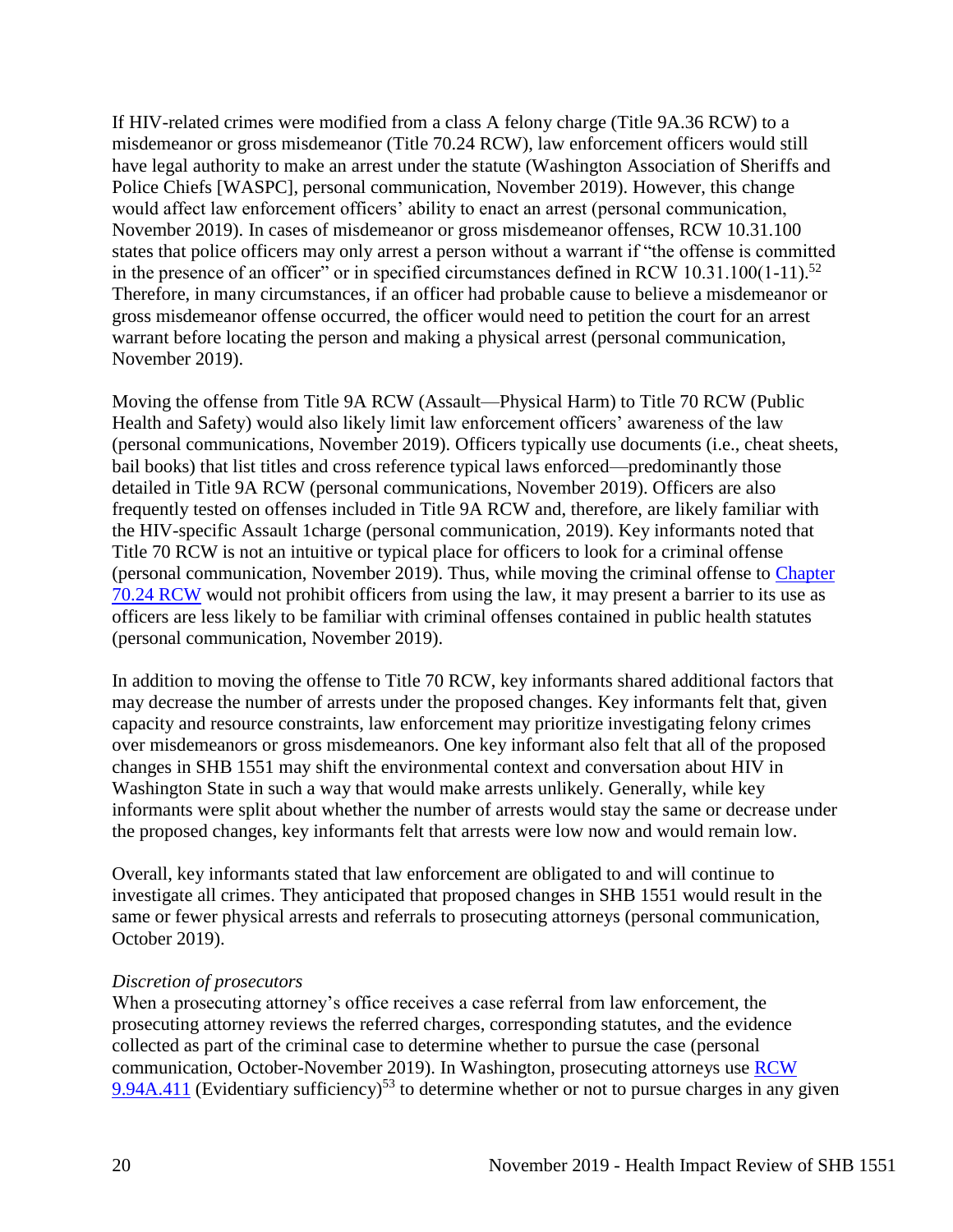criminal case (personal communication, October 2019). Once they have reviewed the case, prosecutors can: 1) pursue the case by filing charges (all or a subset of offenses referred by law enforcement); 2) return the case to law enforcement with direction to determine if additional evidence exists to meet the legal requirements necessary for prosecution; or 3) reject the case (personal communication, October 2019). If the prosecutor determines sufficient evidence exists to meet the legal elements necessary to charge the individual, they then consider whether it is in the interest of justice to do so (personal communication, October 2019). Finally, limited time and resources requires offices to prioritize which cases to pursue. For example, one key informant shared that local law enforcement refers approximately 10,000 felony cases each year to the county prosecuting attorney's office, and the office prosecutes roughly half of those cases (personal communication, November 2019).

If HIV-related crimes were modified from a class A felony charge to a misdemeanor or gross misdemeanor charge, prosecuting attorneys noted that it would not change their offices' process of reviewing cases (personal communications, October 2019). Prosecuting attorneys would consider whether evidence exists that an individual intended to transmit HIV to the partner(s). Again, key informants noted that proving intent to transmit presents a lower standard of proof than "intent to inflict great bodily harm" (personal communication, October-November 2019). However, they would also consider the detailed defenses to prosecution during their review of cases referred by law enforcement (personal communication, November 2019). Some key informants noted the outlined defenses to prosecution would limit which cases their offices could pursue (personal communication, November 2019).

Overall, key informants representing prosecuting attorneys shared they anticipate prosecuting some number of HIV-related cases as long as the Legislature deems such actions as criminal (personal communications, October 2019). However, the majority of key informants, including current and former prosecuting attorneys, felt that SHB 1551 would make it more difficult to prosecute these cases and may result in fewer prosecutions. Only one key informant felt changing HIV-related crimes from a felony to a misdemeanor or gross misdemeanor would increase prosecution. However, there is no data to support this assumption. For example, evidence of HIV criminalization reform in Iowa, though less generalizable to Washington State, suggested a similar number of cases have continued to be prosecuted and a reduction in criminal severity has not resulted in an increase in prosecution (personal communication, October 2019). Similar to the impact on law enforcement, key informants felt that prosecutors may prioritize felony investigations, that prosecutors would be less familiar prosecuting under 70.24 RCW, and that overall contextual changes may limit prosecution. In addition, key informants felt that the defenses to prosecution narrowed the possibility of prosecution, and the emphasis on transmission would intrinsically limit the number of cases that could be prosecuted. Overall, key informants predicted that prosecution of HIV-related crimes would decrease as a result of SHB 1551.

One key informant also noted the proposed language does not specifically address [RCW](https://app.leg.wa.gov/RCW/default.aspx?cite=9A.28.020)  [9A.28.020](https://app.leg.wa.gov/RCW/default.aspx?cite=9A.28.020) (Criminal attempt). RCW 9A.28.020(1) states, "a person is guilty of an attempt to commit a crime if, with intent to commit a specific crime, he or she does any act which is a substantial step toward the commission of that crime."<sup>54</sup> Moreover, RCW 9A.28.020(2) notes, "it is no defense to a prosecution of such attempt that the crime charged to have been attempted was,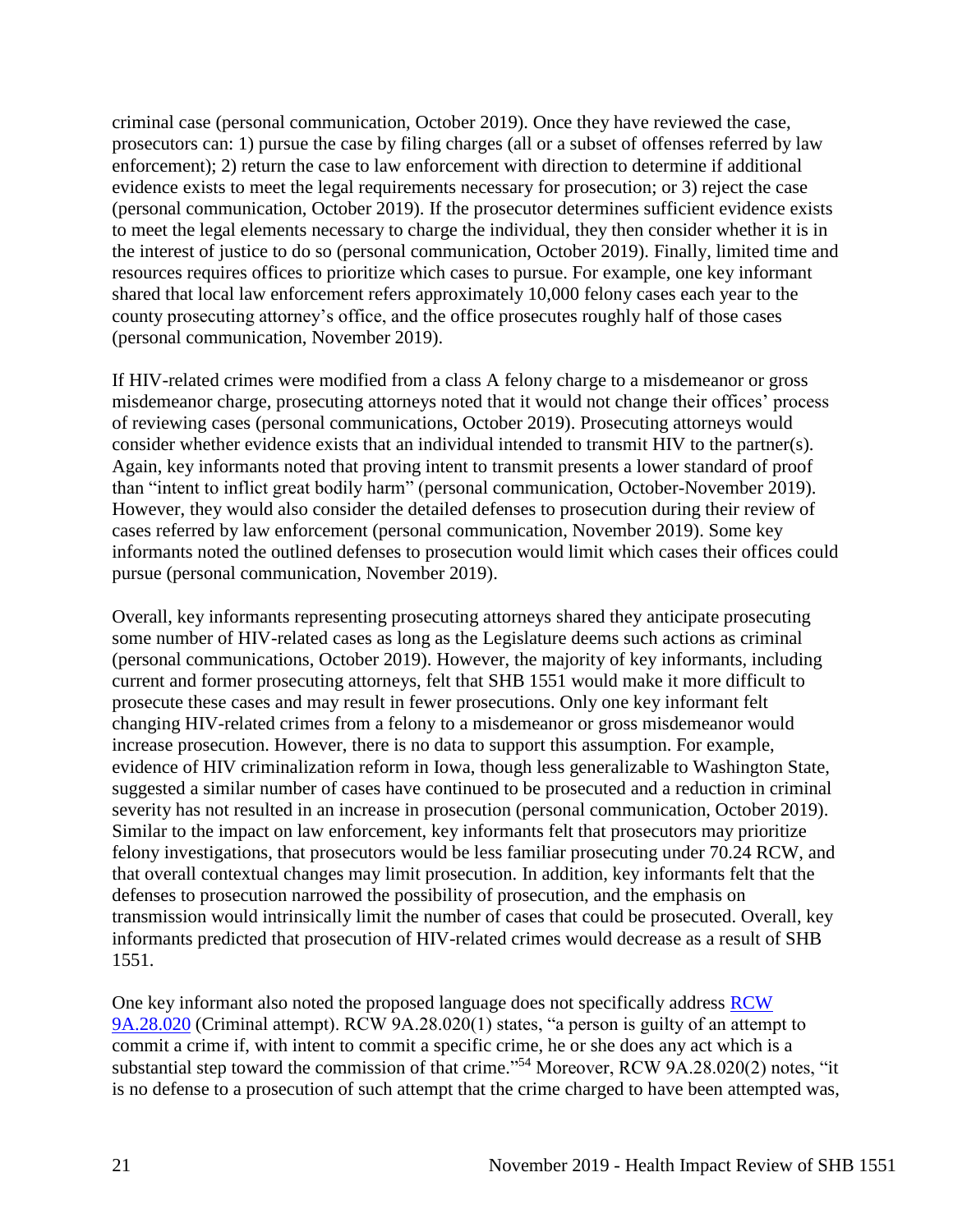under the attendant circumstances, factually or legally impossible of commission."<sup>54</sup> Therefore, under the proposed provisions of SHB 1551, if evidence exists that an HIV positive individual intended to transmit HIV to another person, they could in theory be charged under RCW 9A.28.020 for a criminal attempt under the new statute, even if transmission did not or could not have occurred. According to RCW 9A.28.020(3)(e), an attempt to commit a crime is a "misdemeanor when the crime attempted is a gross misdemeanor or misdemeanor."<sup>54</sup> This provision is particularly relevant as at least 7 out of 12 (58%) identified criminal cases in Washington resulted in convictions despite the fact that HIV was not transmitted (personal communications, October 2019). Each of these cases resulted in jail or prison sentences ranging from 3 months to 9 years (personal communications, October 2019).

### *Washington State and national data*

Available data from Washington State suggest that the majority (66%) of cases do not involve transmission. Similarly, a key informant with expertise in HIV decriminalization shared that available national data in the U.S. indicates that "transmission does not occur in the majority of cases that reach trial" (Fred Hutchinson Cancer Research Center, Office of HIV/AIDS Network Coordination, personal communication, October 2019). Analyses show that people are being charged for non-disclosure of their HIV seropositive status, not for actual transmission of HIV (personal communication, October 2019). This is consistent with how the majority of HIV criminalization laws were written.

Overall, based on the proposed defenses to prosecution, information shared by key informants representing prosecuting attorneys and law enforcement officers, and state and national data suggesting that most HIV-related cases do not result in transmission, we have made the informed assumption that modifying HIV-related crimes will likely result in decreased prosecution and criminal justice involvement.

### **Will decreased criminal justice involvement result in improved health outcomes?**

There is very strong evidence indicating that involvement in the criminal justice system is linked to poor health outcomes.<sup>24-29</sup> Criminal justice contact can be measured by a number of indicators including, but not limited to, arrest, conviction, and incarceration.<sup>55,56</sup> A large body of evidence supports the association between incarceration and poor health outcomes. Individuals who are incarcerated are more likely to experience chronic medical conditions, infectious diseases, lower self-rated health, increased psychiatric disorders, and a greater risk of mortality upon release.47,56,57 Research shows that those with a history of incarceration have a significantly greater likelihood of major depression, life dissatisfaction, and mood disorders when compared to individuals who do not have a history of incarceration<sup>55,57</sup> and that effects persist after release. Analysis of a contemporary cohort's criminal justice contact and mental health over time found arrest and incarceration, but not conviction, are independently associated with poor mental health.<sup>55</sup> In addition, women who are incarcerated often have worse physical and mental health than the general population and experience higher rates of early sexual initiation; STIs; HPV; HIV; hepatitis B and C; chronic diseases; substance use; mental health disorders; and histories of physical, sexual, and psychological abuse and trauma.58-62 Since there is very strong evidence indicating that criminal justice involvement is linked to poor health outcomes, less time was spent on researching this relationship.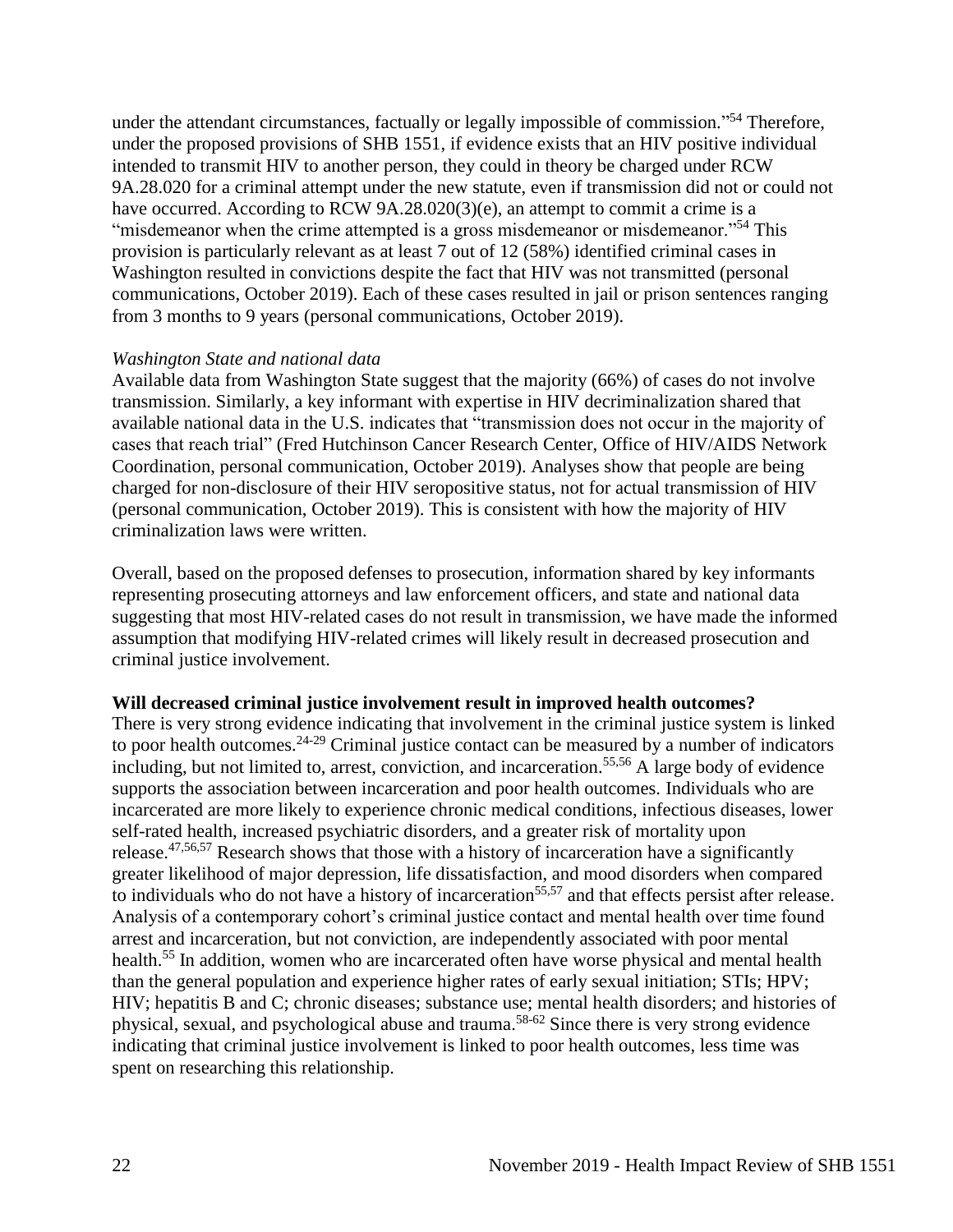### **Pathway 3: Decreased stigma**

### **Will modifying HIV-related crimes from a felony to a misdemeanor or gross misdemeanor decrease stigma for individuals living with HIV?**

We have made the informed assumption that modifying HIV-related crimes from a felony to a misdemeanor or gross misdemeanor may decrease stigma for individuals living with HIV. This informed assumption is based on information from key informant interviews.

HIV-related stigma has been defined as "discounting, discrediting, and discriminating against people perceived to have HIV,"<sup>30</sup> including enacted, anticipated, and internalized experiences of stigma.30,31 The literature defines each type as, "anticipated stigma involves expectations of discrimination, stereotyping, and/or prejudice from others in the future due to one's serostatus…enacted stigma involves experiences…that have already occurred…internalized stigma refers to self-endorsing negative feelings and beliefs about having HIV."<sup>31</sup> The People Living with HIV Stigma Index Project documented experiences of internalized, social, and institutional stigma among individuals living with HIV in Detroit, Michigan.<sup>37</sup> Overall, 80% of individuals experienced negative feelings of self-blame and guilt about their positive serostatus; 73% experienced at least one form of social discrimination (e.g., rejection from potential partners); 20% experienced at least one form of institutionalized discrimination (e.g., healthcare, housing, insurance access); and 20% felt their rights as an individual living with HIV had been violated or abused.<sup>37</sup> Key informants stated that HIV-related stigma also perpetuates stigma for LGBTQIA individuals, individuals experiencing violence, and communities of color.

HIV criminalization contributes to generalized HIV-related stigma and intersects with fear of arrest and prosecution.<sup>37</sup> Key informants stated that any level of HIV-related criminalization would continue to perpetuate stigma and have negative impacts on individuals living with HIV. However, key informants also felt that removing a felony charge may help to reduce some stigma associated with HIV criminalization. They felt that a felony perpetuates the idea that "HIV is worse than any other disease you could get." Key informants stated that removing the felony charge would also make it less likely that the law could be used to force individuals to accept a plea bargain and would allow more science and facts to enter into discussions.

Therefore, while defelonizing HIV is unlikely to eliminate stigma related to HIV criminalization since individuals could still be arrested, charged, or convicted of HIV-related crimes, we have made the informed assumption that defelonization may reduce the stigma, threat, and fear associated with a felony charge for individuals living with HIV. Further discussion about the potential impacts of full decriminalization can be found in "Other Considerations."

## **Will decreasing stigma for individuals living with HIV improve access to and use of healthcare services?**

There is strong evidence that decreasing stigma for individuals living with HIV may improve access to and use of healthcare services. Research has found that HIV-related stigma may impact the entire continuum of care, including access to testing, treatment, medication adherence, and care for other health conditions. Results from People Living with HIV Stigma Index Project analysis found that 81% of people living with HIV said it was reasonable to avoid testing for fear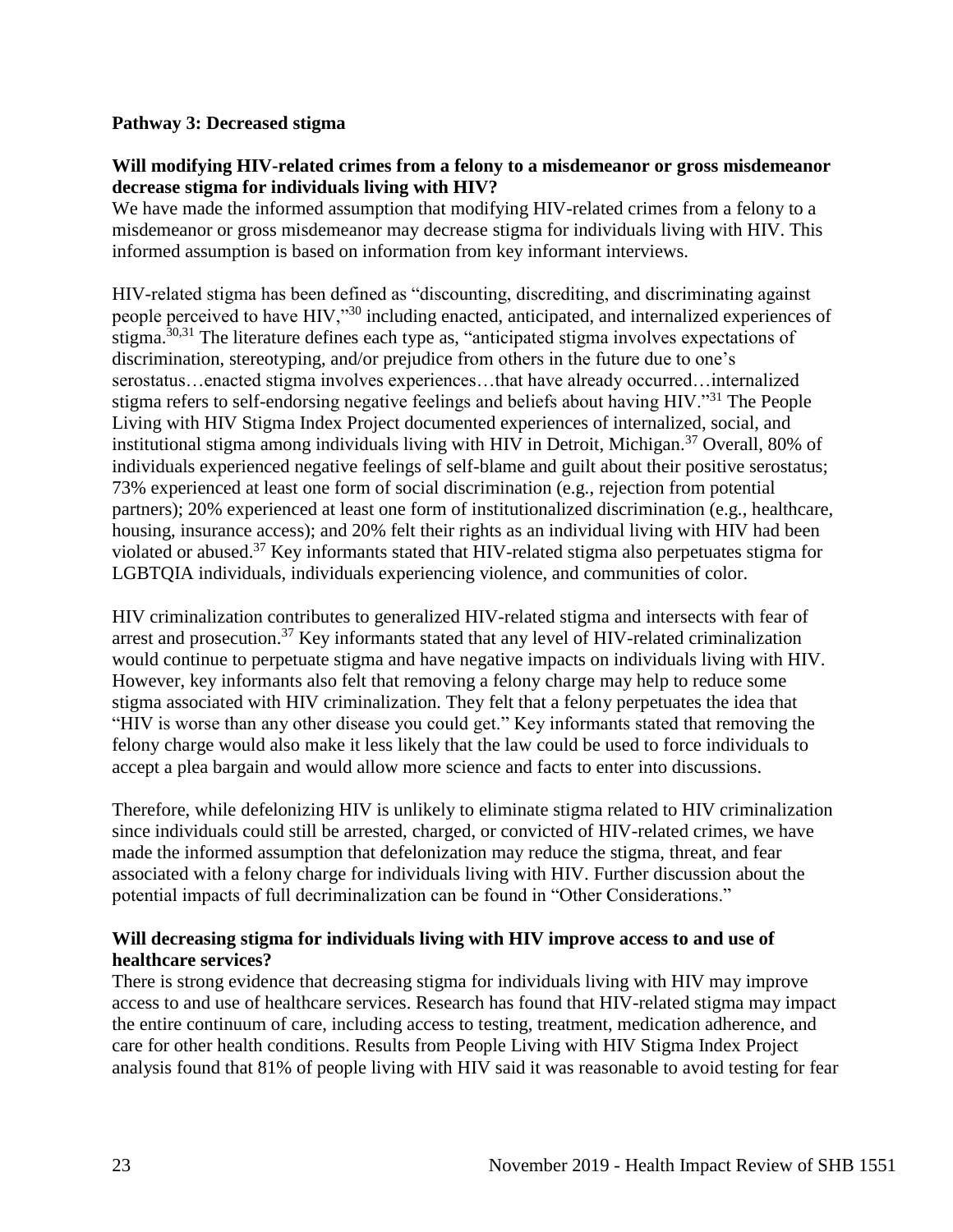of prosecution; 51% said it was reasonable to avoid treatment for fear of prosecution; and 46% said it was reasonable not to disclose HIV status for fear of prosecution.<sup>37</sup>

Similarly, a meta-analysis of 9 studies that evaluated access to care and controlled for potential confounding factors found that individuals that experienced HIV-related stigma were 21% less likely to access or use health and social services.<sup>30</sup> The authors of the study summarized past research stating, "despite a few studies that do not support the association between HIV-related stigma and access to and usage of health and social services, other studies support the notion that perceived stigma of people living with HIV was associated with low access to care, or delayed presentation in care, possibility stemming from perceived discrimination by healthcare providers."30

A systematic review and meta-synthesis of qualitative literature published between 1997 and 2003 found that HIV-related stigma may lead individuals to not take medication for fear of disclosure.<sup>32</sup> The review, which also included 41 quantitative studies found that 61% of studies showed that stigma was associated with reduced ART adherence.<sup>32</sup> The review concluded that both enacted and internalized stigma undermine ART adherence.<sup>32</sup> Similarly, a separate systematic review examining the relationship between HIV-related stigma and medication adherence found that, overall, "the majority of studies using single measures of stigma (n= 25/29) found an association between increased stigma and adherence difficulties, while every study assessing multiple indicators (n= 8/8) found an association between at least one type of stigma and nonadherence."<sup>31</sup>

Other research has suggested that HIV-related stigma may also impact whether an individual seeks other healthcare services. Approximately 71% of individuals living with HIV die from non-HIV-related complications,<sup>33</sup> and individuals living with HIV may have increased susceptibility to non-communicable diseases including cancer, cardiovascular disease, chronic pulmonary disease, diabetes, anxiety, and depression.<sup>34</sup> A review of literature analyzing 16 articles published between 2007 and 2017 identified that HIV-related stigma may negatively impact access to care for non-communicable diseases for individuals living with HIV.<sup>34</sup> The authors found that fear of disclosure of HIV status, internalized shame and embarrassment, and action or perceived negative perceptions of health care providers negatively impacted access to care for non-communicable diseases for individuals living with  $HIV.<sup>34</sup>$  A study completed with 67 Asian Americans living with HIV in California found that HIV-related stigma was significantly associated with individuals living with HIV being less likely to recognize and seek care for a heart attack.<sup>33</sup>

In addition to improving access to testing, treatment, and care, decreasing stigma for individuals living with HIV may also reduce additional social barriers to accessing healthcare. Key informants shared that individuals living with HIV experience additional barriers to care, including fear of prosecution, provider bias,<sup>30,34</sup> limited provider and clinic options, limited language access, and lack of culturally and linguistically appropriate services. For example, a systematic review found evidence that fear of provider discrimination, homophobia, or differential treatment are a barrier to healthcare services.<sup>35</sup> Additionally, though not specific to HIV, a study with male immigrants in rural communities in the Pacific Northwest found that male interpreters and bilingual providers were not often available, which restricted men's access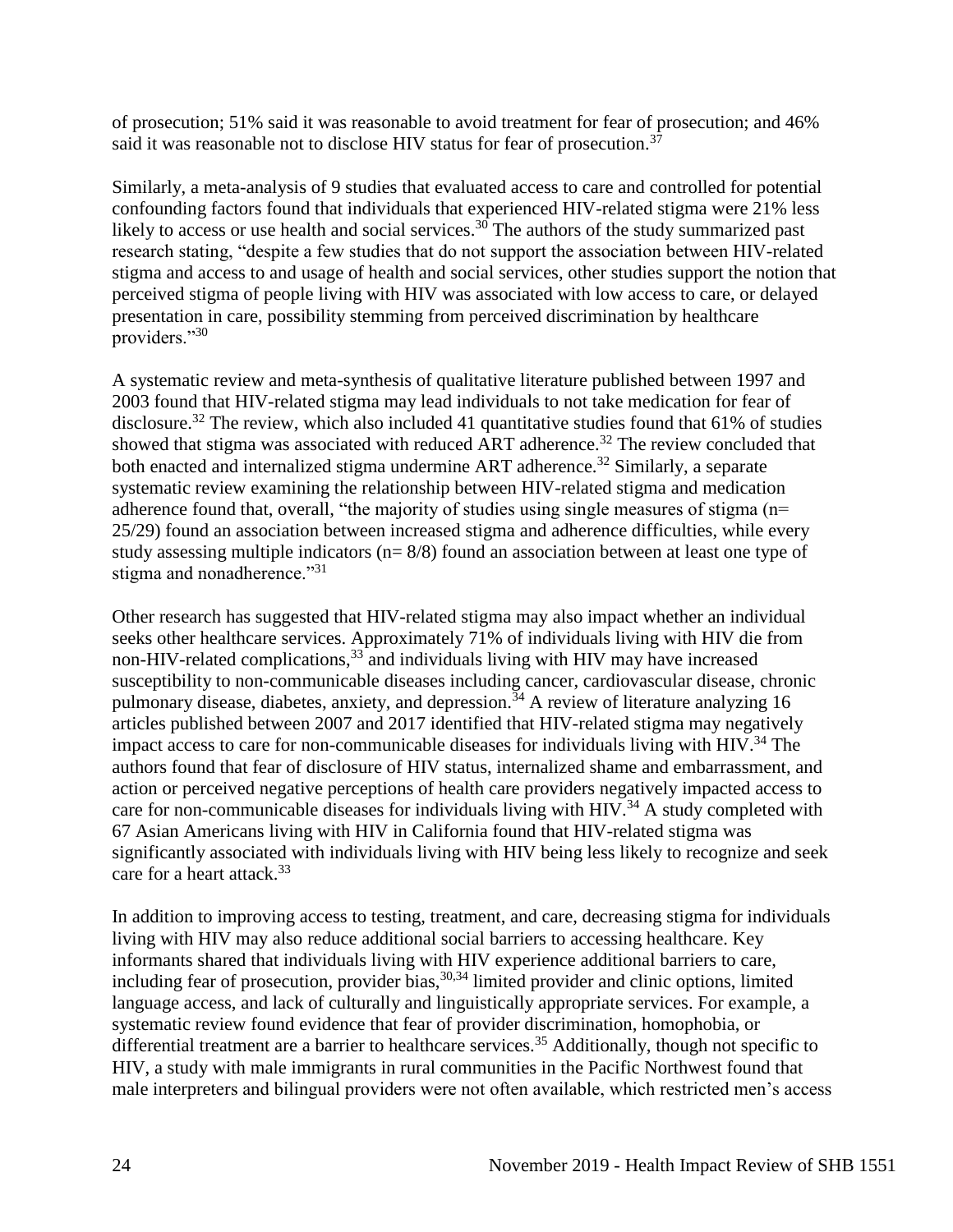to reproductive healthcare, reduced their sense of privacy and confidentiality, and degraded their relationship with and trust of providers.<sup>36</sup>

Overall, there is strong evidence that decreasing HIV-related stigma for individuals living with HIV may improve access to and use of healthcare services.

## **Will improving access to and use of healthcare services for individuals living with HIV improve health outcomes related to stigma and access to care?**

There is very strong evidence that increasing access to and use of healthcare services for individuals living with HIV will improve health. Generally, Healthy People 2020 states that access to healthcare must be improved by increasing access to health insurance coverage, health services, and timeliness of care to promote and maintain health, prevent and manage disease, reduce unnecessary disability and premature death, and achieve health equity.<sup>20</sup> There is a large body of evidence supporting the positive association between use of health services for the early detection and treatment of physical and mental health disorders<sup>38</sup> and improved health outcomes. Since there is strong consensus in the scientific literature supporting this association, less time was dedicated to researching this relationship.

Researchers have noted that intersectionality for individuals experiencing multiple types of stigma (e.g., HIV-related stigma, sexual stigma, racism, gender discrimination) may worsen health outcomes.<sup>30,32,34</sup> A meta-analysis of 64 studies examining the association between HIVrelated stigma and various health outcomes found significant associations between stigma and high rates of depression, low levels of social support, low treatment adherence, and lower access to and use of health care and social services.<sup>30</sup> The analysis also found positive, but weaker relationships between stigma and anxiety, quality of life, physical health, emotional and mental distress, and sexual risk practices.<sup>30</sup> Experiences of stigma have also been associated with depression, anxiety, hopelessness, negative social interactions, loss of social support, and decreases in self-esteem and self-efficacy.<sup>31</sup> Approximately 79% of respondents to the People Living with HIV Stigma Index Project reported a reduction in psychological, physical, and material well-being as a result of stigma experiences, including depression, anxiety, social isolation, and decreased sleep and physical activity.<sup>37</sup>

In addition, the U.S. Preventive Services Task Force (USPSTF) found evidence to support that screening tests for HIV are accurate and that antiretroviral therapy (ART) reduces the risk of death and sexual transmission of HIV.<sup>39</sup> While these examples do not indicate that all treatments are effective, they illustrate that evidence-based treatments are available.

Therefore, improving access to and use of healthcare services will likely improve health outcomes for individuals living with HIV.

### **Will improving health outcomes for individuals living with HIV impact health inequities?**

There is very strong evidence that improving health outcomes for individuals living with HIV will reduce health inequities by race/ethnicity; by sex, sexual orientation, and gender identity; and for other potentially marginalized individuals.<sup>18,40</sup> In addition, "the intersectionality among disability and race/ethnicity, sex, sexual orientation, gender identity, and class affect many incarcerated and formerly incarcerated individuals [who] experience overlapping or intersecting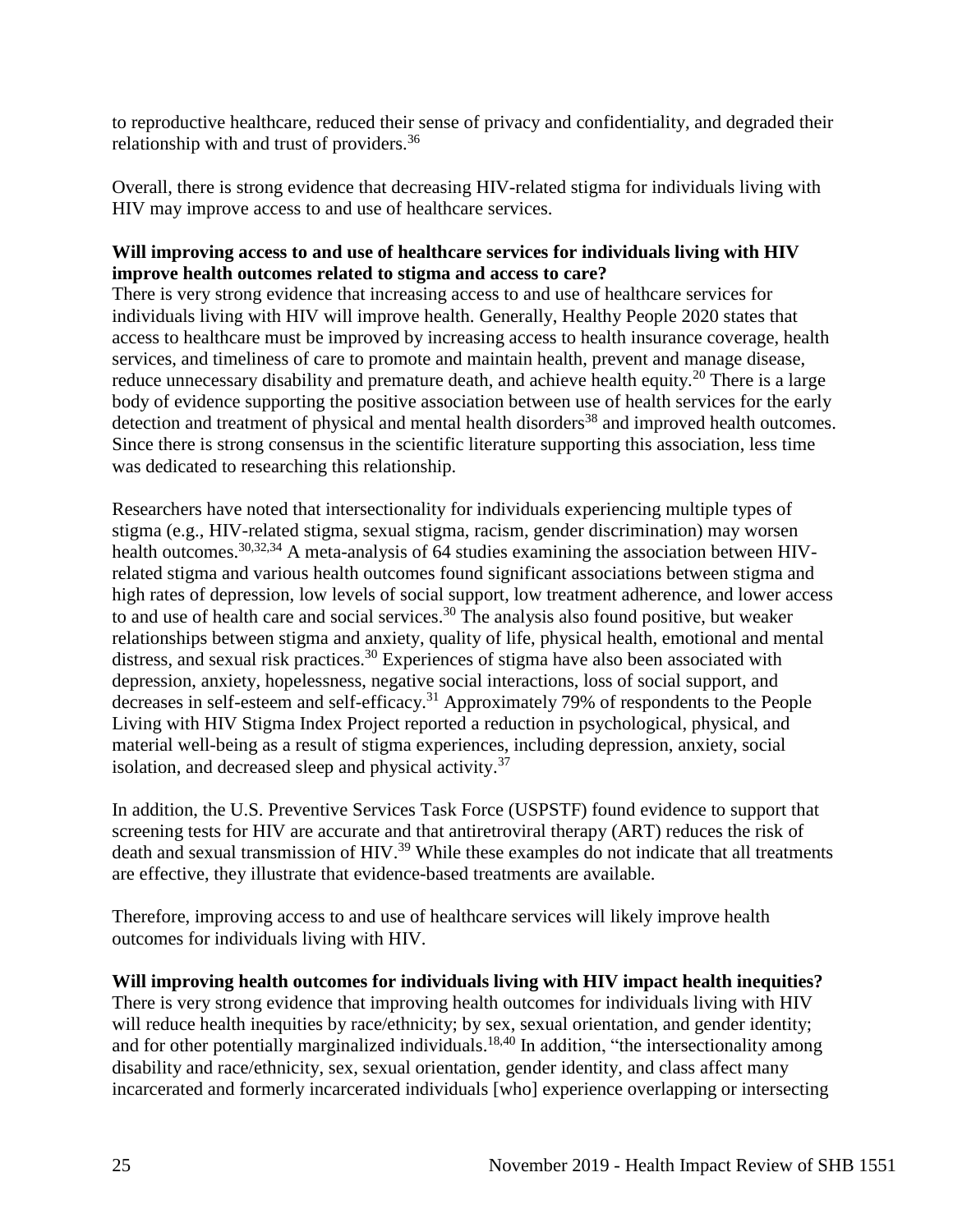social identities—and related systems of oppression and discrimination."<sup>18</sup> In addition, individuals with a history of incarceration experience more consequences as a result of HIVrelated stigma.<sup>37</sup> Therefore, improving health outcomes and reducing criminal justice involvement may reduce inequities experienced by individuals living with HIV.

### *Inequities by race/ethnicity*

Non-Hispanic Black and Hispanic Washingtonians are disproportionately represented among the state's new cases of HIV. In 2018, non-Hispanic Blacks comprised 3.7% of the state's total population<sup>44</sup> but accounted for 26% of new HIV cases.<sup>40</sup> Foreign-born Blacks had the highest rate of new HIV cases, with 123.3 cases per 100,000 individuals.<sup>40</sup> National data show that African American women accounted for 60% of new HIV infections that occurred among all women in 2014.<sup>45</sup> Similarly, Washington data indicate that HIV rates among non-Hispanic Black women have been more than 30-times higher than those of non-Hispanic White women.<sup>63</sup> Additionally, Hispanics comprised 13% of the state population<sup>44</sup> and accounted for 21% of new HIV cases.<sup>40</sup> The rates for Blacks (both foreign-born and U.S. born) and Hispanics (foreignborn) were higher than the state rate.<sup>40</sup> Meanwhile, non-Hispanic Whites represent 68.5% of Washington's population<sup>44</sup> and accounted for 43% of new HIV cases.<sup>40</sup>

In Washington, available information reported by law enforcement or court documents indicates that individuals in 12 out of 33 cases (36%) were individuals of color (AOC, personal communication, October-November 2019). However, these data are not collected uniformly and are likely not representative of all cases in Washington State (AOC, personal communication, November 2019). Key informants have indicated that current laws may disproportionately impact individuals of color in Washington. HIV criminalization data from California, Florida, and Georgia indicate racial/ethnic disparities in the application of HIV-specific laws.<sup>41-43</sup> For example, Black and Latino/a Californians made up 67% of the people who came into contact with the criminal justice system based on their HIV status but just 51% of those living with HIV and AIDS in the state.<sup>43</sup> Whereas, white men make up 40% of the population of people diagnosed with HIV in California, they make up only 16% of those who had contact with the criminal justice system related to their HIV status.<sup>43</sup> In Florida, "Black men were more likely to be arrested for HIV-related offenses than their White counterparts (22% versus 17%, respectively) and were the most likely to be convicted (in 30% of all cases)."<sup>42</sup> Additionally, "in the rare cases where there appeared to be a 'downgrade' to an STD conviction instead on [sic.] an HIV conviction, it only occurred for White people."<sup>42</sup> Criminal justice data specific to HIV laws were unavailable in Florida and Georgia for Latino/as.

Due to overrepresentation in the criminal justice system, people of color are disproportionately impacted by collateral consequences,<sup>18</sup> which negatively affect access to social determinants of health (e.g., employment, housing, social services). For example, Black and Latino males are disproportionately affected by criminal background checks.<sup>18</sup> One study found that "60 percent of all black applicants with criminal records did not receive callbacks or job offers, compared to 30 percent of all white applicants with criminal records."<sup>18</sup>

## *Inequities by sex, sexual orientation, and gender identity*

In Washington State, approximately 84% of individuals living with HIV are male, 15% are female, 1% are transgender female, and less than 1% (9 individuals) are transgender male.<sup>40</sup> Of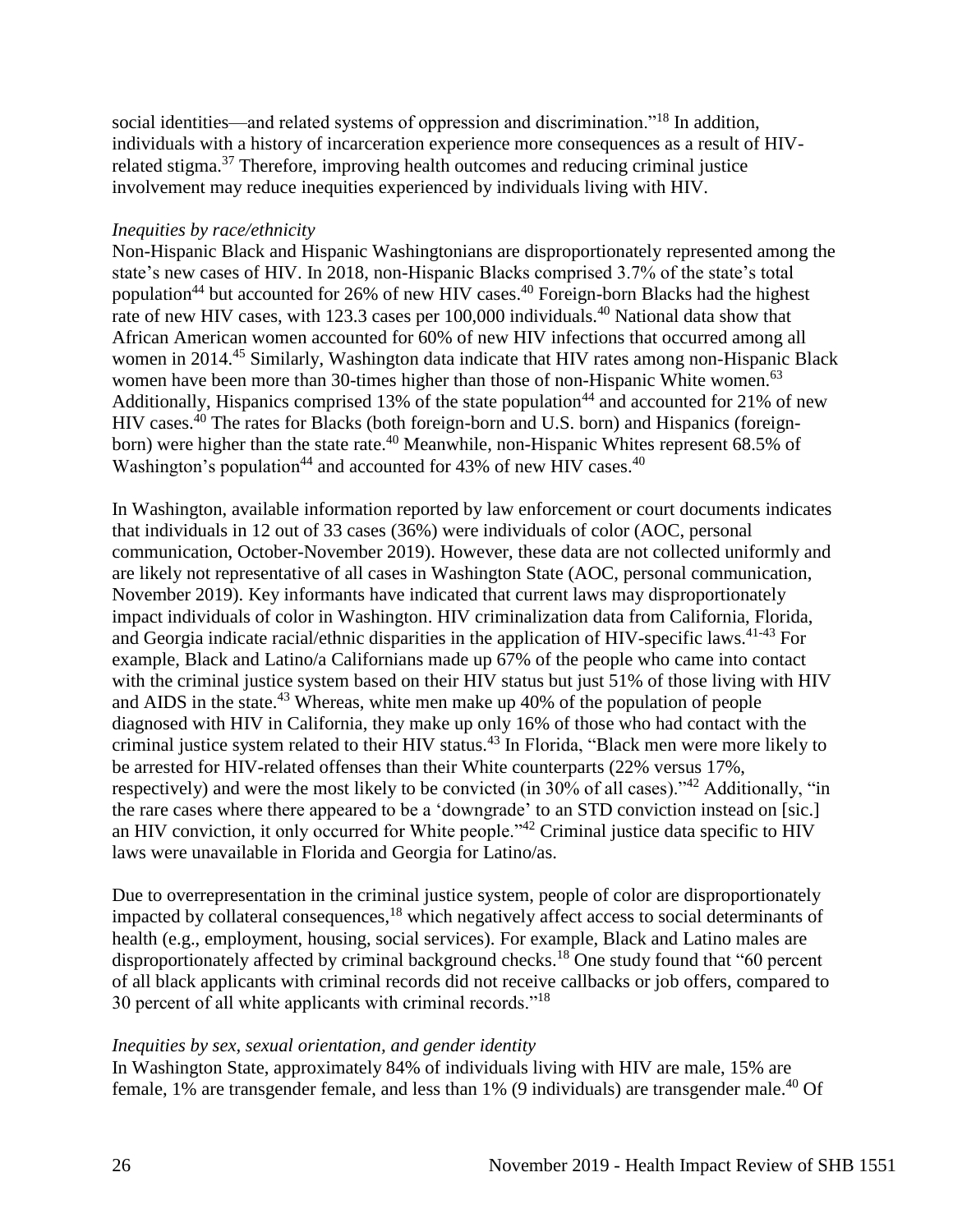445 new HIV cases in Washington State in 2017, approximately 77% were among males, 22% among females, 2% among transgender females, and 0% (1 case) among transgender males.<sup>40</sup> The majority of new cases  $(53%)$  were among men having sex with men.<sup>40</sup>

Available information from Washington State indicates that individuals in 29 out of 33 cases (88%) were male. However, information about sexual orientation or gender identity is not available from AOC records. One key informant shared that, of 10 individuals charged with an HIV-related crime, 60% were heterosexual (personal communication, October 2019). The Williams Institute's evaluation of criminal justice data from California, Florida, and Georgia also noted that analysis was limited by lack of information about sexual orientation and gender identity.

As LGBTQIA individuals are overrepresented in the criminal justice system, they also disproportionately experience collateral consequences.<sup>18</sup> Moreover, evidence indicates that LGBTQIA individuals often face steeper challenges post-reentry. For example, "[LGBT individuals] often lack access to culturally competent reentry, parole, and probation programs, [they] may not receive relevant advice on how to handle discrimination (based on their sexual orientation or gender identity) while searching for employment or housing, or how to get adequate physical or mental health care (especially for HIV)."<sup>18</sup> Additionally, "[t]ransgender people also face unique challenges, […] which can be problematic when searching for jobs or housing."<sup>18</sup>

# *Potential inequities for other marginalized individuals*

Key informants noted that individuals experiencing violence (e.g., intimate partner violence), those in the sex trade, those with co-occurring mental health conditions, those with disabilities (e.g., cognitive delays), those with substance use disorders, those experiencing homelessness, and those living in rural communities may also disproportionately experience HIV and/or involvement with the criminal justice system in Washington State.

Data analyzed by the Williams Institute indicate the application of HIV-specific laws disproportionately affects individuals in the sex trade, particularly females. 41-43 While very few studies have documented the prevalence of HIV among female sex workers in the U.S., "the available evidence suggests that HIV prevalence among this vulnerable population is high."<sup>46</sup>

The Williams Institute's studies also found evidence that HIV-specific criminal laws may be enforced differently based on geographic location.<sup>41,42</sup> In Georgia, "the counties with the highest arrest rates among people living with HIV were mostly rural counties."<sup>41</sup> As many as 10% of the residents living with HIV in smaller counties had experienced an HIV-related arrest.<sup>41</sup> Data from Florida also point to some race-, sex-, and geographic-based disparities in the application of these laws and showed disproportionality (by race and sex) varied by county.<sup>42</sup> In Florida, 76% of the HIV-specific incidents occurred in  $8$  (out of 67) counties.<sup>42</sup> For example, Duval County is home to only 6% of the people living with HIV in Florida, but 23% of all HIV-related arrests in the states occurred there. $42$ 

Overall, there is very strong evidence that improving health outcomes for individuals living with HIV will reduce the health inequities they experience.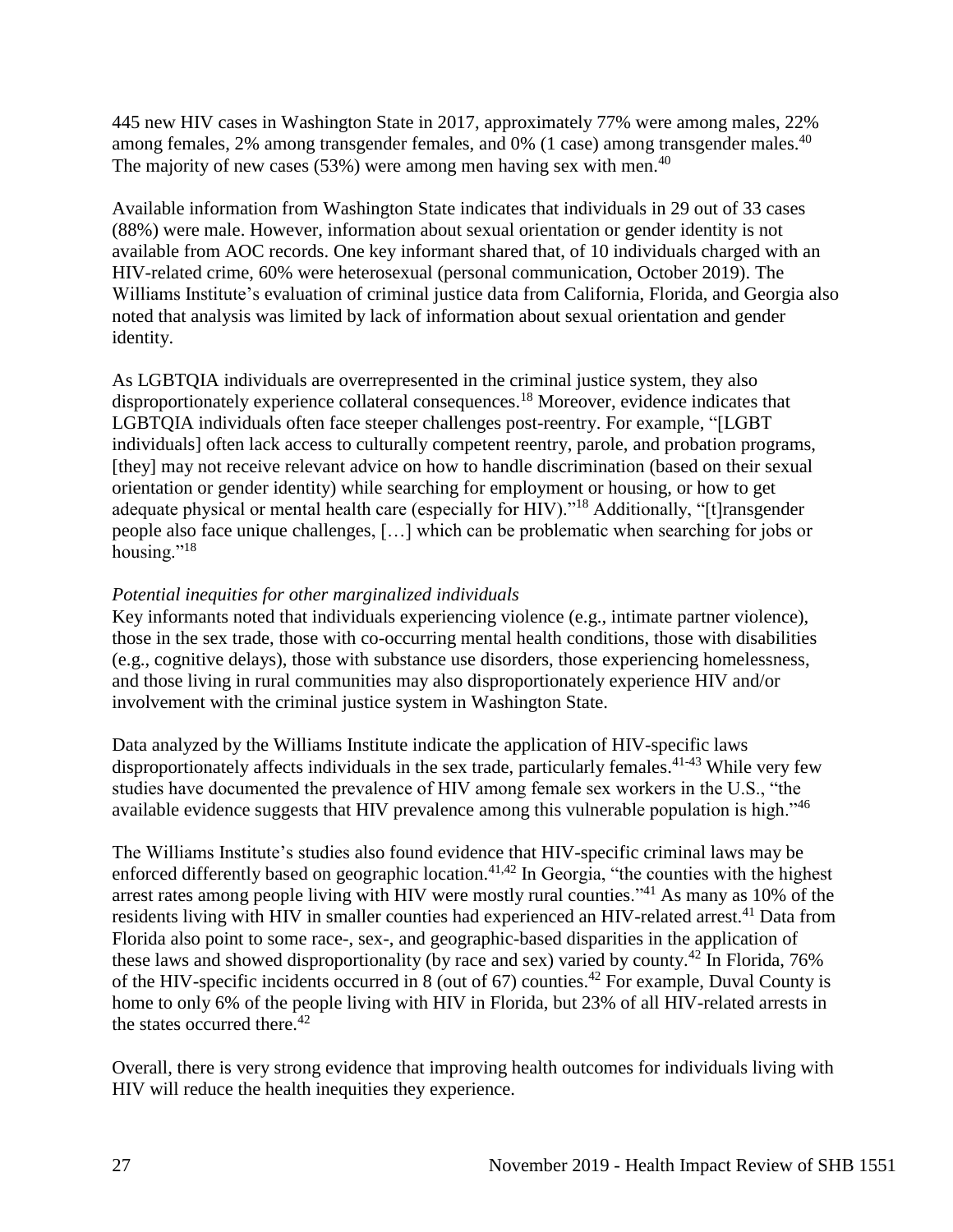### **Other considerations**

### *Public health pathway*

While current law and SHB 1551 detail the role of local health officers and health orders, they do not prioritize the public health pathway over the criminal justice pathway. Key informants shared that the pathway is dependent on the county and on the "entry point" of the case. Often, these cases are referred by law enforcement and so they will stay on a criminal justice path with little opportunity or power for public health system to intervene. Key informants felt that the public health pathway would be more effective, less destructive, and result in improved behavior change and health outcomes than the criminal justice pathway. Overall, this would have a greater benefit for individuals living with HIV and the larger community.

A few key informants shared that case managers at health care organizations or local health jurisdictions have worked with some prosecuting attorney's offices within the state to avoid prosecution of individuals living with HIV for HIV-related crimes (personal communication, October 2019). However, this is not a common practice. In addition, case managers working with clients living with HIV have shared scientific information about methods to reduce or eliminate the risk of transmission (e.g., condom use, ART treatment, behavior modifications) with prosecuting attorneys to demonstrate that an individual took means to prevent transmission and therefore did not have intent to transmit HIV (personal communication, October 2019). Similarly, they have shared scientific information to show that, even with intent, specific actions (e.g., spitting) are not viable exposure or transmission pathways and pose no risk of HIVtransmission (personal communication, October 2019).

However, the current public health pathway is not without challenges. Key informants shared that health orders are vague, too short in duration (i.e., 3 months), and lack enforcement mechanisms that would improve their effectiveness. In addition, key informants shared that there are no formal connections or mechanisms between the criminal justice and public health systems to require or facilitate referrals of individuals living with HIV out of the criminal justice pathway and into public health interventions for this specific crime. For example, there is no specific legal mechanism (responsibility or requirement) for a prosecuting attorney to divert a case to a local health jurisdiction (personal communications, October 2019). Moreover, as these cases occur relatively rarely compared to other crimes, offices have not identified a need for such a system (personal communication, October-November 2019).

Since current law and the proposed changes do not prioritize the public health pathway, and since the criminal justice pathway has been used more often in Washington State, the public health pathway was not included in the logic model on page 13.

### *Decriminalization*

Generally, key informants felt that full decriminalization would decrease stress, fear, and threats for individuals living with HIV. Key informants also agreed that full decriminalization would reduce HIV-related criminalization stigma. While generalized HIV-stigma may persist, full decriminalization would remove the added stigma that living with HIV is a crime. In addition, key informants felt that full decriminalization would improve health outcomes by improving mental health outcomes, improving use of an access to healthcare services, and reducing health inequities for individuals living with HIV.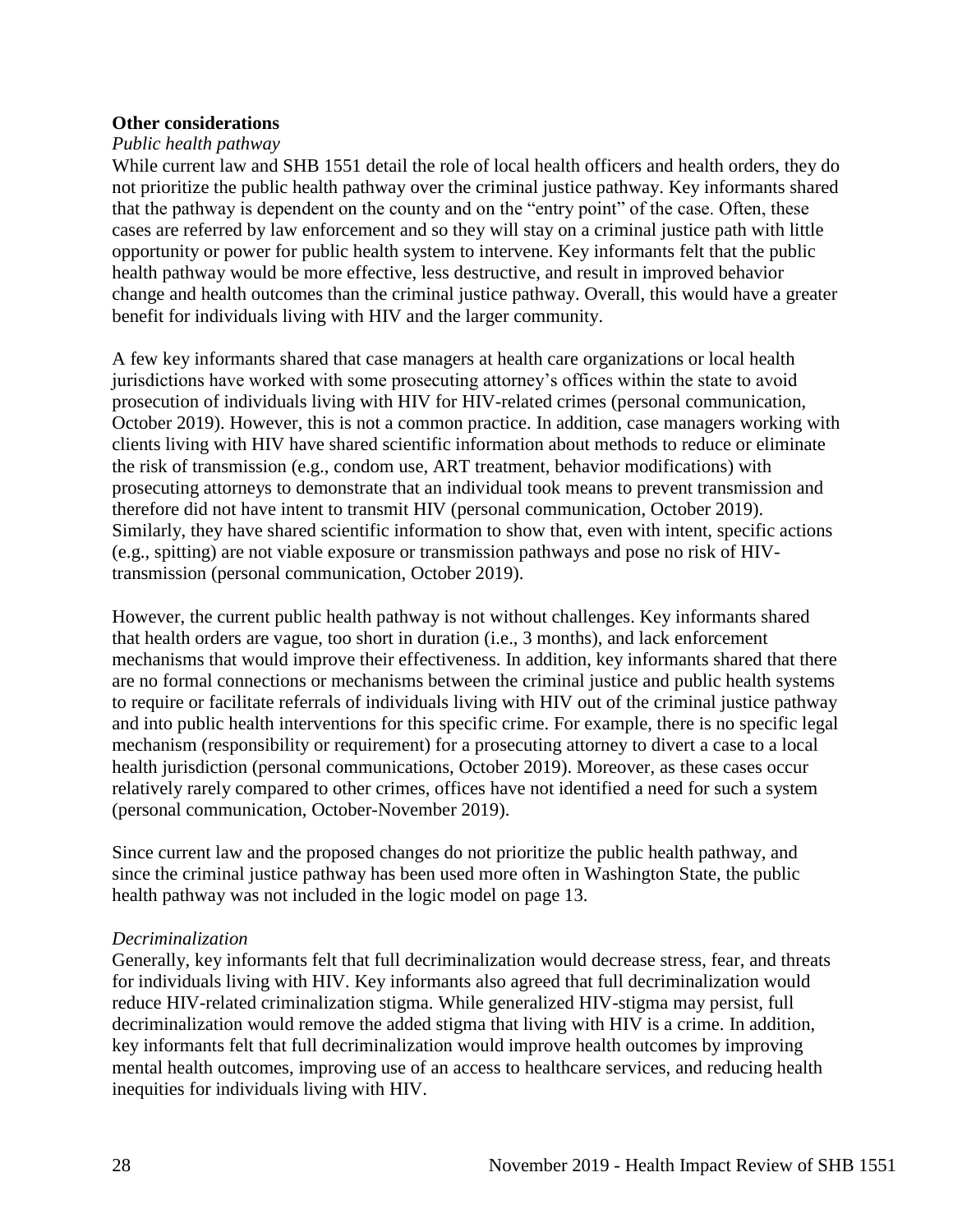Some key informants expressed concern that full decriminalization could create the potential for unintended consequences. For example, following full decriminalization in Texas, individuals were charged under other general criminal laws (e.g., attempted murder, aggravated assault).<sup>64</sup> One key informant also expressed concern that full decriminalization would allow for those currently convicted to appeal their case or be released on probation. Another key informant expressed concern that decriminalization would be unjust for victims of potential HIV-related crimes. Since provisions outlined in SHB 1551 do not include full decriminalization, this pathway was not included in this analysis.

### *Sexual motivation and sex offender status*

<span id="page-30-0"></span>At least 5 individuals convicted of an HIV-related crime in Washington State were required to register as a sex offender. [RCW 9.94A.030\(49\)](https://app.leg.wa.gov/RCW/default.aspx?cite=9.94A.030) defines "sexual motivation" as "one of the purposes for which the defendant committed the crime was for the purpose of [their] sexual gratification."<sup>65</sup> Charging a defendant with sexual motivation is at the discretion of the prosecuting attorney (personal communications, October 2019). According to [RCW](https://app.leg.wa.gov/RCW/default.aspx?cite=9.94A.835)  [9.94A.835\(1\),](https://app.leg.wa.gov/RCW/default.aspx?cite=9.94A.835) "the prosecuting attorney shall file a special allegation of sexual motivation in every criminal case, felony, gross misdemeanor, or misdemeanor […] when sufficient admissible evidence exists, which, […] would justify a findings of sexual motivation by a reasonable and objective fact finder."<sup>66</sup> Under Washington State law, if a case is charged and convicted with sexual motivation then the offense is subject to adjustments to standard sentences [\(RCW](https://app.leg.wa.gov/RCW/default.aspx?cite=9.94A.533)  [9.94A.533\)](https://app.leg.wa.gov/RCW/default.aspx?cite=9.94A.533): 2 years for a class A felony; 18 months for a class B felony; 1 year for a class C felony; and twice these amounts if it is not the first offense with any sexual motivation enhancement.<sup>67</sup> Additionally, the person is required to register as a sexual offender, which affects access to housing, employment, and social services.<sup>18</sup>

Key informants shared that adding the sex offender requirement to sentencing for HIV-related crimes is common. Additionally, while not dictated in statute or required by DOC procedures, key informants shared that at least one HIV-specific condition has been written into provisions of supervision (more commonly known as conditions of parole) documents used by DOC's Community Corrections Officer System (personal communication, October 2019). Specifically, for the period of time the individual is required to report to their Community Corrections Officer (CCO), they must bring any potential sexual partner to meet their CCO for the purposes of disclosing their HIV-positive status and the details of their case (personal communications, October 2019). If the individual violates this condition they are subject to additional confinement. Analysts know of at least two cases in which this HIV-specific condition was added.

Since SHB 1551 would not amend the RCWs related to sexual motivation special allegations and since this allegation applies to felony, gross misdemeanor, or misdemeanor cases, it is unclear how SHB 1551 may impact sex offender requirements and these potential impacts were not included in this analysis.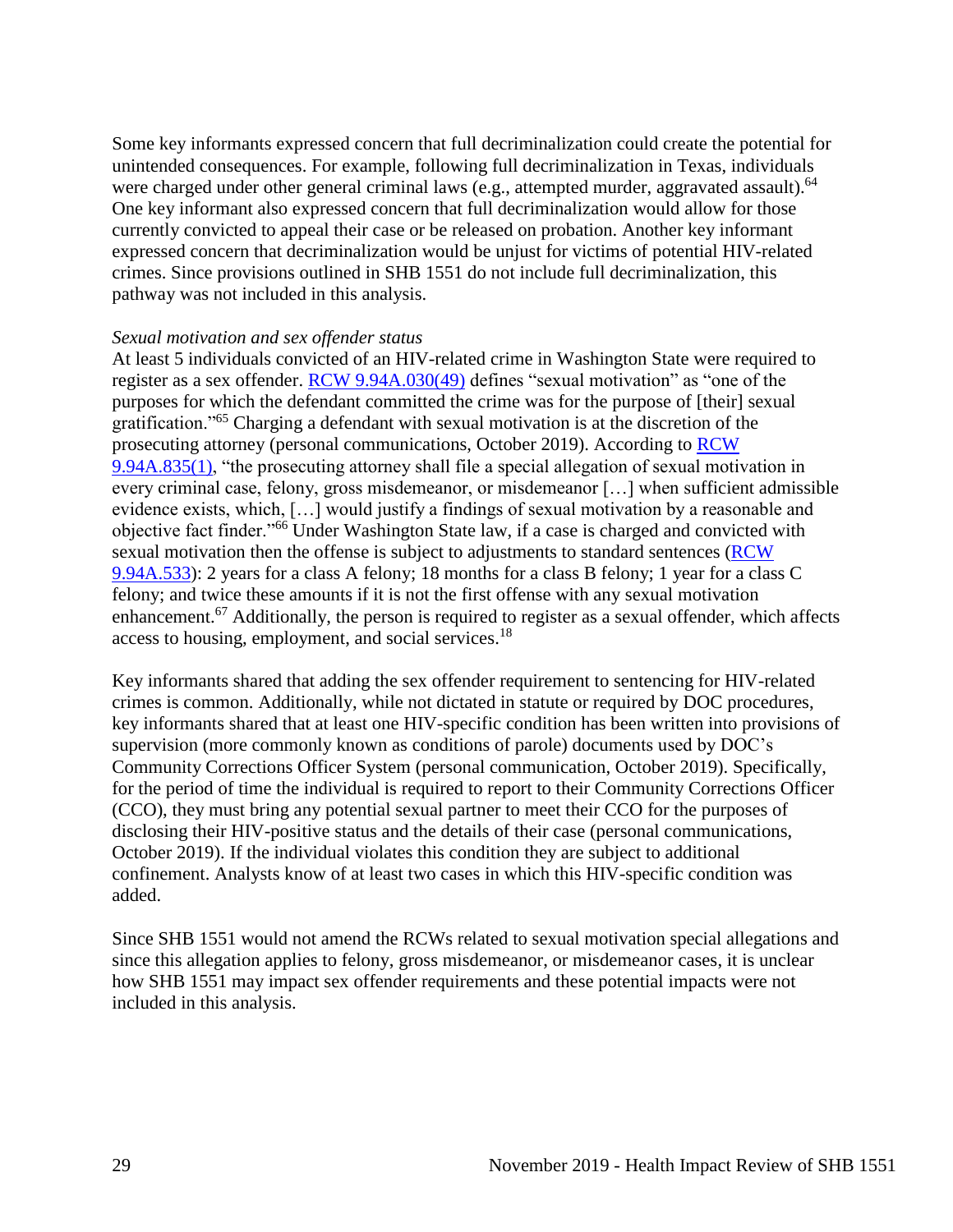### **Annotated References**

### 1. **Lehman J. S., Carr M. H., Nichol A. J., et al. Prevalence and public health implications of state laws that criminalize potential HIV exposure in the United States.**  *AIDS Behav.* **2014;18(6):997-1006.**

Lehman et al. used "public health law research methods, data from the legal database WestlawNext(c) were analyzed to describe the prevalence and characteristics of laws that criminalize potential HIV exposure in the 50 states (plus the District of Columbia) and to examine the implications of these laws for public health practice." Specifically, they "assessed the prevalence and characteristics of state HIV-specific criminal laws and examined their implications for public health practice with a specific focus on elements of the laws that may criminalize behaviors that pose low or negligible risk of HIV transmission." The final analysis database included "the enactment year of each law, disclosure requirements, activities prohibited under the law (including sexual activity without disclosure, prostitution/solicitation, blood/tissue/fluid donation, and biting/spitting/throwing of bodily fluids), most severe degree of punishment under a particular law, and available defenses delineated in the law." Authors found the first state laws were enacted in 1986, and Washington was among the four states to enact HIV-specific criminal laws that year. As of 2011 a total of 67 laws had been enacted in 33 states. "Overall, two-thirds (22 of 33) of states enacted their first law from 1986 to 1990; by 1995, more than three-fourths (26 of 33) of states had enacted their first law; and by 2000, nearly 90% (29 of 33) of states had passed their first law." Twenty-four states require persons who are aware that they have HIV to disclose their status to sexual partners and 14 states require disclosure to needle-sharing partners. Twenty-five states (of which Washington is not one) criminalize one or more behaviors that pose a low or negligible risk for HIV transmission. Nearly two-thirds of states have legislation that criminalizes potential HIV exposure. "The majority of laws were passed before studies showed that antiretroviral therapy (ART) reduces HIV transmission risk and most laws do not account for HIV prevention measures that reduce transmission risk, such as condom use, ART, or pre-exposure prophylaxis." Authors also note, "The number of prosecutions, arrests, and instances where HIV-specific criminal laws are used to induce plea agreements is unknown. Because state-level prosecution and arrest data are not readily available in any national legal database, the societal impact of these laws may be underestimated since many prosecutions lead to plea agreements, and most cases that go to trial are not reduced to written, published opinions." Washington is one of 5 states in which sentences imposed may be longer than 20 years. Authors highlight that 1) many HIV-specific criminal laws do not account for transmission risk variation; 2) levels of knowledge of HIV-specific criminal laws among people living with HIV are not well known; and 3) the degree to which these laws affect disclosure rates (i.e., to sexual and needle-sharing partners) is unknown. These factors call into question the effectiveness of these laws at decreasing risk behaviors and increasing disclosure. Furthermore, these laws may have unintended consequences (e.g., intimate partner violence) following disclosure of HIV status. States with HIV-specific criminal laws are encouraged to use the findings of this paper to re-examine those laws, assess the laws' alignment with current evidence regarding HIV transmission risk, and consider whether the laws are the best vehicle to achieve their intended purposes.

### 2. **Sweeney P., Gray S. C., Purcell D. W., et al. Association of HIV diagnosis rates and laws criminalizing HIV exposure in the United States.** *AIDS.* **2017;31(10):1483-1488.**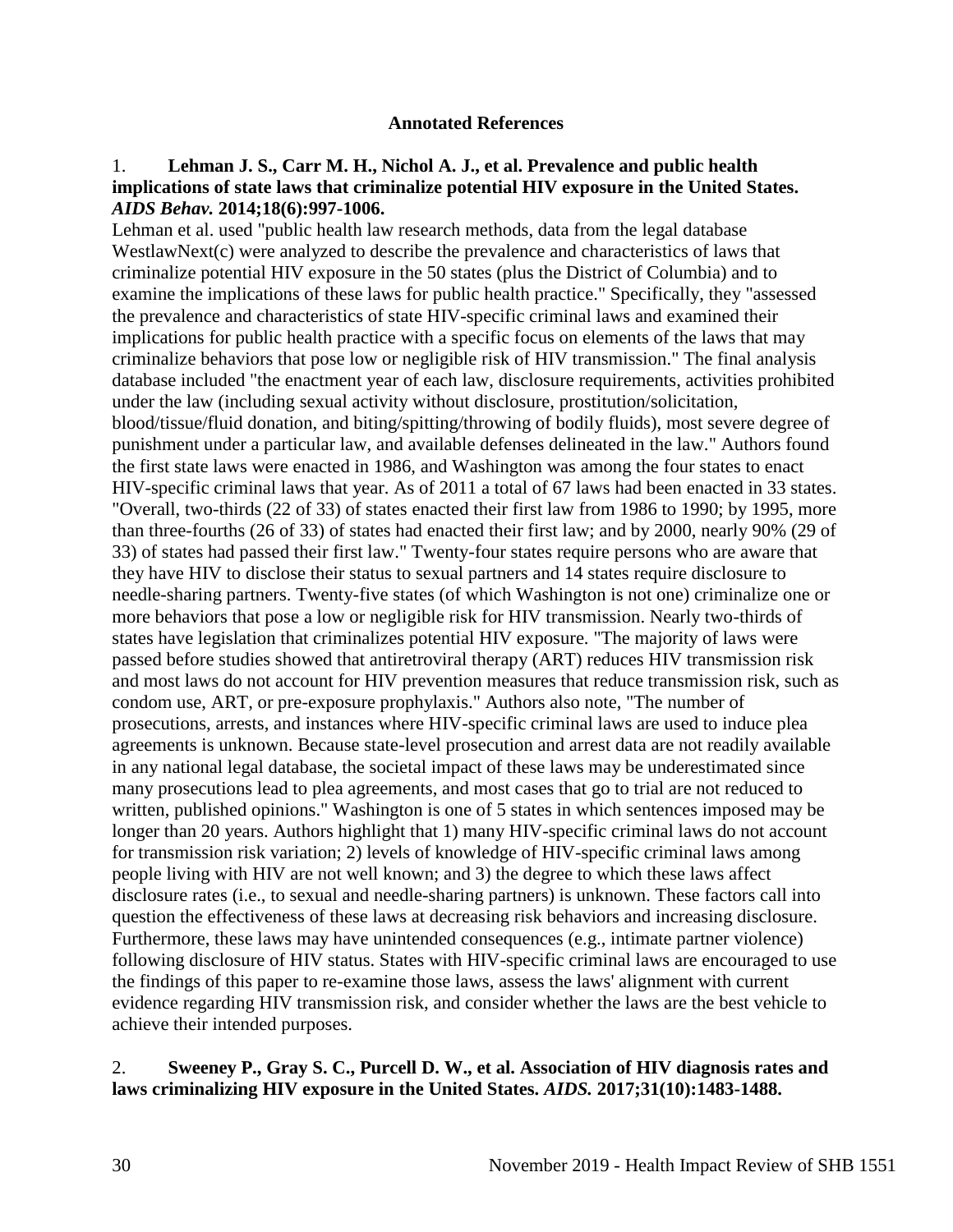Using data from the National HIV Surveillance System, Sweeney et al. conducted a longitudinal evaluation to determine whether "state criminal exposure laws are associated with HIV and stage 3 (AIDS) diagnosis rates in the United States." In 2010, 30 states had HIV criminalization laws. In 2015, the National HIV/AIDS Strategy, published by the U.S. Department of Health and Human Services, called for review of "the broad range of criminal statutes to ensure their consistency with current science and public health approaches to HIV prevention and treatment." The authors noted that, "whether these laws may influence risk behaviors that could lead to transmission and whether they ultimately serve to advance or undermine prevention goals has been debated." For example, "criminal exposure laws could potentially reduce transmission by encouraging disclosure of HIV status to comply with the law or by deterring HIV-positive persons from engaging in behaviors that could exposure others. On the contrary, these laws could increase transmission by discouraging testing or disclosure because of perceived stigma or by discouraging HIV-positive persons from learning their HIV status (to avoid satisfying the 'knowing' element of the crime)." Diagnosis rates varied significantly by education and percentage of individuals living in an urban area. However, criminal exposure laws were not associated with HIV or stage 3 (AIDS) diagnosis rates. This finding held true across all states. The authors concluded that, "these laws have had no detectable HIV prevention effect" and "finding no association between HIV and AIDS diagnosis rates and laws that criminalize HIV exposure supports the hypothesis that these laws have not affected HIV behaviors or transmission."

### 3. **Justice U.S. Department of. Best Practices Guide to Reform HIV-Specific Criminal Laws to Align with Scientifically-Supported Factors. Washington, DC: 2014.**

This Best Practices Guide from the U.S. Department of Justice's Civil Rights Division provides "technical assistance to states that wish to re-examine their HIV-specific criminal laws to ensure that existing policies 'do not place unique or additional burdens on individuals living with HIV/AIDS' and that these policies 'reflect contemporary understanding of HIV transmission routes and associated benefits of treatment.'" Authors cite evidence that "the stigma associated with HIV remains extremely high and fear of discrimination causes some Americans to avoid learning their HIV status, disclosing their status, or accessing medical care." Moreover, "the CDC has unequivocally asserted that HIV 'stigma hampers prevention.'" In the U.S., 15.8% of those carrying HIV do not know their status, and the virus is disproportionately spread by those unaware of their status. According to CDC data and other studies, "intentional HIV transmission is atypical and uncommon." The majority of law criminalizing non-disclosure of known HIVpositive status "were enacted when far less was known about risk, likelihood, and mode of transmission of the virus and at a time when the quality of life and lifespan of an individuals with the virus was vastly different than it is currently." Today, with proper steps, "HIV can be manageable as a chronic disease." For example, "As of 2013, a 20-year old with the HIV virus who is on ART and is living in the United States or Canada has a life expectancy into their early 70's, a life expectancy that approaches that of an HIV-negative 20-year old in the general population." Therefore, some laws do not accurately reflect the current science and understanding that "HIV may be a manageable medical condition." DOJ recommended best practices would be for states to reform laws to "eliminate HIV-specific criminal penalties except": 1) when a person who is aware of their HIV-positive status "commits a (non-HIV specific) sex crime where there is a risk of transmission (e.g., rape or other sexual assault)" and 2) when a person is aware of their HIV-positive status and "the evidence clearly demonstrates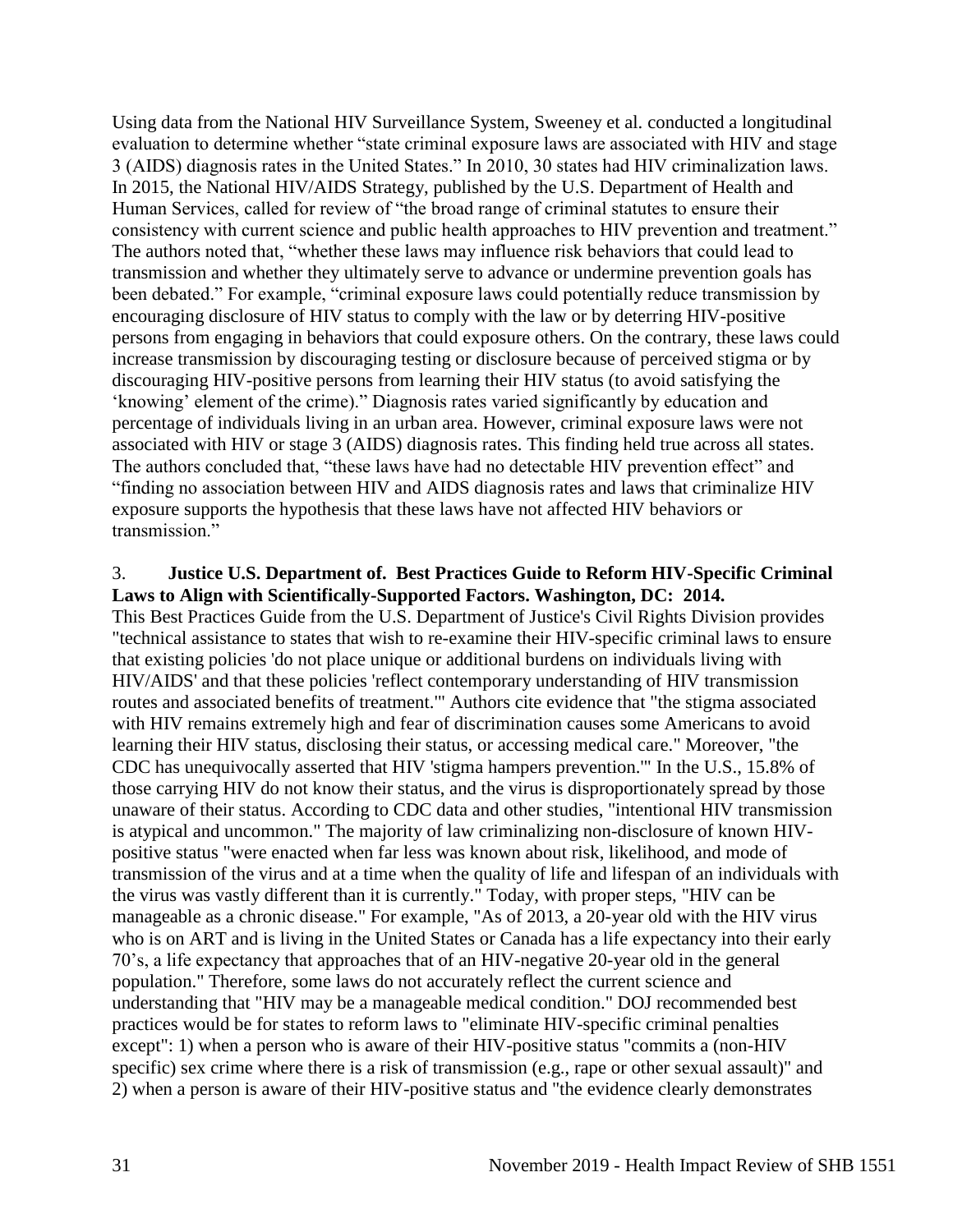that their individual's intent was to transmit the virus and that the behavior engaged in had a significant risk of transmission, whether or not transmission actually occurred." If states choose to maintain HIV-specific criminal laws beyond the limited circumstances, DOJ recommended they be modernized to accurately reflect the current science of "risk and modes of transmission, the quality of life and life span of individuals who are living with HIV, account for circumstances where the failure to disclose is directly related to intimate partner violence, and ensure they are the desired vehicle to achieve the states' intended purpose." Authors note the CDC's categories of risk of transmission of HIV. Specifically, "The estimated per-act probability of acquiring HIV during the following activity per 10,000 exposures is as follows: insertive penile-vaginal intercourse, 4; receptive penile-vaginal intercourse, 8; insertive anal intercourse, 11; and receptive anal intercourse, 138. These risk assessments are in the absence of risk reduction factors."

### 4. **Centers for Disease Control HIV and STD Criminal Laws. HIV and the Law 2019; Available at: [https://www.cdc.gov/hiv/policies/law/states/exposure.html.](https://www.cdc.gov/hiv/policies/law/states/exposure.html) Accessed November, 2019.**

This CDC webpage provides an overview of HIV and STD criminal laws in the U.S.

## 5. **An Act Relating to sexually transmitted diseases, 9A.36.021 Revised Code of Washington(1988).**

The Washington State Legislature passed and the Governor approved Section 916, chapter 206, Laws of 1988 amending RCW 9A.36.021. Effective July 1, 1988, a person was guilty of assault in the second degree if he or she with intent to inflict bodily harm exposed or transmitted HIV as defined in chapter 70.24 RCW.

## 6. **An Act Relating to crimes, 9A.36.011 Revised Code of Washington(1997).**

In 1997, the Washington State Legislature passed Engrossed Substitute Senate Bill 5044, which upgraded exposure to or transmission of HIV to another "with the intent to inflict *great* bodily harm" to an assault 1 (RCW 9A.36.011), a class A felony.

## 7. **Assault in the first degree, 9A.36.011 Revised Code of Washington(1997).**

Effective July 27, 1997, exposure to and transmission of HIV "with intent to cause great bodily harm" is deemed an assault in the first degree in Washington State.

## 8. **Maximum sentences for crimes committed July 1, 1984, and after., RCW 9A.20.021 Revised Code of Washington.**

This statute establishes the maximum sentences for crimes committed in Washington State.

## 9. **Vella Stefano, Schwartlander Bernard , Sow Salif Papa , et al. The history of antiretroviral therapy and of its implementation in resource-limited areas of the world.**  *AIDS.* **2012;2012(26):1231-1241.**

Vella et al. provided a history of antiretroviral therapy (1987 to 2011) as well as its implementation in resource-limited areas of the world.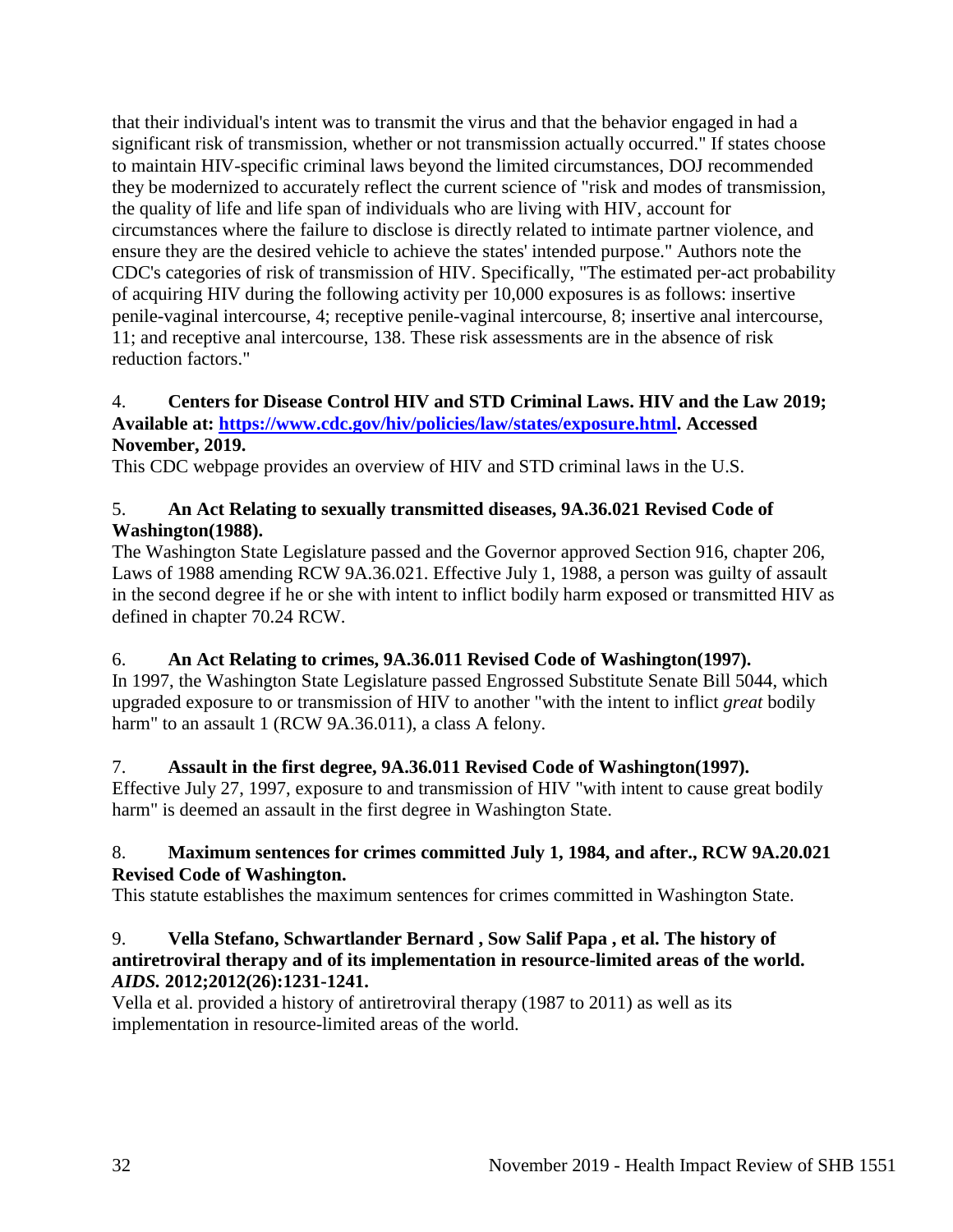## 10. **U.S. Department of Health and Human Services A Living History | Timeline. Available at: [https://hab.hrsa.gov/livinghistory/timeline/toward\\_passage.htm.](https://hab.hrsa.gov/livinghistory/timeline/toward_passage.htm) Accessed October, 2019.**

This Health Resources & Services Administration page outlines the history of the HIV/AIDS epidemic and the scientific advancements and policy efforts to treat people living with HIV and to prevent transmission of the disease. Information cited was included in the following timeline discussions: 1995 - First Protease Inhibitor Becomes Available and 2013 - High-Impact **Prevention** 

# 11. **Hall H. Irene, Holtgrave David R., Maulsby Catherine. HIV transmission rates from persons living with HIV who are aware and unaware of their infection.** *AIDS.*  **2012;2012(26):887-896.**

This research letter from Hall et al. provides HIV transmission rate modeling estimates of secondary infections from those aware and unaware of their HIV infection. "An estimated 49% of transmissions were from the 20% of persons living with HIV unaware of their infection." Additionally, "About eight transmissions would be averted per 100 persons newly aware of their infection; with more infections averted the higher the percentage of persons with viral suppression who can be linked to care. Improving all stages of HIV care would substantially reduce transmission rates." Authors noted several limitations to the analysis: 1) the percentage of persons with viral suppression may vary based on the definition used; 2) little new information was available for some of the parameters in the model (e.g., magnitude of reduction in risk behavior or number of partners); and 3) other factors may contribute to HIV transmission not considered in the model.

# 12. **Centers for Disease Control and Prevention. HIV | Testing. HIV Basics 2019;**

**Available at: [https://www.cdc.gov/hiv/basics/testing.html.](https://www.cdc.gov/hiv/basics/testing.html) Accessed November, 2019.** This CDC webpage provides answers to common questions related to HIV testing, including the types of tests available, where to get one, and what to expect when getting tested. Nucleic acid tests (NAT) can usually detect an HIV infection 10 to 33 days after an exposure. Antigen/antibody tests performed by a laboratory on blood from a vein can usually detect infection 18 to 45 days after an exposure. Antibody tests can take 23 to 90 days to reliably detect HIV infection. Blood tests using blood from a vein can detect HIV more quickly after infection than tests using blood from a finger prick or with oral fluid.

13. **Centers for Disease Control and Prevention. HIV Risk Behaviors. 2015; Available at: [https://www.cdc.gov/hiv/risk/estimates/riskbehaviors.html.](https://www.cdc.gov/hiv/risk/estimates/riskbehaviors.html) Accessed September, 2019.** This Centers for Disease Control and Prevention webpage documents the estimated per-act probability of acquiring HIV from an infected source.

# 14. **Barre-Sinoussi F., Abdool Karim S. S., Albert J., et al. Expert consensus statement on the science of HIV in the context of criminal law.** *J Int AIDS Soc.* **2018;21(7):e25161.**

This Consensus statement was developed by 20 HIV scientists with expertise in scientific research, epidemiology, and patient care from regions across the world and has been endorsed by the International AIDS Society, the International Association of Providers of AIDS Care, Joint United Nations Programme on HIV/AIDS, and additional scientists. It was developed due to "concern that criminal law is sometimes applied in a manner inconsistent with contemporary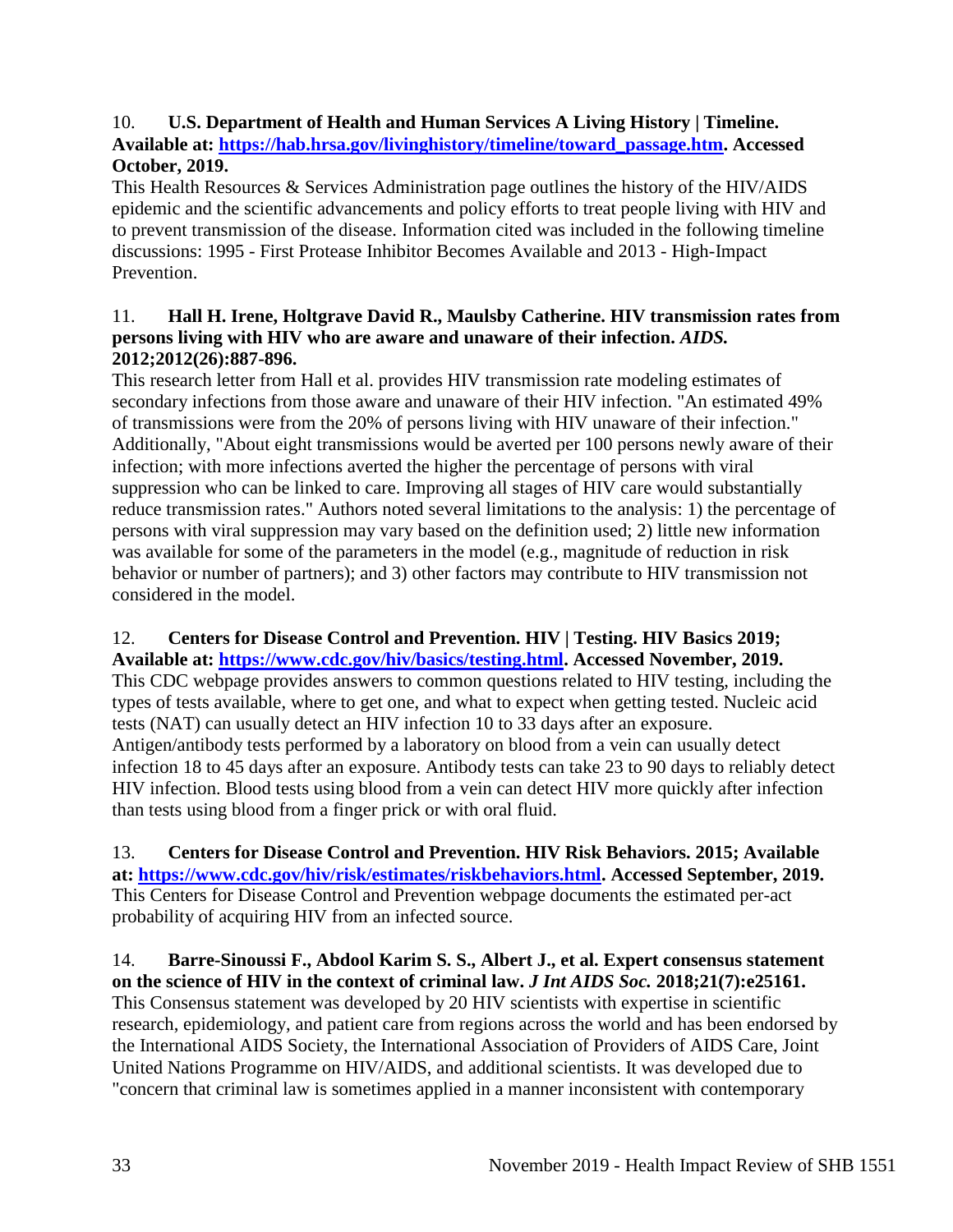medical and scientific evidence: including overstating both the risk of HIV transmission and also the potential for harm to a person's health and wellbeing." Authors noted that "limited understanding of current HIV science reinforces stigma and may lead to miscarriages of justice" and "may also undermine efforts to address the HIV epidemic." Authors conducted a detailed literature review of articles published in English up to April 2017; key articles were used to identify related articles; and other sources were identified by expert authors. Preference was given to meta-analyses, reviews, and important studies. Authors used a hierarchy to consider the best available scientific and medical research data. Researchers discussed multiple factors influencing the possibility of HIV transmission. 1) Correct use of a condom (male or female) prevents HIV transmission because it "acts as an impermeable physical barrier through which HIV cannot pass." In cases where multiple sex acts have occurred and it is not known whether condoms were correctly used in each instance, then the population level estimate of 80% condom effectiveness should be applied to the risk associated with different sex acts. "For example, if the estimated risk of HIV transmission from an HIV-positive man to a [HIV seronegative] woman during a single episode of condomless vaginal sex is 0.08%, then the risk of transmission when a condom is used can be understood as at least 80% lower, or 0.016% (less than 2 in 10,000)." 2) Viral load that is low or 'undetectable' significantly decreases or eliminates the possibility of HIV transmission. Antiretroviral therapy (ART) prevents the virus from replicating, significantly reducing the viral load in a person's bodily fluids. Reduced viral loads improve immune function, decrease the long-term likelihood of illness and death, and greatly reduce the possibility of HIV transmission. "Recent analyses from key studies […] involving both heterosexual and male couples of different HIV status have not identified any cases of sexual transmission from a person with an undetectable viral load." Based on these findings, the CDC "describes the estimated possibility of HIV transmission from an HIV-positive person with an undetectable viral load (as a result of effective [ART]) as "effectively no risk." For example, "The PARTNER and Opposites Attract studies found no HIV transmission from people with a viral load below 200 copies/mL after more than 75,000 acts of condomless vaginal or anal sex." 3) Pre-exposure Prophylaxis (PrEP) significantly decreases the possibility of HIV acquisition. Results of one study showed PrEP to be up to 95% effective among adherent users. However, the few incidents of PrEP failures suggest that it is likely that PrEP is more than 95% effective. 4) Post-exposure Prophylaxis (PEP) significantly decreases the possibility of HIV acquisition (e.g., 81% reduction among patients using older-style treatments and up to 100% among patients using newer treatments). 5) Risk reduction practices such as withdrawal or strategic positioning decrease the possibility of HIV transmission. 6) Sexually transmitted infections (STIs) can increase the possibility of HIV transmission in some circumstances. However, "the presence of an STI does not increase the possibility of transmission if the HIV-positive person is on effective [ART], or if the HIV-negative person is taking PrEP." Researchers also discussed the possibility of HIV transmission through various sex acts. Specific to oral sex, results of the literature review found, "the possibility of HIV transmission from oral sex performed on an HIV-positive person, including when the person does not have a low viral load and/or a condom is not used, varies from none [i.e., either biologically implausible or effectively zero] to negligible [i.e., extremely unlikely, rare, or remote] depending on the context." The risk of HIV transmission from oral sex is "so low that scientists have been unable to establish a statistically sound estimate." Furthermore, expert opinion is "there is no possibility of HIV transmission from oral sex performed on an HIV-positive person when the HIV-positive partner has a low viral load, or a condom is properly used, or the HIV-negative partner is taking PrEP." Specific to vaginal-penile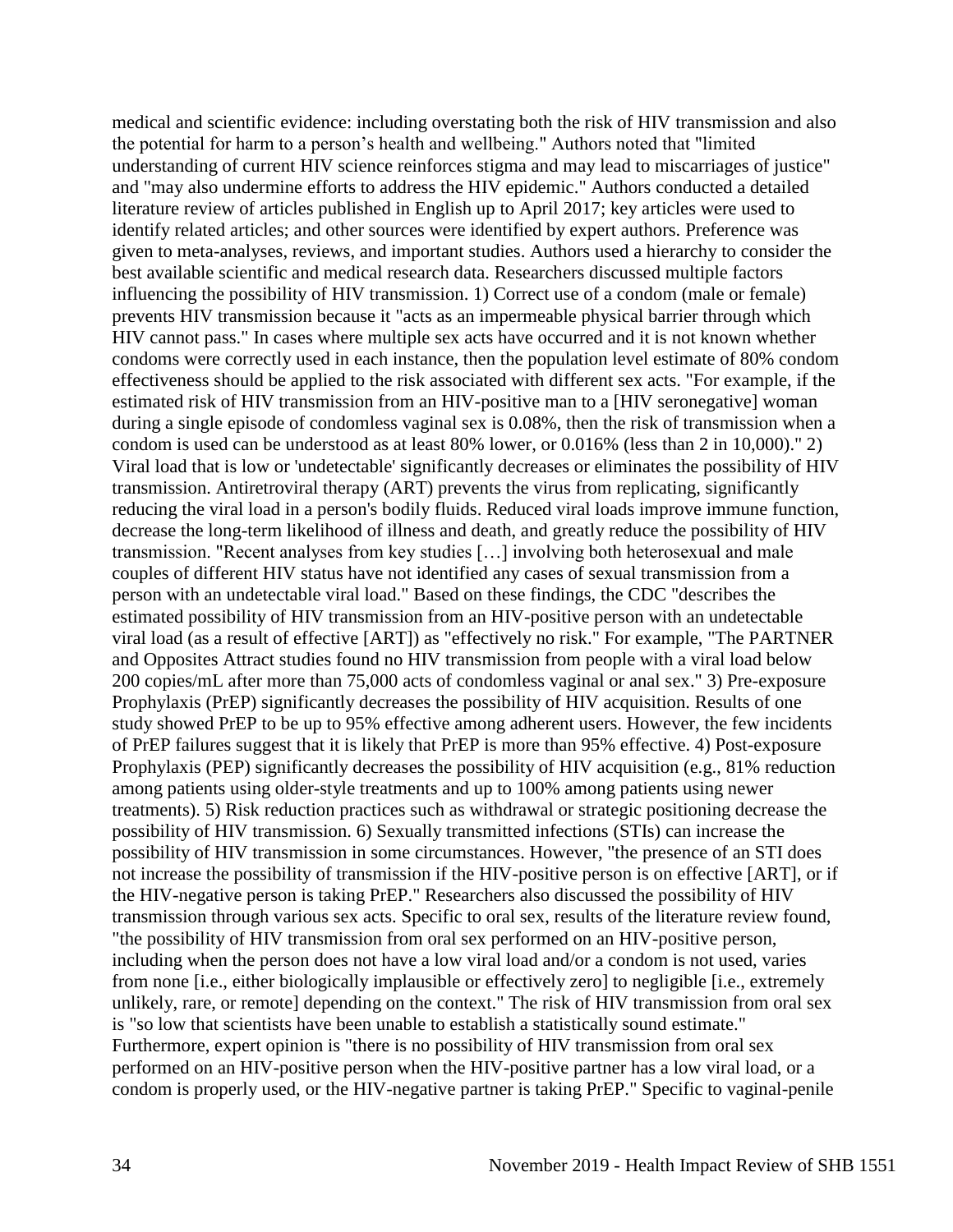sex, evidence shows "the possibility of HIV transmission from vaginal-penile intercourse when the HIV-positive partner does not have a low viral load and a condom is not used is low [possible but the likelihood is low; i.e., 0.08% or 8 in 10,000 exposures]. The likelihood of transmission decreases further if no ejaculation occurs inside the HIV-negative partner's body." Moreover, "The possibility of HIV transmission from vaginal-penile intercourse when the HIV-positive partner has a low viral load or uses a condom or the HIV-negative partner is taking PrEP varies from none to negligible depending on the context." For anal-penile sex, "the possibility of HIV transmission when a condom is not used and the HIV-positive partner does not have a low viral load is low, whether the receptive partner is male or female. The likelihood is lower where the HIV-positive partner takes the receptive, rather than the insertive, role. It is also lower if the HIV-positive insertive partner does not ejaculate inside the receptive partner." Results of two systematic reviews (2010 and 2014) found a per-act estimate of approximately 1.4% (140 in 10,000) for receptive anal sex, in which the HIV-positive person is the intertive partner. This likelihood decreased from 1.43% (143 per 10,000) with ejaculation to 0.54% (54 per 10,000) with no ejaculation. Meanwhile, "per-act likelihood of transmission was estimated to be 0.11% (11 per 10,000) when the HIV-negative person is the insertive partner." Finally, "The possibility of HIV transmission when a condom is not used and the HIV-positive partner does not have a low viral load is low, whether the receptive partner is male or female [86]. The likelihood is lower where the HIV-positive partner takes the receptive, rather than the insertive, role. It is also lower if the HIV-positive insertive partner does not ejaculate inside the receptive partner." Specifically, "there has not been a reported case of transmission from a person with an undetectable viral load in any clinical trial." Authors then state there is no possibility of HIV transmission from casual contact (e.g., contact with an environmental surface; food or drink; causal human contact like hugging), kissing, spitting, or biting. Specific to casual contact, many scientific studies have tested the possibility, and results show that "HIV cannot survive long in air and is unable to penetrate intact skin." Similarly, "numerous studies have considered the possibility of HIV transmission through saliva but none have found any evidence, including a 1997 study of 34,000 cases in the UK." The lack of transmission is attributed to two factors: 1) saliva contains a very small amount of HIV, and 2) saliva acts to protect susceptible cells from HIV infection through several inhibitory components in oral secretions. Researchers also found, "There is no possibility of HIV transmission from biting or spitting where the HIV-positive person's saliva contains no, or a small quantity of, blood." As no cases of HIV transmission resulting from the spitting of blood have been reported (e.g., landing in the eye or mouth), expert opinion is that "there is no possibility of HIV transmission from saliva containing small quantities of blood." Finally, "The possibility of HIV transmission from biting where the HIVpositive person's saliva contains a significant quantity of blood, and their blood comes into contact with a mucous membrane or open wound, and their viral load is not low or undetectable varies from none to negligible." Next, authors consider the harms of HIV "because persistent misconceptions exaggerating the harms of HIV infection appear to influence application of the criminal law." They note the natural course of untreated HIV infection varies widely from person to person. However, "ART therapies dramatically reduce HIV-associated disease progression," and studies from many countries have shown life expectancies and quality of life have improved dramatically. The use of ART has shifted cause of death of those living with HIV from "traditional AIDS-defining to non-HIV-related causes similar to those affecting the general population." Authors also addressed establishing proof of HIV transmission. Authors note that medical records can provide context but cannot establish transmission between a complainant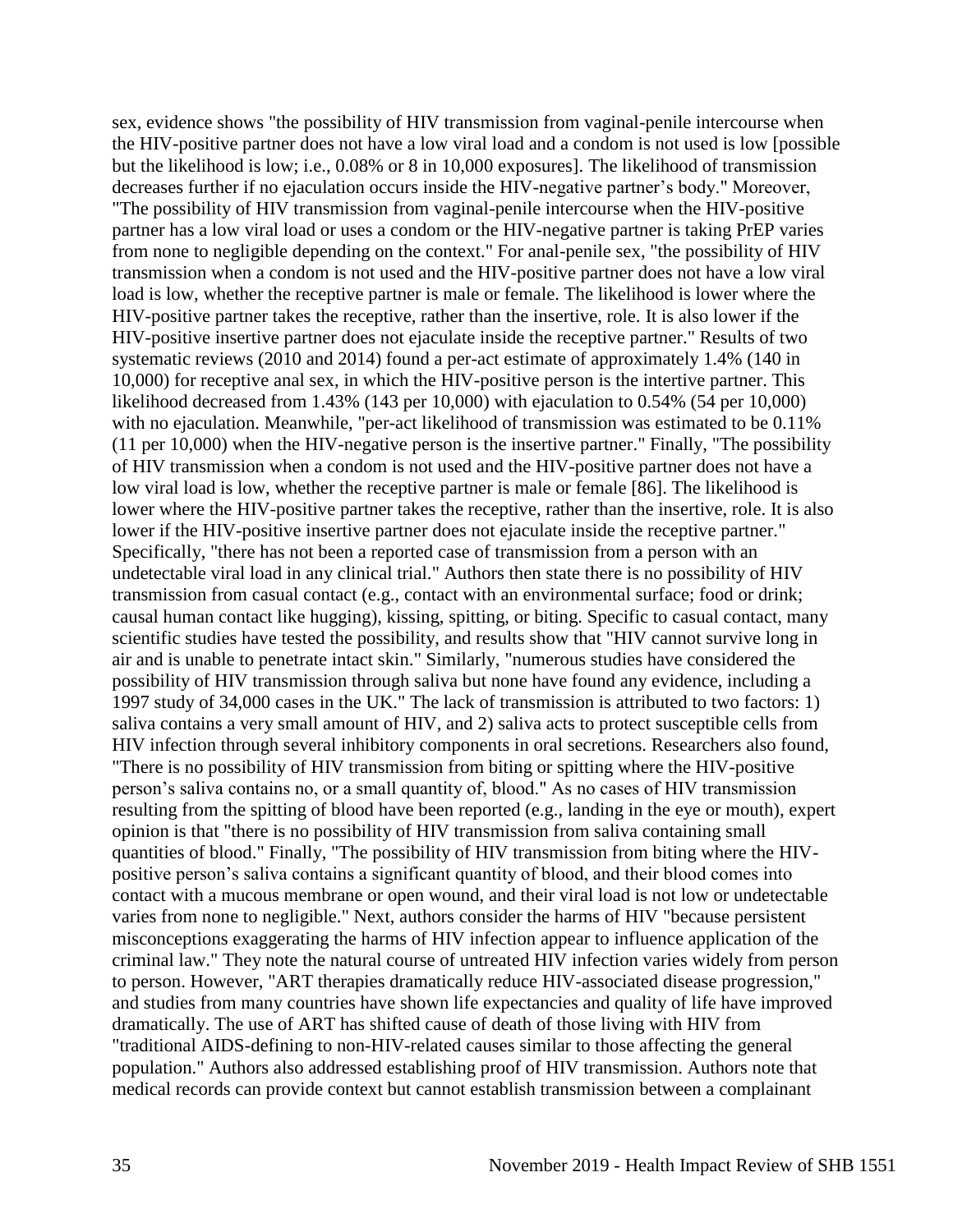and defendant. "Importantly, whether the complainant or defendant was infected first cannot be based on who tested HIV-positive first or which brought charges against the other." Additionally, they state "consideration of the use of scientific evidence in court found that phylogenetic analysis alone cannot prove beyond reasonable doubt that one person infected another although it can be used to exonerate a defendant." Authors conclude, "the application of up-to-date scientific evidence in criminal cases has the potential to limit unjust prosecutions and convictions." Authors "strongly recommend that more caution be exercised when considering criminal prosecution," as "this is instrumental to reduce stigma and discrimination and to avoid miscarriages of justice." Finally, authors "encourage governments and those working in legal and judicial systems to pay close attention to the significant advances in HIV science that have occurred over the last three decades to ensure current scientific knowledge informs application of the law in cases related to HIV."

# 15. **Centers for Disease Control and Prevention. Effectiveness of Prevention Strategies to Reduce the Risk of Acquiring or Transmitting HIV. 2019; Available at:**

**[https://www.cdc.gov/hiv/risk/estimates/preventionstrategies.html.](https://www.cdc.gov/hiv/risk/estimates/preventionstrategies.html) Accessed September, 2019.**

This Centers for Disease Control and Prevention (CDC) website provides "the best estimates of effectiveness for various strategies to prevent HIV acquisition or transmission. Each estimate was identified from the published scientific literature and represents the effectiveness of each strategy when used optimally." Additionally, "combining prevention strategies may be even more effective." However, strategies must be used correctly and consistently in order to work. This page includes effectiveness estimates for antiretroviral therapy (ART) for HIV-positive people, oral daily pre-exposure prophylaxis (PrEP) for HIV-negative people, male condom use, and circumcision of adult males.

# 16. **Centers for Disease Control and Prevention. PrEP. HIV 2019; Available at: [https://www.cdc.gov/hiv/basics/prep.html.](https://www.cdc.gov/hiv/basics/prep.html) Accessed October, 2019.**

This Center for Disease Control and Prevention webpage provides details regarding pre-exposure prophylaxis (or PrEP) as a means of preventing HIV in people who are at very high risk of HIV.

# 17. **Modernizing the control of certain communicable diseases. Jinkins, trans.** *Revised Code of Washington***. 2019-2020 ed2019.**

Substitute House Bill 1551, Modernizing the control of certain communicable diseases, was requested by the Washington State Department of Health. Among its provisions, the bill would modify crimes related to transmission of HIV and repeals prohibitions on an individual who has a sexually transmitted disease, other than HIV, from having sexual intercourse if the partner is unaware of the disease.

# 18. **Rights USCoC. Collateral Consequences: The Crossroads of Punishment, Redemption, and the Effects on Communities. Washington, DC: United States Commission on Civil Rights; June 2019 2019.**

This briefing report from the U.S. Commission on Civil Rights (The Commission) "provides an overview of the relevant data and arguments for and against the imposition of collateral consequences on people with criminal records." It defines the collateral consequences as "sanctions, restrictions, or disqualifications that attach to a person because of the person's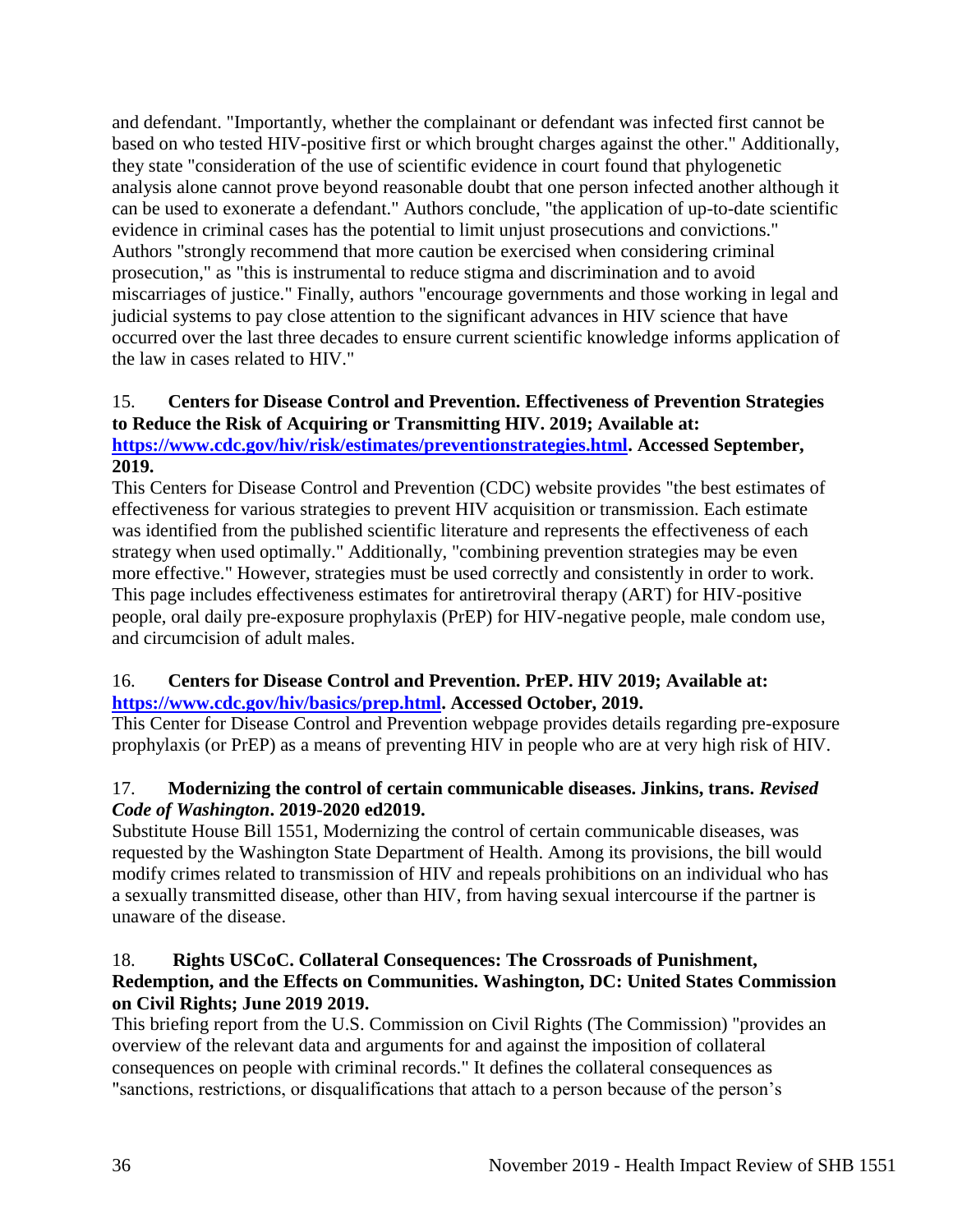criminal history." Of particular relevance to this Health Impact Review, it discusses barriers to securing employment, obtaining housing, and receiving public assistance faced by formerly incarcerated persons. It also discusses disproportionality and how collateral consequences inequitably impact those with intersectional identities that are marginalized and oppressed. The Commission also provides recommendations based on its findings to address collateral consequences that "do not serve public safety, bear no rational relationship to the offense committed, and impede people convicted of crimes from safely reentering and becoming contributing members of society."

### 19. **Aidala Angela A. , Wilson Michael G. , Shubert Virginia , et al. Housing Status, Medical Care, and Health Outcomes Among People Living With HIV/AIDS: A Systematic Review.** *The American Journal of Public Health* **106(1).**

Aidala et al. conducted a systematic review to examine available evidence on "the association between housing status (broadly defined), medical care, and health outcomes among people with HIV and analyzed results to inform future research, program development, and policy implementation." Authors searched 8 electronic health and social science databases from January 1996 through March 2014 using search terms related to housing, dwelling, and living arrangements and HIV and AIDS. Searches yielded 5,528 references, and authors included 152 quantitative studies (2 randomized controlled trial housing interventions, 64 cohort or casecontrol studies, and 86 cross-sectional studies; representing 139,757 HIV-positive participants). The majority of studies occurred in the United States ( $n = 112$ ) or Canada ( $n = 27$ ). Study populations included a mix of general samples of people living with HIV as well as studies with substance using, recently incarcerated, or other socially marginalized HIV-positive people. Studies examined "access and utilization of HIV medical care  $[n = 35$  studies], adherence to antiretroviral medications  $[n = 30]$ , HIV clinical outcomes  $[n = 27]$ , other health outcomes  $[n = 10]$ 27], emergency department and inpatient utilization  $[n = 13]$ , and sex and drug risk behaviors  $[n]$ = 22]." Authors rated studies as "poor" for undefined or ill-defined housing status or for lack of adjustment for confounders. Studies that were not rated as "good" or "fair" on all criteria were excluded. "Overall, findings from included studies [n=111] show that worse housing (i.e., stability, structure, or quality of housing) is associated with poorer access to and engagement in health care and treatments, lower adherence to ARV therapy, worse health outcomes, and higher rates of HIV risk behaviors." Of the 35 studies that examined housing status and HIV healthcare access or utilization, 29 studies (82.9%) reported statistically significant associations between unstable housing and not receiving appropriate HIV care. Of the 30 studies that examined housing status and antiretroviral (ARV) adherence, 24 studies (80%) reported statistically lower ARV adherence among those who were homeless or unstably housed. Of the 27 studies that examined housing status and HIV clinical health outcomes, 20 studies (74.1%) reported worse housing status was statistically significantly associated with worse health outcomes for people with HIV. Of the 27 studies that examined housing status and other health outcomes, 25 studies (92.6%) reported that homelessness or unstable or inadequate housing was associated with "statistically significantly poorer outcomes on 1 or more indicators of physical or mental health functioning and quality of life, mental health symptoms or diagnoses, or diagnosed with physical health comorbidities" (e.g., hepatitis C and tuberculosis). Of the 13 studies that examined housing status and ED visits or inpatient stay, 12 studies (92.3%) reported that people with HIV in unstable living arrangements or who were homeless had statistically significantly higher utilizations of hospital based ED or inpatient care than did those with HIV who were stably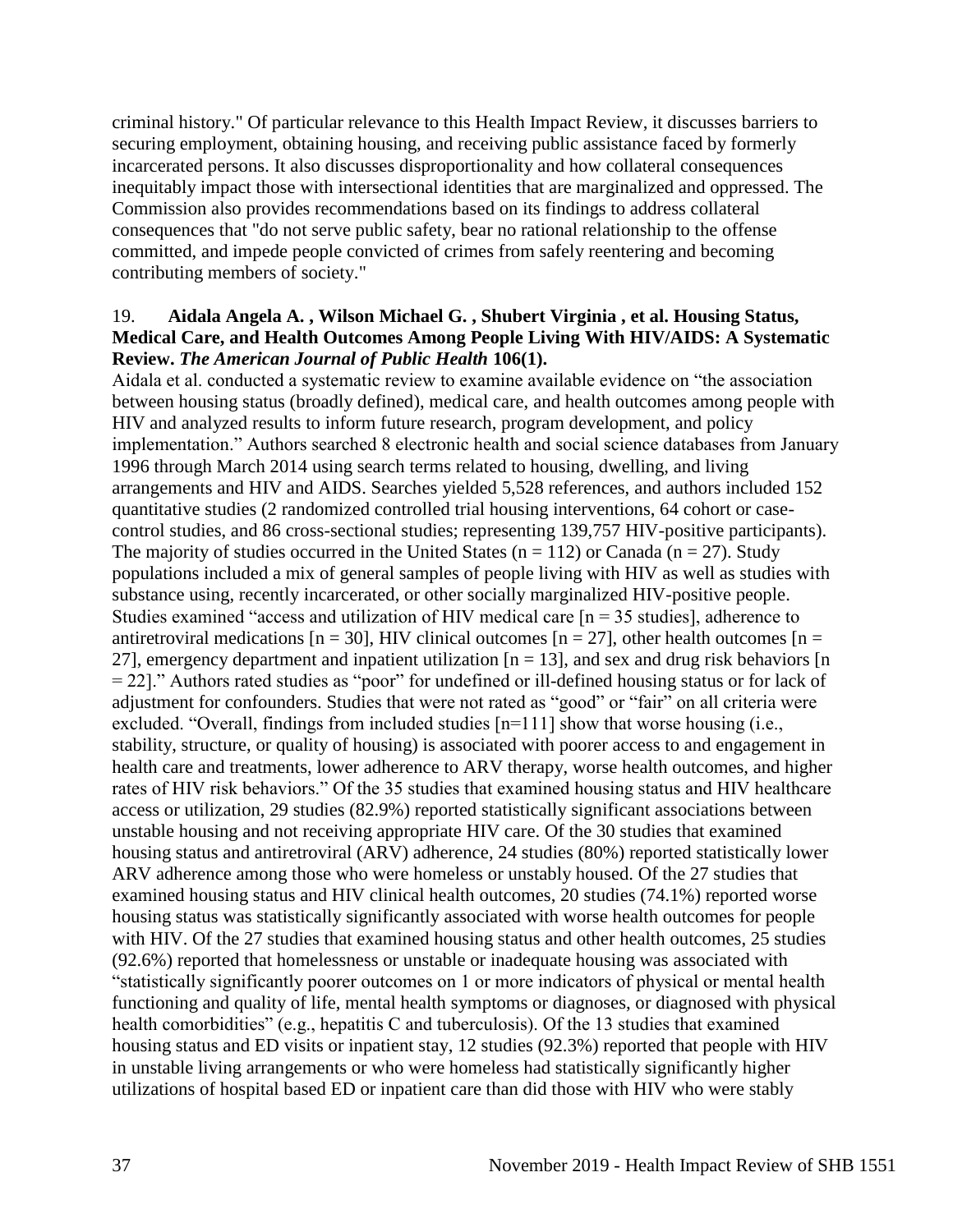housed. Of the 22 studies that examined housing status and HIV risk behavior, 18 studies (81.8%) reported statistically significant associations between housing need (homelessness or unstable or inadequate housing) and risk behaviors for forward transmission of infection. Authors noted, "Poor health, loss of income, stigma, and policy restrictions on housing assistance for people with drug use or incarceration histories, as well as preexisting social disadvantage, make it difficult if not impossible for many people with HIV to secure or maintain adequate housing." Authors conclude, "Evidence supports considering housing status as a contextual factor that influences consistent, appropriate HIV medical care, adherent antiretroviral medications use, and sustained viral suppression."

### 20. **Healthy People 2020: Access to Health Services. 2018; Available at:**

### **[https://www.healthypeople.gov/2020/topics-objectives/topic/Access-to-Health-Services.](https://www.healthypeople.gov/2020/topics-objectives/topic/Access-to-Health-Services) Accessed October 2018, 2018.**

Although the Affordable Care Act of 2010 increased opportunities to access health insurance, many individuals still lack coverage. Access to health insurance and healthcare varies by race/ethnicity, socioeconomic status, age, sex, disability status, sexual orientation, gender identity, and geography. As a result, one goal of the Healthy People 2020 initiative is to improve access to healthcare by improving access to health insurance coverage, health services, and timeliness of care. Healthy People 2020 found that "access to comprehensive, quality health care services is important for promoting and maintaining health, preventing and managing disease, reducing unnecessary disability and premature death, and achieving health equity for all Americans." Barriers to accessing healthcare "lead to unmet health needs, delays in receiving appropriate care, inability to get preventive services, financial burdens, [and] preventable hospitalizations." Access to health insurance is the first step to improving access to health services generally as it provides entry into the healthcare system. Individuals who are uninsured are, "more likely to have poor health status, less likely to receive medical care, more likely to be diagnosed later, and more likely to die prematurely" than individuals with insurance. Improving access to health services includes ensuring people have a "usual and ongoing source of care (that is, a provider or facility where one regularly receives care." Patients with a usual source of care experience better health outcomes, fewer health inequities, lower health costs, and better use of preventive health services. Lastly, delay in healthcare can negatively impact health outcomes and also result in, "increased emotional distress, increased complications, higher treatment costs, and increased hospitalizations." Healthy People 2020 noted that "future efforts [to improve access to care] will need to focus on the deployment of a primary care workforce that is better geographically distributed and trained to provide culturally competent care to diverse populations."

## 21. **Hadley Jack. Sicker and poorer--the consequences of being uninsured: a review of the research on the relationship between health insurance, medical care use, health, work, and income.** *Medical Care Research Review.* **2003;60(June 2003):3S-75S.**

As part of this systematic review of literature more than 9,000 citations were screened for inclusion; 285 distinct, potentially relevant articles were identified for more detailed review; and 54 analyses (in 51 distinct studies) were included in the detailed review. The final set of studies of health outcomes were organized into three major groups: (1) studies of the relationship between insurance status and the outcomes of specific diseases or conditions, (2) studies of the relationship between insurance status and either general mortality or morbidity/health status, and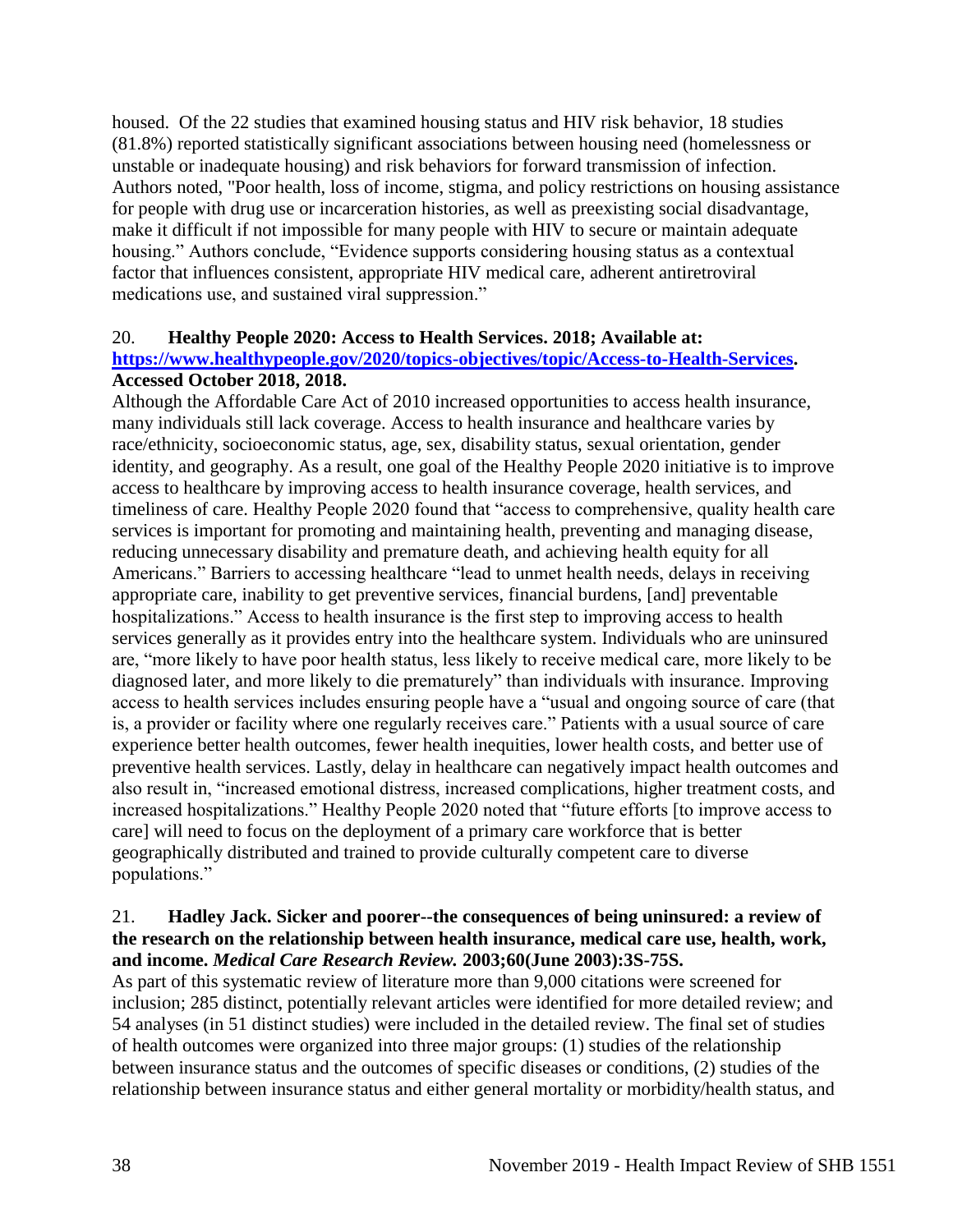(3) studies of the relationship between medical care use and mortality. "Overall, 43 analyses report statistically significant and positive relationship, and 11 have results that are not statistically significant. However, of those 11, 4 have quantitative estimates that are similar to those of comparable studies with statistically significant results, and 4 provide partial results supporting a positive relationship between health insurance or medical care use and health." Despite all studies reviewed suffered from methodological flaws, "one general observation emerges: there is a substantial degree of qualitative consistency across the studies that support the underlying conceptual model of the relationship between health insurance and health." The author concludes, "there is a substantial body of research supporting the hypotheses that having health insurance improves health and that better health leads to higher labor force participation and higher income."

### 22. **Baker David W., Sudano Joseph J., Albert Jeffrey M., et al. Lack of health insurance and decline in overall health in late middle age.** *The New England Journal of Medicine.* **2001;345(15):1106-1112.**

Baker et al. conducted a prospective cohort study using data from the Health and Retirement Study, a national survey of adults age 51 to 61 in the United States (n=7577). The aim of the study was to examine the relationship between health insurance, or a lack thereof, and changes in overall health from 1992-1996. The authors found that compared to continuously insured participants, continuously and intermittently uninsured participants were more likely to report a major decline in overall health between 1992-1996 ( $p<0.001$ ), with the continuously uninsured being at the highest risk (adjusted relative risk, 1.63). This increased risk remained even after adjusting for sex, race and ethnicity, and income. Further, continuously uninsured participants were 23% more likely to have a new physical difficulty that affected walking or climbing stairs than privately insured participants. The authors conclude that a lack of health insurance, even intermittently, is associated with increased risk of a decline in overall health and that further efforts are needed to reform the U.S. health insurance system, particularly for older adults.

## 23. **Van Der Wees Philip J., Zaslavsky Alan M., Ayanian John Z. Improvements in health status after Massachusetts health care reform.** *The Milbank Quarterly.*  **2013;91(4):663-689.**

Van Der Wees et al. aimed to compare trends in the use of ambulatory health services and overall health status before and after health reform in Massachusetts. In 2006, Massachusetts underwent a health care reform that, among other provisions, established, "...an individual mandate to obtain health insurance if affordable, expanded Medicaid coverage for children and long-term unemployed adults, subsidized health insurance for low and middle-income residents, and a health insurance exchange to help higher-income residents obtain unsubsidized insurance." This study utilized data from the Behavioral Risk Factor Surveillance System (BRFSS) from 2001-2011 for Massachusetts as well as surrounding states that did not undergo reform (Connecticut, Maine, New Hampshire, Rhode Island, and Vermont). The total number of survey participants aged 18-64 that were included in this study was 345,211. The authors found that compared to residents in neighboring states, Massachusetts residents reported better general, physical and mental health, increased use of screening tests for cervical and colorectal cancer, and cholesterol, and a higher likelihood of being covered by insurance and having a personal doctor. These differences remained significant after adjusting for individual sex, age, race/ethnicity, income, employment, marital status, and education, and the annual unemployment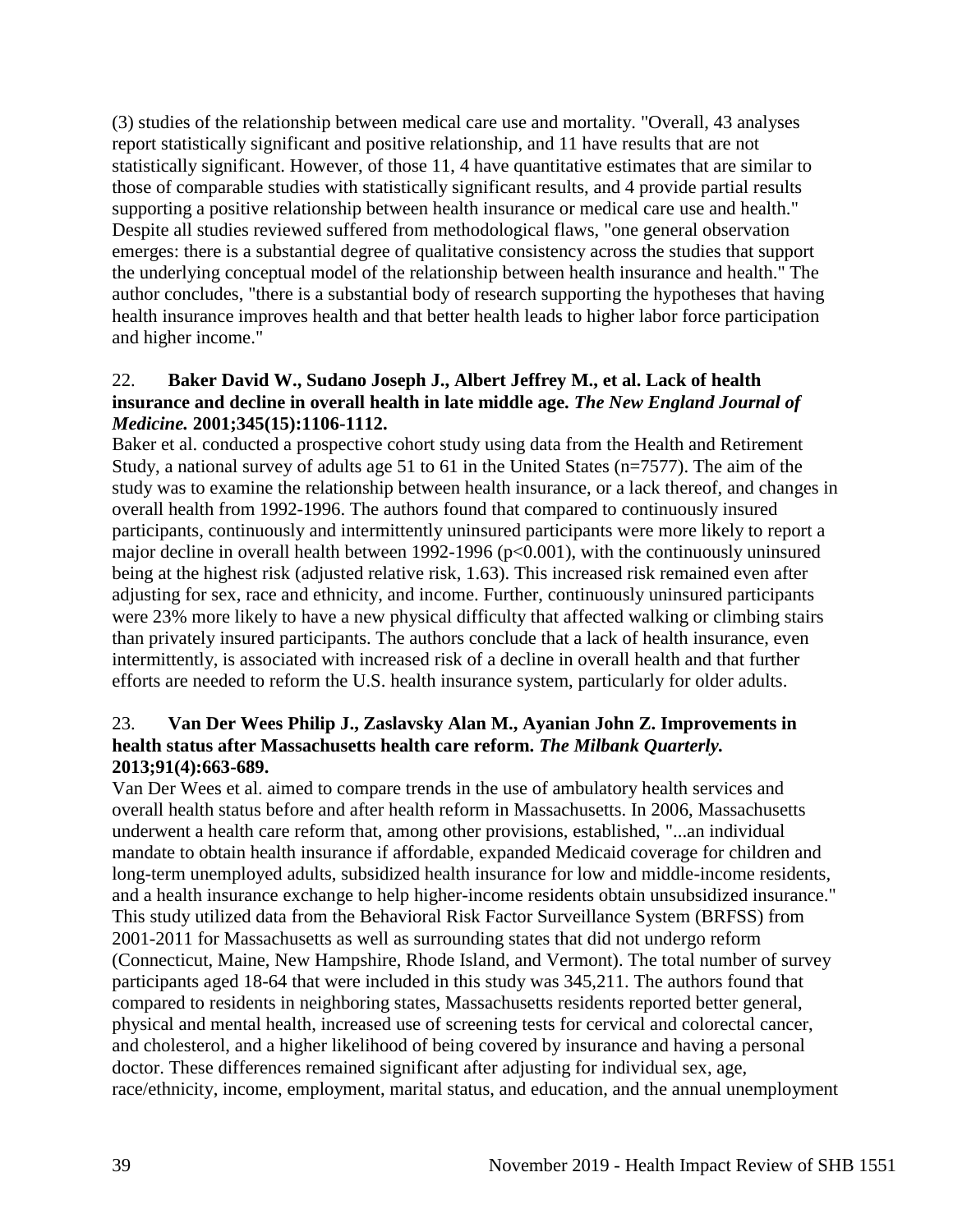rates in each state. In a subgroup analysis, the authors found that Massachusetts residents with an income less than 300% of the federal poverty level had the greatest increase in health status outcomes. The authors conclude that although health care reform in Massachusetts was associated with some meaningful gains, health disparities still exist for low-income residents and that further innovations, as well as federal health care reform, may be necessary.

## 24. **London A, Myers N. Race, incarceration, and health.** *Research on Aging.*  **2006;28(3):409-422.**

London and Myers conducted a review of the literature around health and other outcomes for incarcerated individuals. They highlighted research that indicates that black Americans have worse health outcomes than other racial/ethnic groups, and also are disproportionately represented in the justice system. The authors also outlined data indicating the high rates of injury in jails and prison as well as the high rates of communicable disease among incarcerated and formerly incarcerated individuals. In addition, they highlight research that indicates that incarceration is associated with lower educational attainment, lower income, higher rates of unemployment, and higher involvement in jobs with high risk of injury or exposure to hazardous working conditions. Evidence also indicates that incarceration is associated with divorce and separation of families.

## 25. **Murray J, Farrington DP, Sekol I. Children's antisocial behavior, mental health, drug use, and educational performance after parental incarceration: A systematic review and meta-analysis.** *Psychological Bulletin.* **2012;138(2):175-210.**

Murray et al. conducted a systematic review and meta-analysis of the literature on parental incarceration and impacts on children's later mental, emotional, and social health. They identified 40 studies that met their strict inclusion criteria. The researchers pooled the odds ratios across all samples in order to determine if children with incarcerated parents had a greater risk of each outcome than children in the control group who did not have an incarcerated parent or parents. These pooled odds ratios indicated that parental incarceration was significantly associated with antisocial behavior among their children even after controlling for covariates. In some subpopulations parental incarceration was significantly associated with children's poor academic performance, poor mental health, and drug use, but this association was not significant for every subpopulation and did not always remain significant after controlling for covariates.

# 26. **Swisher RR, Roettger ME. Father's incarceration and youth delinquency and depression: Examining differences by race and ethnicity.** *Journal of Research on Adolescence.* **2012;22(4):597-603.**

Swisher and Roettger analyzed data from the in-home portion of the National Longitudinal Study of Adolescent Health. Due to insufficient sample size for other racial/ethnic groups, only white, black, and Hispanic respondents were included in this study. The researchers found that among all racial/ethnic groups father's incarceration is associated with increased depression and delinquency for the children, even after controlling for other variables such as demographics and family background measures. In addition, when considering these results by race/ethnicity, the data indicate that among Hispanic respondents, having their father incarcerated is associated with a higher propensity for delinquency than among white and black respondents.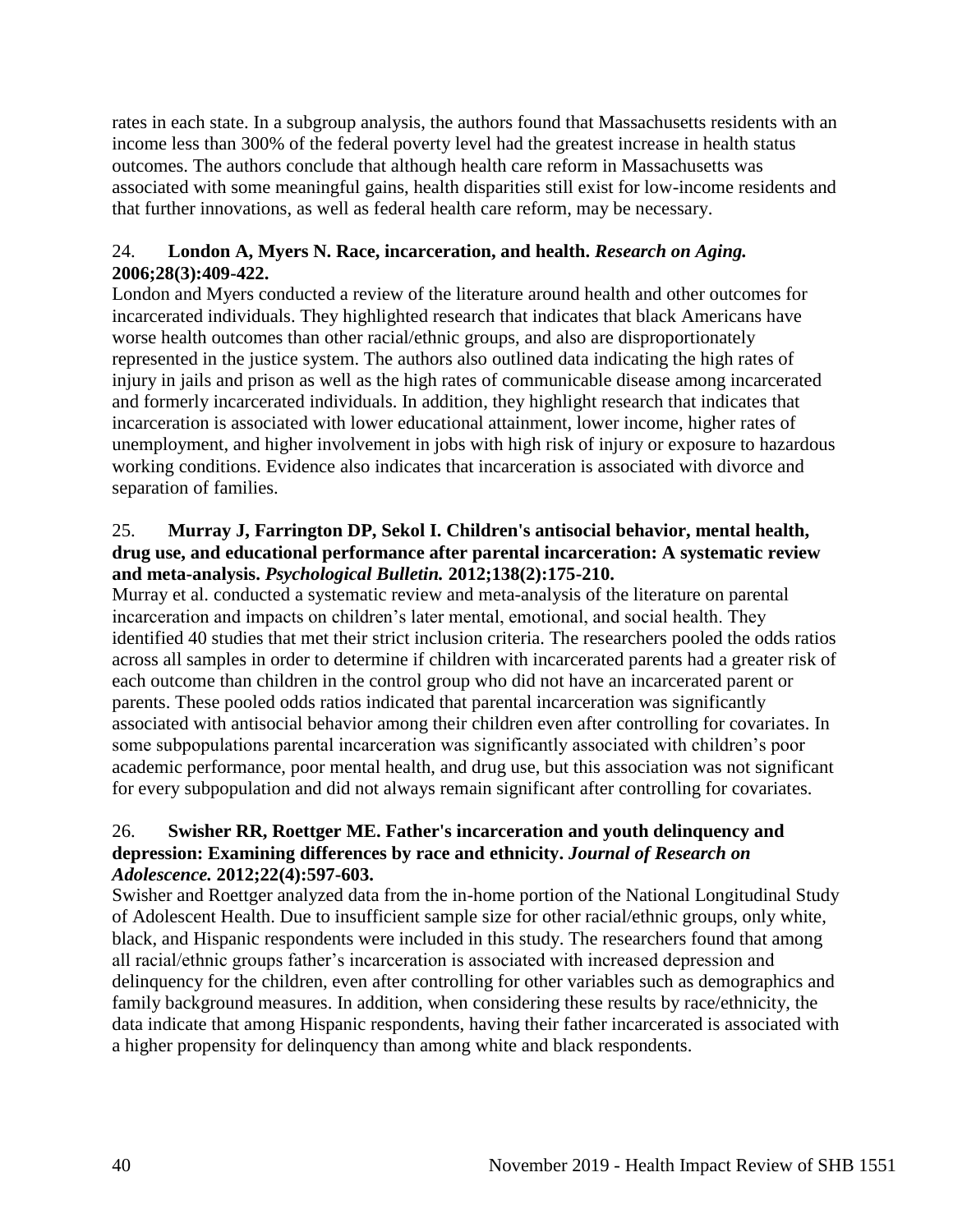### 27. **Turney K, Wildeman C, Schnittker J. As fathers and felons: Explaining the effects of current and recent incarceration on major depression** *Journal of Health and Social Behavior.* **2012;53(4):465-481.**

Turney et al. analyzed data from the longitudinal Fragile Families and Child Wellbeing study. The researchers found that currently and recently incarcerated fathers are more likely to report a change in employment status, separation from a child's mother, a change in relationship quality, and depression. The association between incarceration and depression remained significant even after controlling for variables such as demographic characteristics and history of depression.

### 28. **Wu E, El-Bassel N, Gilbert L. Prior incarceration and barriers to receipt of services among entrants to alternative incarceration programs: A gender-based disparity.** *Journal of Urban Health: Bulletin of the New York Academy of Medicine.* **2012;89(2):384-395.**

Wu et al. collected data from a random sample of adults (N=322; 83 women and 239 men) entering alternative to incarceration programs in New York City. Researchers collected data though structured interviews including information on sociodemographics, substance use, prior incarcerations, and barriers that had prevented a participant from visiting or returning to a service provider. Less than half of the participants had earned a high school diploma or GED. When analyzing collapsed data for male and female participants, they found that a greater number of prior incarcerations were significantly associated with a greater number of barriers that prevented accessing a service provider. When they analyzed the data disaggregated by sex and controlling for sociodemographic and substance use indicators, researchers found that the relationship between a greater number of prior incarcerations and greater number of service barriers experienced remained significant only for men.

## 29. **Esposito Michael, Lee Hedwig, Hicken Margart, et al. The Consequences of Contact with the Criminal Justice System for Health in the Transition to Adulthood.** *Longit Life Course Stud.* **2017;8(1):57-74.**

Esposito et al. examine the association between incarceration and health in the United States during the transition to adulthood. They applied the Bayesian Additive Regression Trees (BART) to data from The National Longitudinal Study of Adolescent to Adult Health dataset (n=10,785) to model incarceration's effect on health controlling for confounding variables (93 variables, and 36 covariates categorized as: demographic characteristics, prior health status behaviors, engagement in risky behavior, social connectedness, disposition characteristics, parental characteristics, and contextual residential characteristics). Authors examined three health outcomes: 1) an indicator for cardiovascular health (i.e. hypertension or raised blood pressure), 2) a measure of general health status (i.e. excellent/very good self-reported status), and 3) a measure of mental health status (i.e. depression). The analysis of two separate samples found individuals who had been incarcerated were more likely to suffer from depression, less likely to report being in excellent or very good health, and more likely to have hypertension than their peers with no history of incarceration. To examine if the health inequalities between previously incarcerated and never incarcerated individuals was a product of incarceration rather than a product of features that occurred prior to incarceration, they used the BART methodology to estimate how different the health of individuals who had experienced incarceration would be had they actually never experienced incarceration. Results suggest that elevated risk of depression among incarcerated individuals is largely a consequence of their incarceration (~5% both before and after accounting for confounders). Similarly, a prior history of incarceration appears to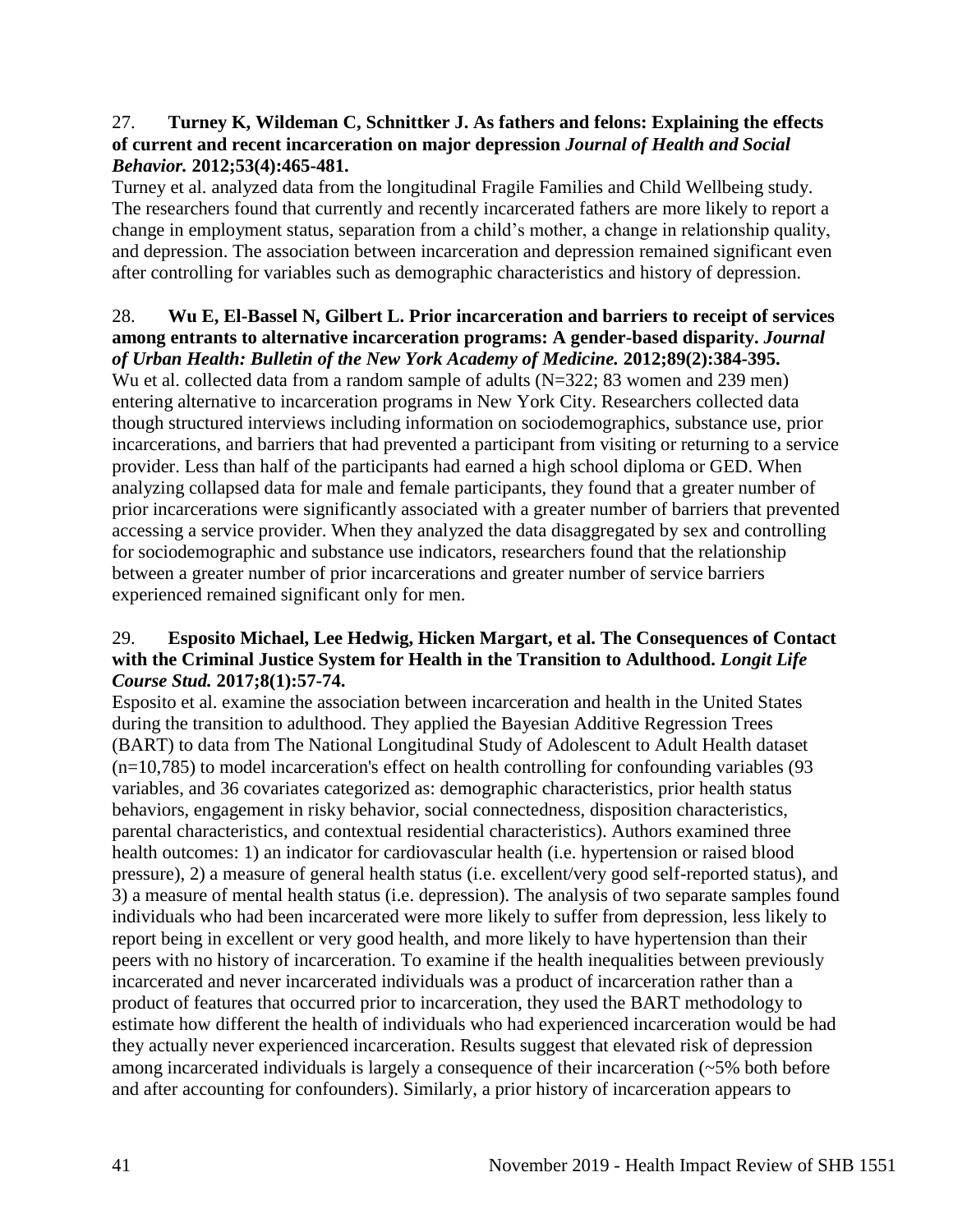decrease the probability of reporting excellent/very good health  $(\sim 10\%)$ , roughly half of the decrease in probability before accounting for confounders. Results show no adverse effects of incarceration on hypertension.

## 30. **Rueda S., Mitra S., Chen S., et al. Examining the associations between HIV-related stigma and health outcomes in people living with HIV/AIDS: a series of meta-analyses.**  *BMJ Open.* **2016;6(7):e011453.**

Rueda et al. completed a meta-analysis of 64 studies published between 1996 and 2013 that examined the association of HIV-related stigma and health outcomes for people living with HIV. The majority of studies (42) were conducted in the U.S. and used a cross-sectional study design (53). The authors defined HIV-related stigma as "discounting, discrediting, and discriminating against people perceived to have HIV" and includes enacted, anticipated, and internalized experiences of stigma. They looked at health outcomes associated with HIV-related stigma, including mental health (e.g. depression), quality of life, physical health, social support, adherence to treatment, access to and use of health care services, and risk behaviors. They found significant associations between HIV-related stigma and high rates of depression, low levels of social support, low treatment adherence, and lower access to and use of health care and social services. They also found weaker relationships between stigma and anxiety, quality of life, physical health, emotional and mental distress, and sexual risk practices. Access to health care services was measured by the "degree that people living with HIV have access to and use healthcare units, clinics, and social services." The authors' meta-analysis of 9 studies that evaluated access to care and controlled for other potential confounders showed that individuals that experienced HIV-related stigma were 21% less likely to access or use health and social services. The authors stated, "despite a few studies that do not support the association between HIV-related stigma and access to and usage of health and social services, other studies support the notion that perceived stigma of people living with HIV was associated with low access to care, or delayed presentation in care, possibility stemming from perceived discrimination by healthcare providers." The authors also note that intersectionality for individuals experiencing multiple types of stigma (e.g. HIV-related stigma, sexual stigma, racism, gender discrimination) may worsen health outcomes. The authors concluded, "HIV-related stigma has a detrimental impact on a variety of health-related outcomes in people with HIV."

## 31. **Sweeney S. M., Vanable P. A. The Association of HIV-Related Stigma to HIV Medication Adherence: A Systematic Review and Synthesis of the Literature.** *AIDS Behav.*  **2016;20(1):29-50.**

In this systematic review, Sweeney et al. examine the relationship between HIV-related stigma and medication adherence, specifically antiretroviral therapies (ART). They included 38 studies published between 1997 and 2014 in their review. The authors did not note how many studies were conducted in the U.S. The authors considered 3 main types of HIV-related stigma: anticipated, enacted, and internalized stigma. They define each type as, "anticipated stigma involves expectations of discrimination, stereotyping, and/or prejudice from others in the future due to one's serostatus…enacted stigma involves experiences…that have already occurred…internalized stigma refers to self-endorsing negative feelings and beliefs about having HIV." Experiences of stigma have been associated with depression, anxiety, hopelessness, negative social interactions, loss of social support, and decreases in self-esteem and self-efficacy. HIV-related stigma may also impact HIV testing, access to care, medication adherence, and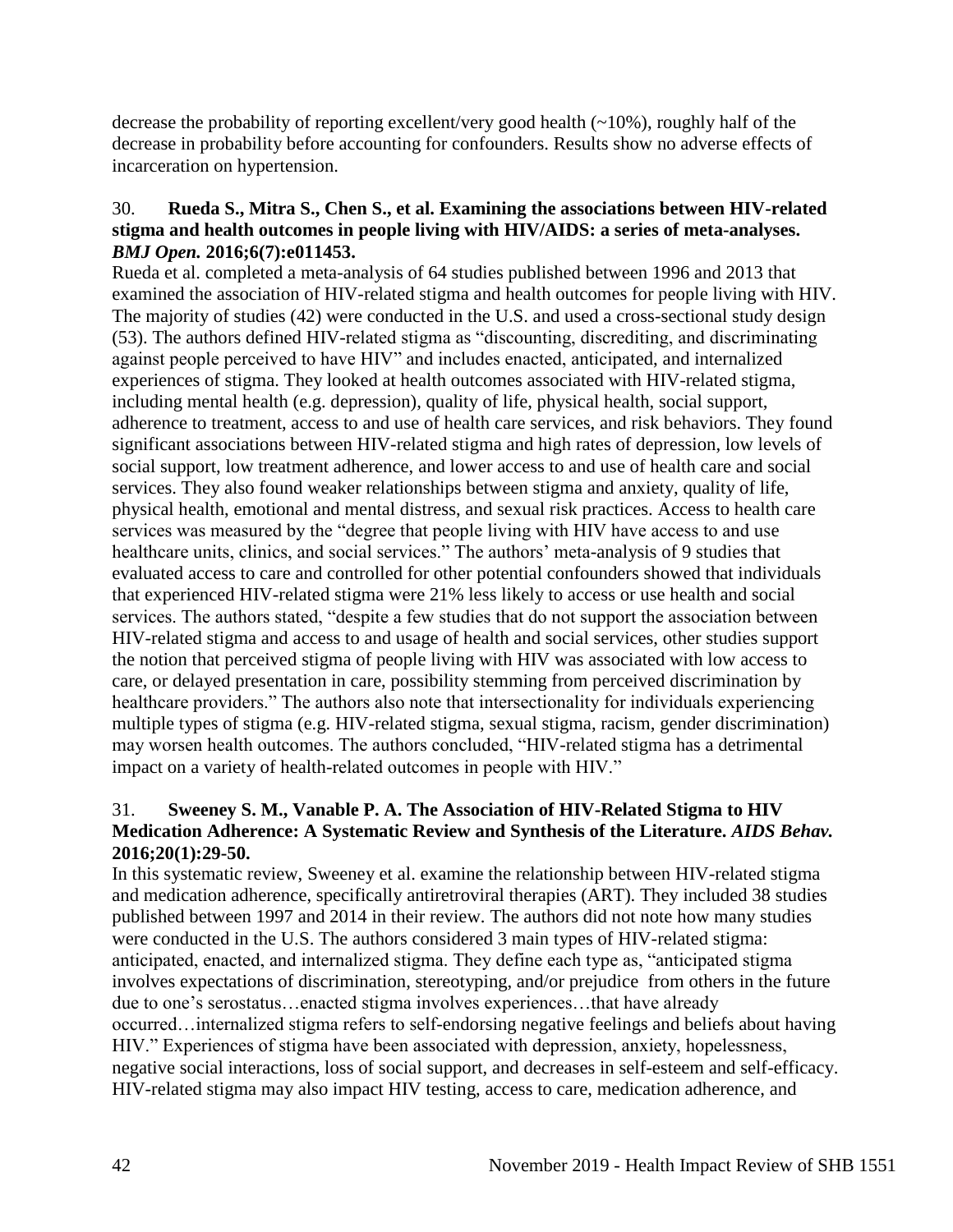disclosure. The authors provide an example that since medication adherence may require individuals to take medication at inopportune times or in public environments, fear or anxiety about inadvertent disclosure may result in delayed or skipped doses. Of 15 studies that combined multiple dimensions of stigma, six found that stigma was significantly associated with poor selfreported medication adherence. Four studies examining the impact of internalized stigma and three studies examining the impact of anticipated stigma on medication adherence found mixed results, with most associations disappearing in multivariate analysis models. All three studies focused on enacted stigma found an association between stigma and poor medication adherence. However, the authors found that, overall, "the majority of studies using single measures of stigma (n= 25/29) found an association between increased stigma and adherence difficulties, while every study assessing multiple indicators ( $n= 8/8$ ) found an association between at least one type of stigma and nonadherence." The authors noted that the mediator between stigma and adherence is unknown, though they propose that the relationship may be impacted by mental health concerns, self-efficacy, and concerns about disclosure.

# 32. **Katz I. T., Ryu A. E., Onuegbu A. G., et al. Impact of HIV-related stigma on treatment adherence: systematic review and meta-synthesis.** *J Int AIDS Soc.* **2013;16(3 Suppl 2):18640.**

Katz et al. conducted a systematic review to determine the impact of HIV-related stigma on adherence to HIV antiretroviral therapy (ART). They reviewed 75 articles published between 1997 and 2013, including 34 qualitative studies and 41 quantitative studies. The authors did not identify how many studies were conducted in the U.S. However, they noted that the largest proportion (37%) of quantitative studies were conducted in the U.S. They conducted a metasynthesis of qualitative studies to identify emerging themes across studies. The qualitative research showed that social support was important for ART adherence and helped to overcome HIV-related stigma to access care and treatment. In addition, "in many settings, study participants described HIV-related stigma as being layered on top of pre-existing inequalities, such as those related to gender, race, or sexual minority status." In many instances, this stigma led to individuals opting not to take medication for fear of disclosure. The authors also identified a common theme of poverty and explained the reciprocal relationship between stigma and poverty: "HIV-associated illness reinforces the perceived economic inadequacy of HIV-positive persons, who are excluded from networks of mutual aid. Stigmatized persons are excluded from the community, undermining their social support and worsening economic insecurity." Among the 41 quantitative studies included in the review, 61% found that stigma was associated with reduced ART adherence or that disclosure was associated with improved adherence. Thirty-nine percent of studies found no association. Overall, both enacted and internalized stigma undermine ART adherence by undermining social support and adaptive coping.

# 33. **Kamitani E., Fukuoka Y., Dawson-Rose C. Knowledge, Self-efficacy, and Selfpercieved risk for Cardiovascular Disease Among Asians Living with HIV: The Influence of HIV Stigma and Acculturation.** *Journal of the Association of Nurses in AIDS Care.*  **2015;26(4):443-453.**

Individuals living with HIV often experience multiple co-morbidities in addition to HIV, and 71% of individuals with HIV die from non-HIV-related complications, including cardiovascular disease. Individuals with HIV have a higher risk of acute coronary syndrome (including myocardial infarctions (I.e. heart attack)). Kamitani et al. sought to understand the knowledge,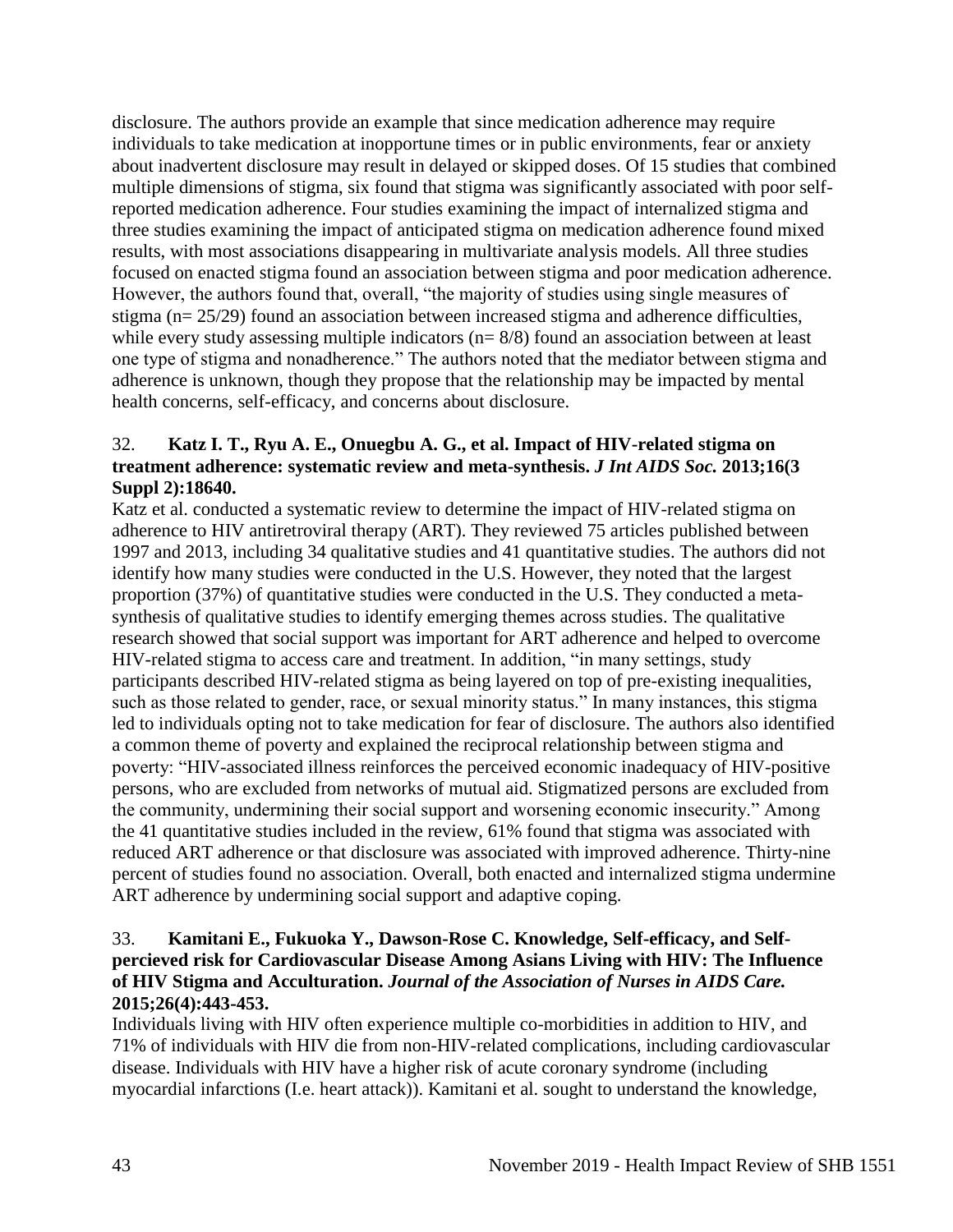self-efficacy, and perceived risk of cardiovascular disease and acute coronary syndrome for individuals living with HIV. They also examined the influence of HIV-related stigma and acculturation on these factors. Overall, they found that HIV stigmatization was negatively correlated with self-efficacy (p=-.004) in recognizing and seeking medical attention for a heart attack.

### 34. **Stockton M. A., Giger K., Nyblade L. A scoping review of the role of HIV-related stigma and discrimination in noncommunicable disease care.** *PLoS One.*  **2018;13(6):e0199602.**

Stockton et al. completed a scoping review of literature to identify the potential role of HIVrelated stigma in accessing care for noncommunicable diseases. Individuals living with HIV are more susceptible to noncommunicable diseases (e.g. cancer, cardiovascular disease, chronic pulmonary disease, diabetes, anxiety, depression), especially as individuals experience longer life expectancy outcomes and as the global burden of noncommunicable diseases increases. HIVrelated stigma may serve as a barrier to accessing prevention, diagnosis, and treatment services for non-communicable diseases. The authors noted that, "as [people living with HIV] seek care outside their regular HIV-care settings, there is some evidence that suggests the risk of encountering stigma related to HIV within the health system may rise." Their review included 16 articles published between 2007 and 2017, including 5 that took place in the U.S. One study "among Asian Americans living with HIV found HIV stigma was negatively correlated with self-efficacy in recognizing and seeking medical attention for a heart attack ( $r = -0.43$ , p, .0005)." The authors also discuss that individuals may experience stigma related to noncommunicable diseases in addition to experiencing HIV-related stigma. In addition, "individuals may also face discrimination that influences their health for reasons unrelated to their health status and belonging to multiple stigmatized groups has been shown to compound the negative effects of stigma." HIV-stigma may also impact access to care for noncommunicable diseases for individuals that are HIV-negative, either due to beliefs that certain noncommunicable diseases are associated with HIV (e.g. cervical cancer) or due to integrated care models that provide care for both HIV and noncommunicable diseases. Overall, the authors found that fear of disclosure of HIV status, internalized shame and embarrassment, and actual or perceived negative perceptions of health care providers negatively impact access to care for noncommunicable diseases for individuals living with HIV. The authors also concluded that HIV-related stigma and noncommunicable disease-related stigma impacted access to care for patients regardless of HIV status.

35. **Klein D. A., Berry-Bibee E. N., Keglovitz Baker K., et al. Providing quality family planning services to LGBTQIA individuals: a systematic review.** *Contraception.* **2018.** Klein et al. conducted a systematic review to synthesize findings from peer-reviewed literature examining the provision of family planning services, specifically services to prevent or achieve pregnancy, to lesbian, gay, bisexual, transgender, queer/questioning, intersex and asexual (LGBTQIA) clients to inform clinical and research strategies. Of the 7193 abstracts published from January 1985 through April 2016 that met search parameters; 19 descriptive studies met inclusion criteria. Two included studies focused on the perspectives of health care providers towards LGBTQIA clients. While 17 studies that documented client perspectives; of those 12 elucidated factors facilitating a client's ability to enter into care, and 13 examined client experience during care. Authors found, "[f]acilitators to care included access to a welcoming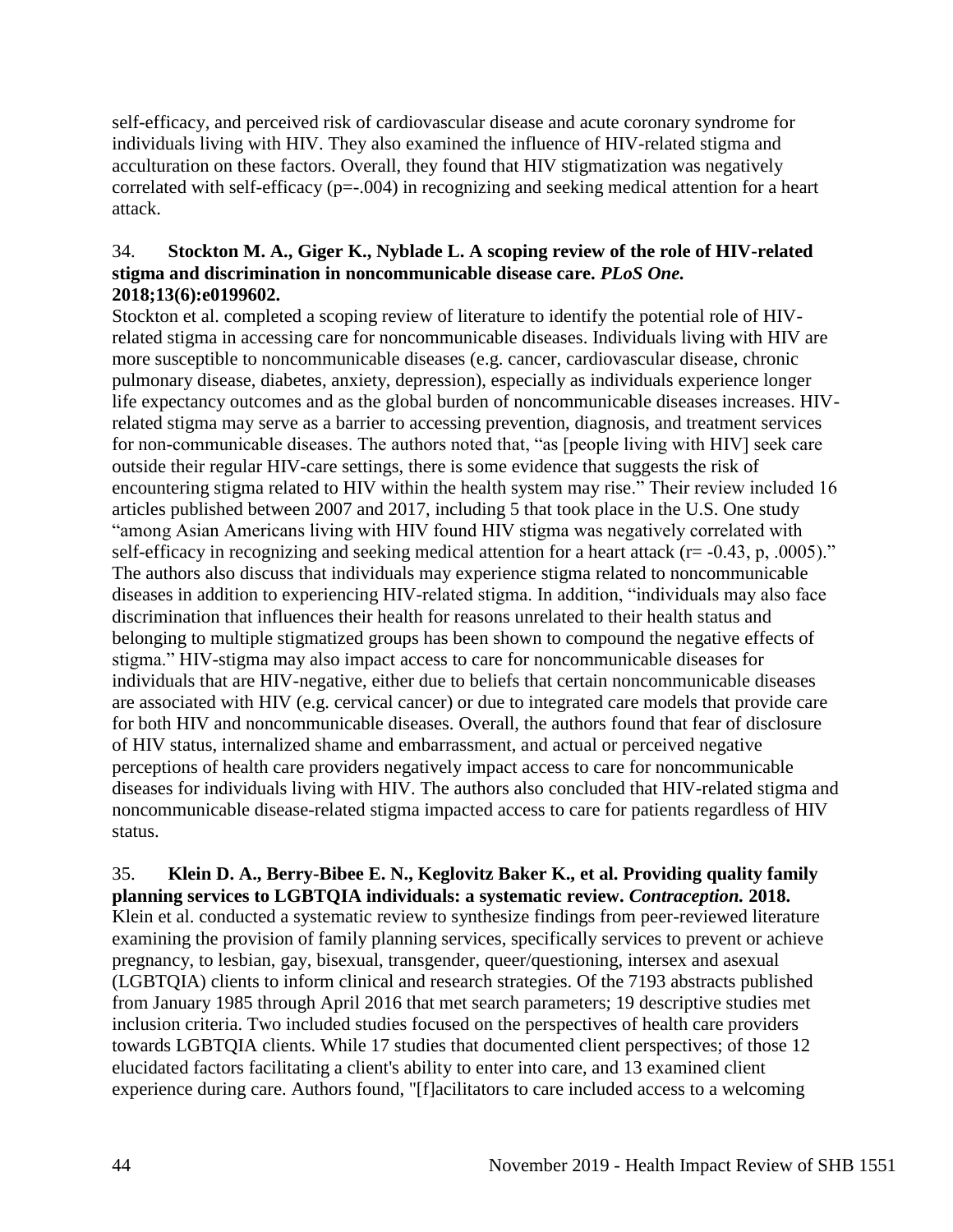environment, clinicians knowledgeable about LGBTQIA needs and medical confidentiality." Barriers to included fear of provider discrimination, homophobia, or differential treatment (identified by 4 studies); lack of health of health insurance or medical coverage difficulties (3); lack of access to relevant family planning information (2); negative provider attitudes towards clients to include uncaring, unsupportive, and judgmental attitudes (4); lack of provider knowledge about LGBTQIA family planning needs (4); absence of gender neutral clinical practices (4); concerns regarding medical confidentiality (3); Limited time spent with provider during clinic visit (1); and discomfort experienced within clinic environment (2). While this systematic review found limited evidence on provision of quality family planning services to LGBTQIA clients, it identified multiple contextual facilitators and barriers to family planning service provision. Though the study intended to include both experimental and descriptive studies, those that met inclusion criteria were all noninterventional descriptive studies (e.g., surveys, interviews, focus groups) and many included small sample sizes and limited diversity among sample race, ethnicity, and socioeconomic status. Therefore, the generalizability of these findings is limited. Authors concluded, "[f]urther research is needed to assess interventions designed to assist LGBTQIA clients in clinical settings, and to gain a better understanding of effective education for providers, needs of specific subgroups (e.g., asexual individuals) and the role of the client's partner during receipt of care."

### 36. **Harvey S. M., Branch M. R., Hudson D., et al. Listening to immigrant Latino men in rural Oregon: exploring connections between culture and sexual and reproductive health services.** *American Journal of Mens Health.* **2013;7(2):142-154.**

Harvey et. al. completed 49 in-depth interviews with male, 18-30 year old, Latino immigrants in rural Oregon to explore access to and use of reproductive health services. The authors cite previous research about barriers to Latino immigrants accessing health care generally, including cost of care, lack of health insurance, language barriers, fear of discrimination and stigma, lack of time to seek services, misinformation, and lack of knowledge about available services. Based on their in-depth interviews with male immigrants, the authors identified barriers to accessing reproductive health care at the individual and structural levels. Individual level barriers included lack of knowledge about services, care and treatment options, clinic locations, and financial assistance; low perception of risk; lack of understanding about what "family planning" entails; cultural norms and beliefs (including machismo-related beliefs); and fear and potential shame of diagnosis. The authors state, "when combined with a cultural history that has not embraced the male role in sexual and reproductive health, the cultural belief of machismo perpetuates the idea that Latino men do not have to be responsible for their own sexual health or that of their partner." Structurally, the authors identified the importance of confianza or privacy, confidentiality, and trust when interacting with providers and front desk staff at clinics. Other structural barriers included lack of formative sexual health education, lack of respect by clinic staff and providers, being treated differently or receiving different counseling due to racism, cost of care, unemployment, lack of health insurance, concerns about documentation, lack of bilingual and/or male providers, and lack of translators (especially male translators). Interviewees also talked about clinic-related barriers, including distance from the clinic, wait times, and clinic hours. The authors suggest that using promotores or other lay health workers to provide reproductive health education may not be successful with male immigrants, especially due to cultural beliefs and norms. They recommend provider training to improve culturally appropriate care, and to create a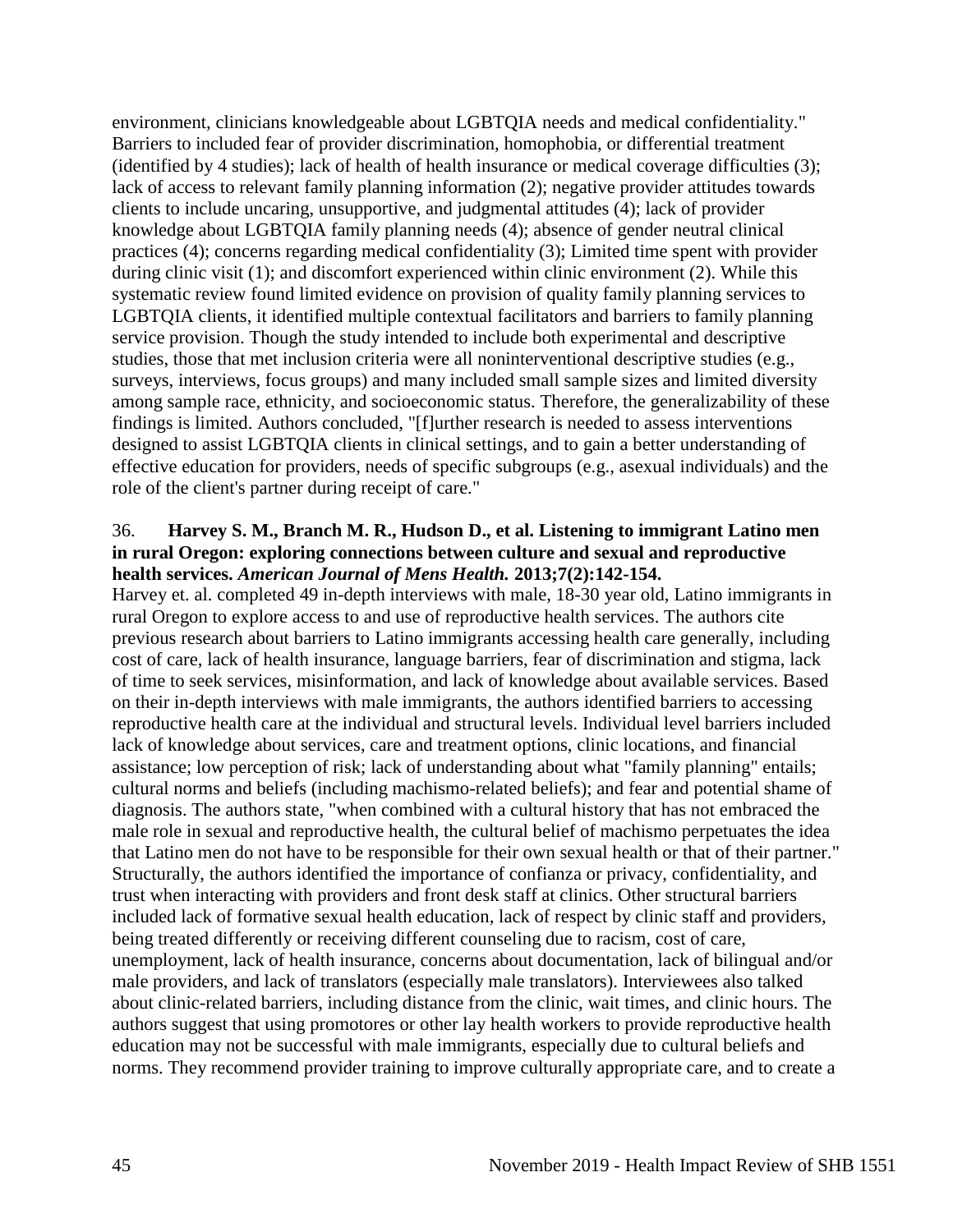"client-provider partnership as a mechanism for Latino men to gain a sense of control over their own health by acting collaboratively."

37. **Arnold M. P., Benton A., Loveluck J., et al. The People Living with HIV Stigma Index: Michigan, Wave I Findings, 2014-2016. UNIFIED-HIV Health and Beyond; 2016.** The People Living with HIV Stigma Index Project documented experiences of internalized, social, and institutional stigma among individuals living with HIV in Detroit, Michigan. This report provides findings from Wave 1 of the study (2013-2016), which included a community survey and questionnaire with 70 individuals living with HIV in Detroit. Overall, 80% of individuals experienced negative feelings of self-blame and guilt about their positive serostatus; 73% experienced at least one form of social discrimination (e.g. rejection from potential partners); 20% experienced at least one form of institutionalized discrimination (e.g. healthcare, housing, insurance access); and 20% felt their rights as an individual living with HIV had been violated or abused. In addition, "79% of individuals living with HIV reported a reduction in psychological, physical, and material well-being, particularly with respect to depression and anxiety, social engagement and support, and physical self-care (e.g., sleep, physical activity)" as a result of experiences of stigma and discrimination. Findings suggested that experiences of stigma differed for some communities, with individuals of lower socioeconomic status, individuals engaged in sex work, and individuals with a history of incarceration experiencing more consequences as a result of HIV-related stigma. Some differences also existed by age and race. The report also details where people living with HIV and experiencing stigma turn for support. In addition, stigma contributes to depression, anxiety, loss of income, isolation, suicide ideation and attempts, and substance use. Specific to criminalization, the authors stated that, "stigma also fuels the HIV criminalization laws that are in most cases outdated, and puts a cumbersome burden on people living with HIV not to disclose their status, out of fear of future prosecution." As a result, nearly 60% stated that they would "probably not or definitely not" be given a fair hearing in the Michigan court system, suggesting a high level of distrust for a fair trial if accused of non-disclosure. Higher levels of distrust were reported for individuals that had a higher stigma fear score (22% of individuals with a low stigma fear score perceived the criminal justice system as unfair compared to 65% of individuals with a high stigma fear score). In addition, 81% of respondents felt it was reasonable for an individual not to get tested for HIV out of fear of being prosecuted, 51% felt it was reasonable to delay care based on fear of prosecution; and 46% felt it was reasonable not to disclose HIV status for fear of being prosecuted.

## 38. **American Psychological Association. Evidence-Based Practice in Psychology: APA Presidential Task Force on Evidence-Based Practice. 2006;61(4):271-285.**

The American Psychological Association (APA) created a policy indicating that the evidencebase for a psychological intervention should be evaluated using both efficacy and clinical utility as criteria. The Association President appointed the APA Presidential Task Force on Evidence-Based Practice and the task force published this document with the primary intent of describing psychology's commitment to evidence-based psychological practices. This document, though, also references many research articles providing evidence for the efficacy of a number of psychological treatments and interventions. The reference list for this document highlights the growing body of evidence of treatment efficacy from the 1970s through 2006. Note that this does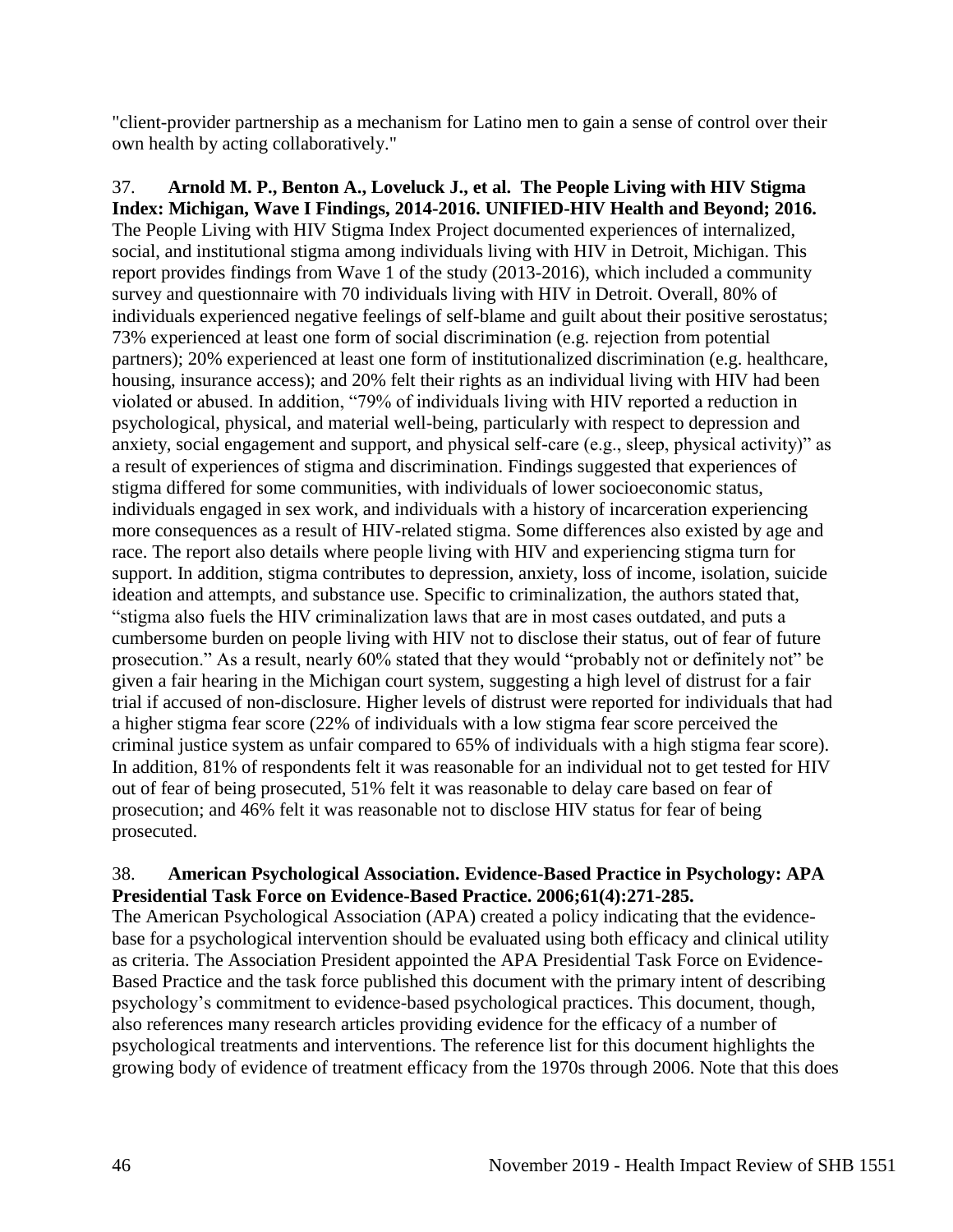not indicate that all treatments are effective, but rather than there is a very large body of evidence supporting that evidence-based treatments are available.

### 39. **R Chou, S Selph, T Dana, et al. Screening for HIV: systematic review to update the U.S. Preventive Services Task Force recommendation. Evidence synthesis No. 95.** *Agency for Healthcare Research and Quality.* **2012.**

The U.S. Preventive Services Task Force (USPSTF) is an independent panel of experts who systematically reviews the evidence and provides recommendations that are intended to help clinicians, employers, policymakers, and others make informed decisions about health care services. This review, which focused benefits and harms of screening for Human Immunodeficiency Virus (HIV) in adolescents and adults, included randomized clinical trials and observational studies. Findings indicate that screening for HIV is accurate, screening only targeted groups misses a large number of cases, and that antiretroviral therapy (ART) reduces the risk death and sexual transmission of HIV.

### 40. **Washington State Department of Health Office of Infectious Disease Assessment Unit. Washington State HIV Surveillance Report. 2018.**

In 2018, there were approximately 14,000 individuals living with HIV in Washington State. The number of new cases of HIV in Washington State remained stable from 2013 to 2017, with an average of 6.15 new cases of HIV per 100,000 people. King County is the only county with new HIV case rates above the state rate (11.12 cases per 100,000 people). Pierce, Mason, Chelan, and Clark Counties have rates similar to the state rate (6.19, 5.38, 5,21, and 5.14 cases per 100,000 people, respectively). Approximately 89% of individuals living with HIV are engaged in care, and 80% of individuals living with HIV have a suppressed viral load. In 2016, there were 164 deaths among cases of HIV infection. In 2017, there were 445 new cases of HIV. Approximately 77% of new cases were among cis-gender males, 22% among cis-gender females, 1% among transgender females, and 0% among transgender males. Most cases (36%) were among individuals aged 25-34. The majority of new cases (53%) were among men having sex with men. By race/ethnicity, 43% of new cases were among Whites, 26% were among Blacks, and 21% were among Hispanics. Foreign-born Blacks had the highest rate of new HIV cases, with 123.3 cases per 100,000 individuals. The rates for Blacks (both foreign-born and U.S. born) and Hispanics (foreign-born) were higher than the state rate. Forty-nine percent of new HIV cases occurred in King County.

## 41. **Hasenbush Amira. HIV Criminalization in Georgia Penal Implications for People Living with HIV/AIDS. Los Angeles, California: The Williams Institute January 2018 2018.**

This report describes Georgia's statute which outlines seven HIV-related criminal offenses under state law— (1) Ga. Code Ann. § 16-5-60(c): reckless conduct by a person living with HIV—this includes offenses related to sex work, needle sharing, sexual exposure, and blood and tissue donation—and (2) Ga. Code Ann. § 16-5-60(d): assault on a law enforcement or corrections officer with intent to transmit HIV or hepatitis. The study provides an understanding of the enforcement of HIV criminalization laws in Georgia and assesses preliminary findings indicating disparities between subpopulations. Researchers contacted Georgia Crime Information Center at the Georgia Bureau of Investigation for access to criminal history record information (CHRI) data (enactment through 3rd quarter 2017). CHRI data document all interactions with the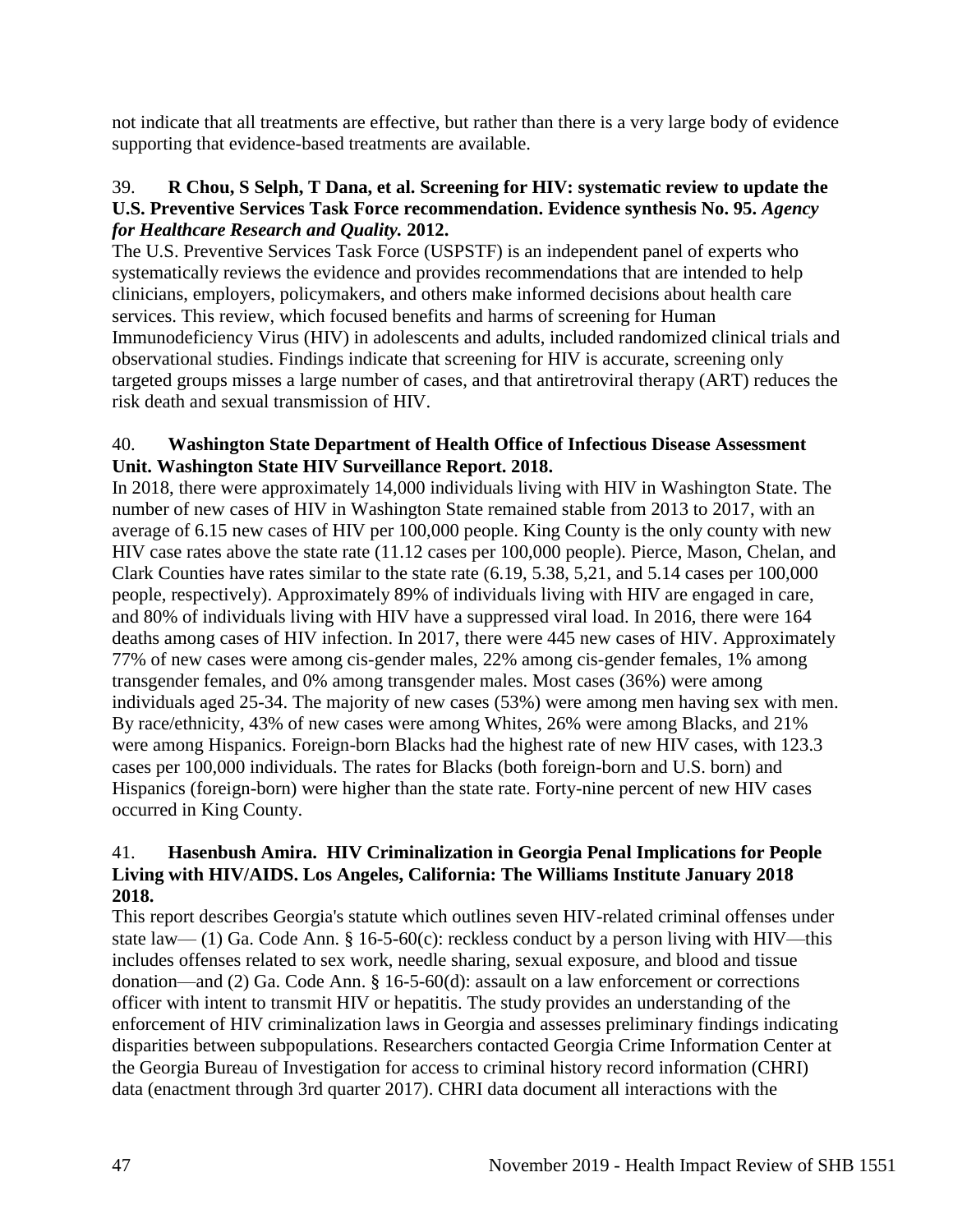criminal justice system—arrest through convictions. Overall, there were 571 HIV-related arrests (representing 543 people) in Georgia from 1988 to September 2017. Data indicate almost no enforcement prior to 1997, with an average of 27 HIV-related arrests annually. Arrests under HIV-related statutes occurred in 79 out of 159 counties in Georgia. "People living with HIV outside of metropolitan Atlanta were three times as likely to be arrested for an HIV-related offense as those within the metropolitan Atlanta area." Additionally, in some smaller counties, as many as 10% of the residents living with HIV had experienced an HIV-related arrest. "The counties with the highest arrest rates among people living with HIV were mostly rural counties clustered in the northern part of the state." Sixty-three percent of those arrested under an HIVrelated offense were Black, and Black men and Black women were more likely to be arrested for HIV-related offenses (46% and 16%, respectively) than their white counterparts (26% of White males and 11% of White females). Authors note, "this disproportionality may have been reflective of disparate HIV rates among Black people in Georgia." White women appear to be the most disproportionately arrested group under HIV-related laws: they comprise 3% of the population of people diagnosed with HIV in Georgia, but were 11% of the HIV-related arrests in the state. Data show 13% of HIV-related arrests resulted in a conviction for HIV-related crime. When analyzed by race/ethnicity, results showed "Black men were nearly twice as likely to be convicted of the HIV-related offense as White men (16% versus 9%, respectively)." These results were statistically significantly different from what was expected (p=0.01). Additionally, "White men were more likely than Black men to be convicted of the non-HIV-related offenses and not the HIV-related offense (24% versus 15%, respectively)." When looking at concurrent offenses and convictions, "Incidents involving sex work were both significantly more likely to result in a conviction for reckless conduct and were also more likely to result in a conviction for some other offense (usually a sex work offense) if they were not convicted of reckless conduct. Concurrent sex work incidents were also much less likely to result in no conviction than incidents that did not also involve sex work (26% versus 71%, respectively)." Additionally, concurrent sex work incidents were more likely to involve women, particularly Black women, than non-sex work incidents. Limitations of this research include potential data entry errors (not uniform throughout records, required deciphering data); lack of information regarding sexual orientation and gender minority status; bias in the collection of data on race/ethnicity (officer presumption, no reported data for Latino or Latina individuals) resulting in misclassification. These results add to growing analyses that "indicate existing estimates of national HIV criminalization rates are highly underestimated."

42. **Hasenbush Amira. HIV Criminalization in Florida Penal Implications for People Living with HIV/AIDS. Los Angeles, California: The Williams Institute October 2018 2018.** This report describes Florida's laws which criminalize people living with HIV and other sexually transmitted diseases (STDs) in the contexts of sex work, nonconsensual sex offenses, donation of blood and other bodily products, and consensual sex without disclosure. The author notes, under Florida law "criminal transmission of HIV" does not require any actual transmission to trigger criminal penalties and does not reflect the preventive methods to reduce transmission risk. Furthermore, none of the laws require any intent to transmit. The study provides an understanding of the enforcement of HIV criminalization laws in Florida and assesses preliminary findings indicating disparities between subpopulations. Researchers contacted Criminal Justice Information Services at the Florida Department of Law Enforcement for access to criminal history record information (CHRI) data (1986 through end of 2017). CHRI data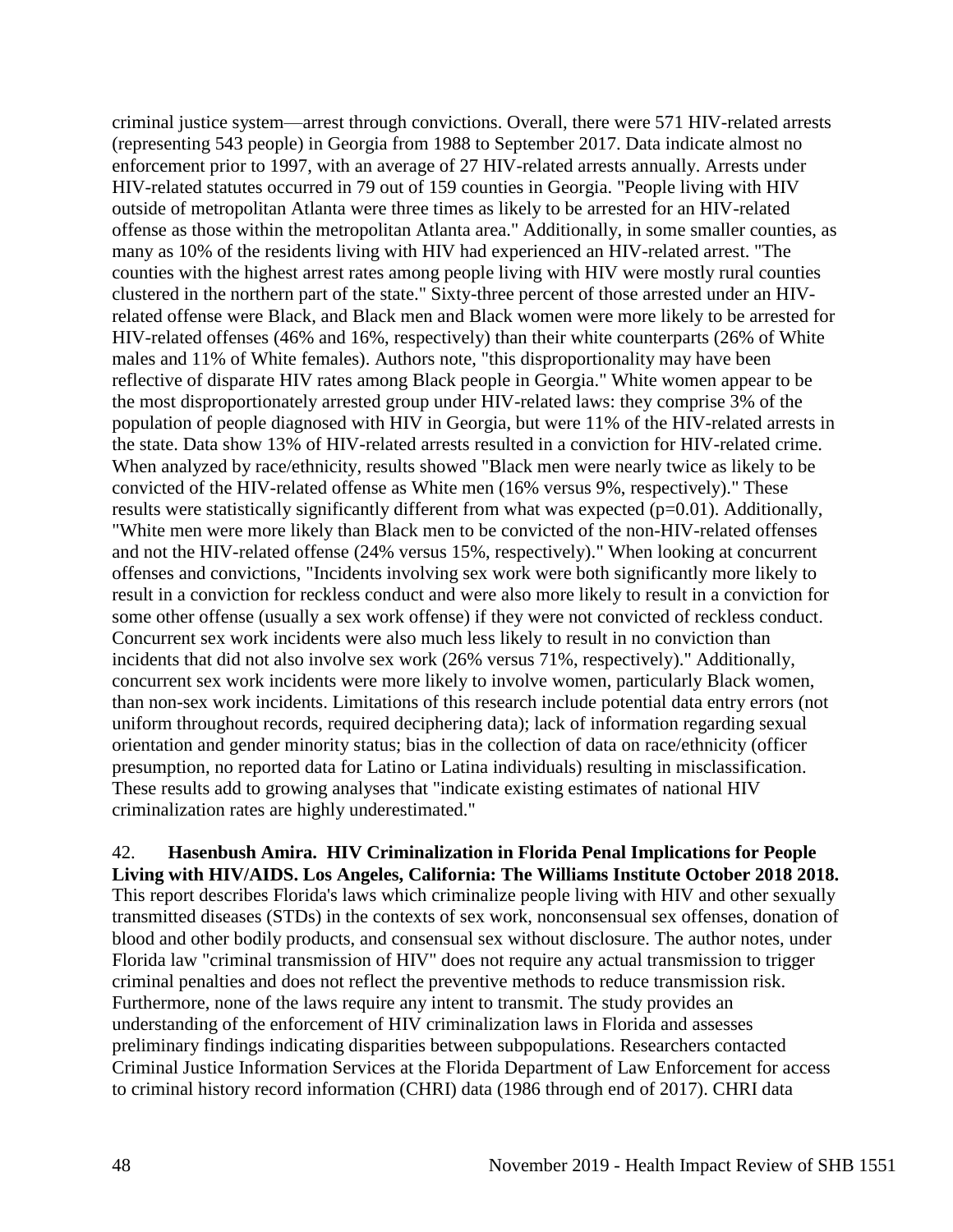document all interactions with the criminal justice system—arrest through convictions. Overall, there were 874 HIV- or STD-related arrests (representing 614 people arrested specifically for an HIV-related offense) in Florida from 1986 through 2017. Over the same period, 210 incidents involved STDs other than HIV. Data indicate almost no enforcement prior to 1993, with an average of 36 HIV-related arrests involving an average 32 people annually. Arrests under HIVrelated statutes occurred in 47 out of 67 counties in Florida. However, 76% of the HIV-specific incidents occurred in 8 counties. For example, Duval County is home to only 6% of the people living with HIV in Florida, but 23% of all HIV-related arrests in the states occurred there. Notably, white men never exceeded 31% of HIV-specific arrests in any of the top 8 counties (range 6%-31%). Forty-three percent of those arrested under an HIV-related offense were Black, and none of those arrested were recorded as Latino/a. As 23% of Florida's population living with HIV are Latino/a, "it is possible that the exclusive use of Black and White racial categories is more a product of a lack of attention to detail in record keeping, and not a perfectly accurate reflection of the racial/ethnic makeup of those who had contact with the criminal system related to their HIV." Black men were more likely to be arrested for HIV-related offenses than their White counterparts (22% versus 17%, respectively). Over half (56%) of all individuals arrested under an HIV-related offense were women, despite only comprising 27% of people living with HIV in Florida in 2017. White women appear to be the most disproportionately arrested group under HIV-related laws: they comprise 4% of the population of people diagnosed with HIV in Florida, but were 39% of the HIV-related arrests in the state. "Black women were also overrepresented among HIV-related arrests when compared to the underlying population of people living with HIV." Further analysis showed disproportionality (by race and sex) varied by county. Data show 35% of HIV-related arrests resulted in a conviction for HIV-related crime. "People convicted of HIV exposure were sentenced to a median of three years." When analyzed by race/ethnicity and sex, results showed "clear disparities emerged in the context of sex work [...] Black women (60%) were the most likely to be convicted of an HIV-specific offense in sex work offenses." Meanwhile, in HIV exposure incidents that did not involve sex work, "Black women were the least likely to be convicted of an HIV offense (in only 3% of all cases), and Black men were the most likely to be convicted (in 30% of all cases)." Additionally, "in the rare cases where there appeared to be a 'downgrade' to an STD conviction instead on [sic.] an HIV conviction, it only occurred for White people." Finally, "sex work incidents were twice as likely as other exposure incidents to result in a conviction for an HIV or STD offense [44% versus 22%, respectively] and half as likely to result in individuals being released without a conviction [32% versus 64%, respectively]." Overall, Florida data point to some race-, sex-, and geographic-based disparities in the application of these laws. Limitations of this research include potential data entry errors (not uniform throughout records, required deciphering data); lack of information regarding sexual orientation and gender minority status; bias in the collection of data on race/ethnicity (officer presumption, no reported data for Latino or Latina individuals) resulting in misclassification. These results add to growing analyses that "indicate existing estimates of national HIV criminalization rates are highly underestimated." Overall, the study found that Florida's laws that criminalize activity by people who are know that they are living with HIV: disincentives testing; are being used to treat sex workers more harshly than others, which disproportionately affect women, particularly Black women; and may be enforced differently based on geographic region. Future research should look at the distinct experiences of gender and sexual minorities living with HIV who have engaged with Florida's criminal system. In addition, qualitative and quantitative studies should be undertaken to understand the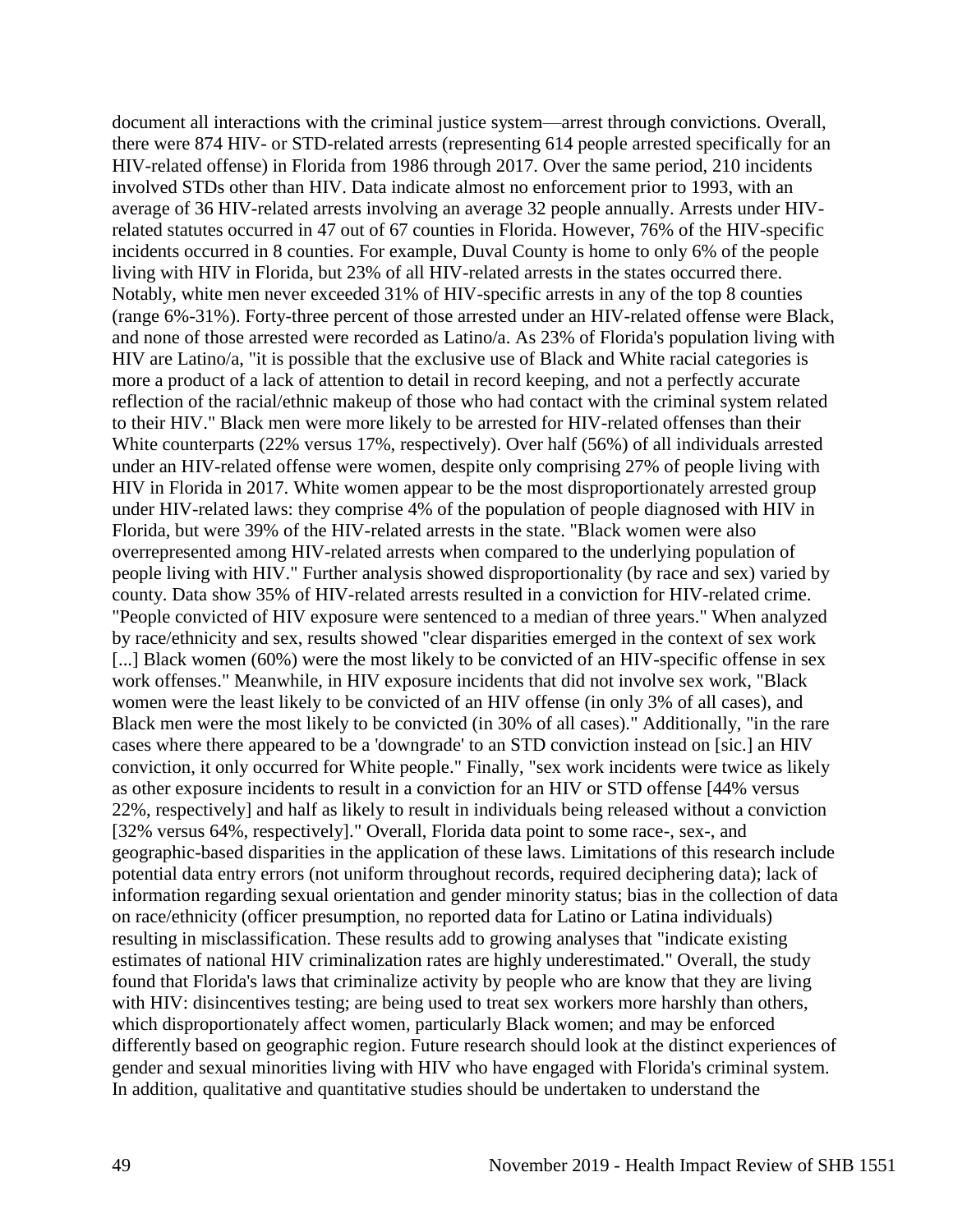experiences of those impacted by these statutes and the mental health, emotional, and structural consequences of those experiences.

### 43. **Hasenbush Amira, Miyashita Ayako, Wilson Bianca D.M. HIV Criminalization in California Penal Implications for People Living with HIV/AIDS. Los Angeles, California: The Williams Institute December 2015 2015.**

This report describes California's four HIV-specific criminal laws and one non-HIV-specific criminal law that criminalizes exposure to any communicable disease: Cal. Penal Code § 647f (solicitation while HIV positive), Cal. Health & Safety Code § 120291 (exposure to HIV with intent to transmit), Cal. Penal Code § 12022.85 (sex offense sentence enhancement for HIVpositive status in nonconsensual sex crimes) and Cal. Health & Safety Code § 120290 (misdemeanor exposure to any communicable disease). The study provides an understanding of the enforcement of HIV criminalization laws in California and assesses preliminary findings indicating disparities between subpopulations. Researchers contacted the California Department of Justice and requested access to criminal offender record information (CORI) data (enactment through June 2014). CORI data document any contact with the criminal system—arrest through convictions. "Overall, 800 people came into contact with the California criminal system [in 1,174 separate incidents] from 1988 to June 2014 under an HIV-related law or under the misdemeanor exposure law as it related to a person's HIV-positive status." Specifically, 753 people (1,113 incidents) came into contact for felony solicitation, 30 people (33 incidents) for exposure with intent to transmit, 31 people (35 incidents) for non-consensual sex offense sentence enhancement, and 5 people (8 incidents) for exposure to communicable disease (limited to known HIV). Ninety-five percent of all HIV-specific criminal incidents impacted people engaged in sex work or people suspected of engaging in sex work. Enforcement was highest from 1995 to 2004, with a peak of 70 arrests in 2000. In 2013, 17 people had HIV-related criminal contact (lowest number since 1991). Black people and Latino/as made up 67% of the people who came into contact with the criminal justice system based on their HIV, but just 51% of those living with HIV and AIDS are Black and Latino/a. Furthermore, women were disproportionately represented among those HIV-positive individuals who came into contact with the criminal justice system (43%) compared to the proportion of people living with HIV in California who are female (13%). "Black women and White women make up 4% and 3% respectively of the population of people diagnosed with HIV in California, but 21% and 15% respectively of the population of people who had contact with the criminal justice system related to their HIV status." Meanwhile, "White men make up 40% of the population of people diagnosed with HIV in California, but only 16% of those who had contact with the criminal justice system related to their HIV status." Moreover, Black men, Black women, and White women (to a lesser degree) disproportionately experienced multiple HIV-specific criminal incidences. Of arrests for HIV-specific criminal incidents related to HIV, 33% resulted in charges, 100% of incidents with HIV-specific charges resulted in conviction for at least one of the HIV-specific charges, and 90% of convictions were sentenced to immediate confinement. Specifically, people convicted of exposure to HIV with intent to transmit were sentenced to an average of 4.5 years, and those living with HIV convicted of the misdemeanor exposure law were incarcerated for 45 to 90 days. "Across all HIV-related crimes, White men were significantly more likely to be released and not charged (in 61% of their HIV-specific criminal incidents) than expected, and Black men (38%), Black women (44%) and White women (39%) were significantly less likely to be released and not charged." Data suggest some race- and sex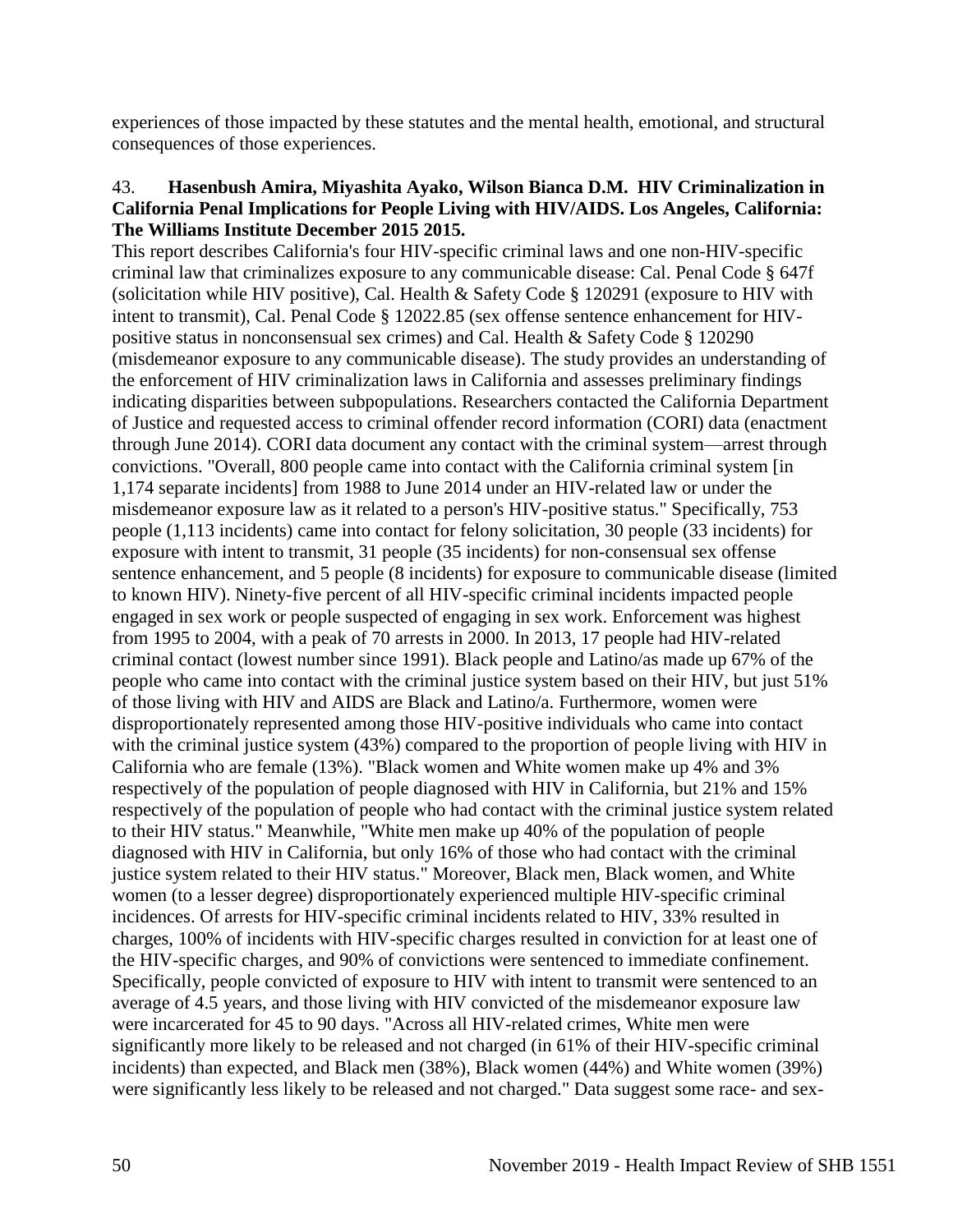based disparities in the application of California's laws. The analysis was limited by lack of information about sexual orientation and gender minority status. Additionally, unclear or undecipherable data were excluded from the analysis. Authors noted some race- and sex-based disparities in the application of California's laws, however future research is needed to identfy root cause9s) for data-informed policy interventions.

# 44. **Small Area Demographic Estimates by Age, Sex, Race and Hispanic Origin (2010- 2018). In: Management WSOoF, ed. Olympia, Washington2019.**

This Washington State dataset from the Office of Financial Management presents estimates of April 1, 2018 population by age, sex, race, and Hispanic origin.

# 45. **Prather Cynthia, Fuller Taleria R., Marshall Khiya J., et al. The Impact of Racism on the Sexual and Reproductive Health of African American Women.** *Journal of Womens Health (Larchmt).* **2016;25(7):664-671.**

Prather et al. use the socioecological model to describe racism and its effect on African American women's sexual and reproductive health. Authors examine the historical context of racism (e.g., medical experimentation) as well as institutional racism (society), personally mediated racism (neighborhood/community), and internalized racism (family/interpersonal supports and individual). Authors concluded, "[i]n both historical and contemporary contexts, race-based mistreatment has been shown to place African American women at increased risk for HIV/STIs, pregnancy-related complications, and early mortality."

# 46. **Paz-Bailey Gabriela, Noble Meredith , Salo Kathryn , et al. Prevalence of HIV Among U.S. Female Sex Workers: Systematic Review and Meta-analysis.** *AIDS Behav.*  **2016;20(10):2318-2331.**

Paz-Bailey et al. conducted a systematic review of published studies reporting HIV prevalence among female sex workers in the U.S. Authors included 14 studies published from 1987 to 2013 that reported HIV prevalence for a total of 3,975 adult female sex workers. However, only 2 of the 14 studies were conducted after 2006. "The pooled estimate of HIV prevalence was 17.3 % (95 % CI 13.5–21.9 %); however, the prevalence of HIV across individual studies varied considerably (ranging from 0.3 to 32 %) and statistical heterogeneity was substantial (I2 = 0.89,  $Q = 123$ ;  $p < 0.001$ )." Overall, authors concluded "the available evidence does suggest that HIV prevalence among this vulnerable population is high."

# 47. **Turney Kristin. Stress Proliferation across Generations? Examining the Relationship between Parental Incarceration and Childhood Health.** *Journal of Health and Social Behavior.* **2014;55(3):302-319.**

Turney conducted a multivariate analysis that incorporates children into the stress process paradigm to examine the relationship between parental incarceration and children's health. The author used data collected through the 2011-2012 National Survey of Children's Health (NSCH), a cross-sectional probability sample of non-institutionalized children ages 0-17 years in the U.S. Adjusted for demographic, socioeconomic, and familial characteristics, the analyses show parental incarceration is independently associated with 5 of 19 health conditions considered: learning disabilities, Attention Deficit Disorder/Attention Deficit Hyperactivity Disorder, behavioral or conduct problems, developmental delays, and speech or language problems. Results suggest parental incarceration is more detrimental to behavioral or conduct problems and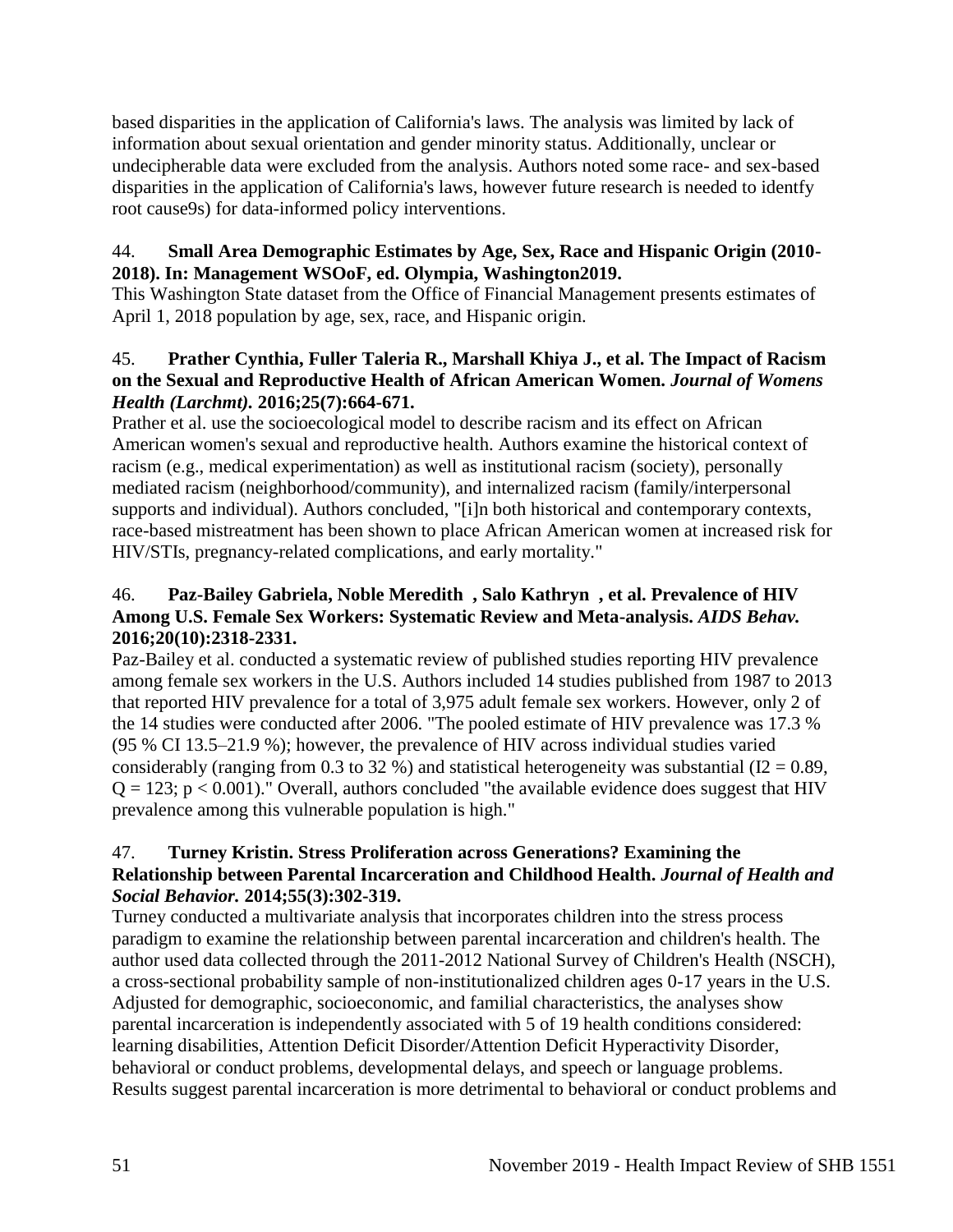developmental delays than parental divorce or separations. Findings add to the literature that children's health disadvantages may be an unintended consequence of mass incarceration. In addition, household member mental health problems are associated with 15 of 19 indicators of children's health. The use of a cross-sectional dataset made it impossible to determine whether the association is due to shared genetics, shared environments, or some combination of the two. Further research is needed to determine how mental health, incarceration, and children's mental health are associated.

## 48. **Authority Health Care. Health Care Services and Supports- Incarceration Overview. 2017.**

In 2017, Substitute Senate Bill 6430 directed Health Care Authority to suspend (rather than terminate) Medicaid coverage for incarcerated individuals in Washington State. While suspended, incarcerated individuals are still covered for inpatient hospitalizations longer than 24 hours, and full coverage is automatically reinstated upon release. If incarcerated individuals do not have insurance, they are enrolled in Medicaid prior to release and House Bill 1290 (passed in 2005) required Health Care Authority to expedite enrollment so that incarcerated individuals have insurance the date they are released.

## 49. **Nachega Jean B , Uthman Olalekan A , Peltzer Karl , et al. Association between antiretroviral therapy adherence and employment status: systematic review and metaanalysis.** *Bulletin of the World Health Organization.* **2015;2015(93):29-41.**

Nachega et al. conducted a meta-analysis of 28 studies (published between 1996 and 2014) to assess the association between the employment status of individuals living with HIV and adherence to antiretroviral therapy (ART). Authors searched databases for studies published between January 1980 and September 2014. Grey literature sources were also reviewed. Authors used a random-effects model to pool study data on the association between being employed and adhering to ART. They evaluated between-study heterogeneity and sources of bias. Overall, the meta-analysis included data for 8,743 individuals living with HIV from 14 countries. The study found, "The overall pooled odds ratio (OR) for the association between being employed and adhering to ART was 1.27 (95% confidence interval, CI: 1.04–1.55)." The association was significant for studies ( $n = 7$ ) from low-income countries (OR: 1.85, 95% CI: 1.58–2.18) and studies ( $n = 10$ ) high-income countries (OR: 1.33, 95% CI: 1.02–1.74). However, results were not significant for studies  $(n = 11)$  of middle-income countries  $(OR: 0.94, 95\% \text{ CI}: 0.62-1.42)$ . Results also showed that "studies published after 2011 and larger studies showed less association between employment and adherence than earlier and small studies, respectively." Authors concluded, "Employed HIV-infected individuals, particularly those in low- and high-income countries, were more likely to adhere to ART than unemployed individuals." However, they recommend further research assess the mechanisms by which "employment and ART adherence affect each other and on whether employment-creation interventions can positively influence ART adherence, HIV disease progression and quality of life."

# 50. **Strully Kate W. Job Loss and Health in the U.S. Labor Market.** *Demography.*  **2009;46(2):221-246.**

Strully used data from the U.S. Panel Study of Income Dynamics (PSID) to "estimate the effects of job loss on health, reducing the risk of selection bias by first isolating job losses that resulted from establishment closures, and then focusing on specific health conditions that should be the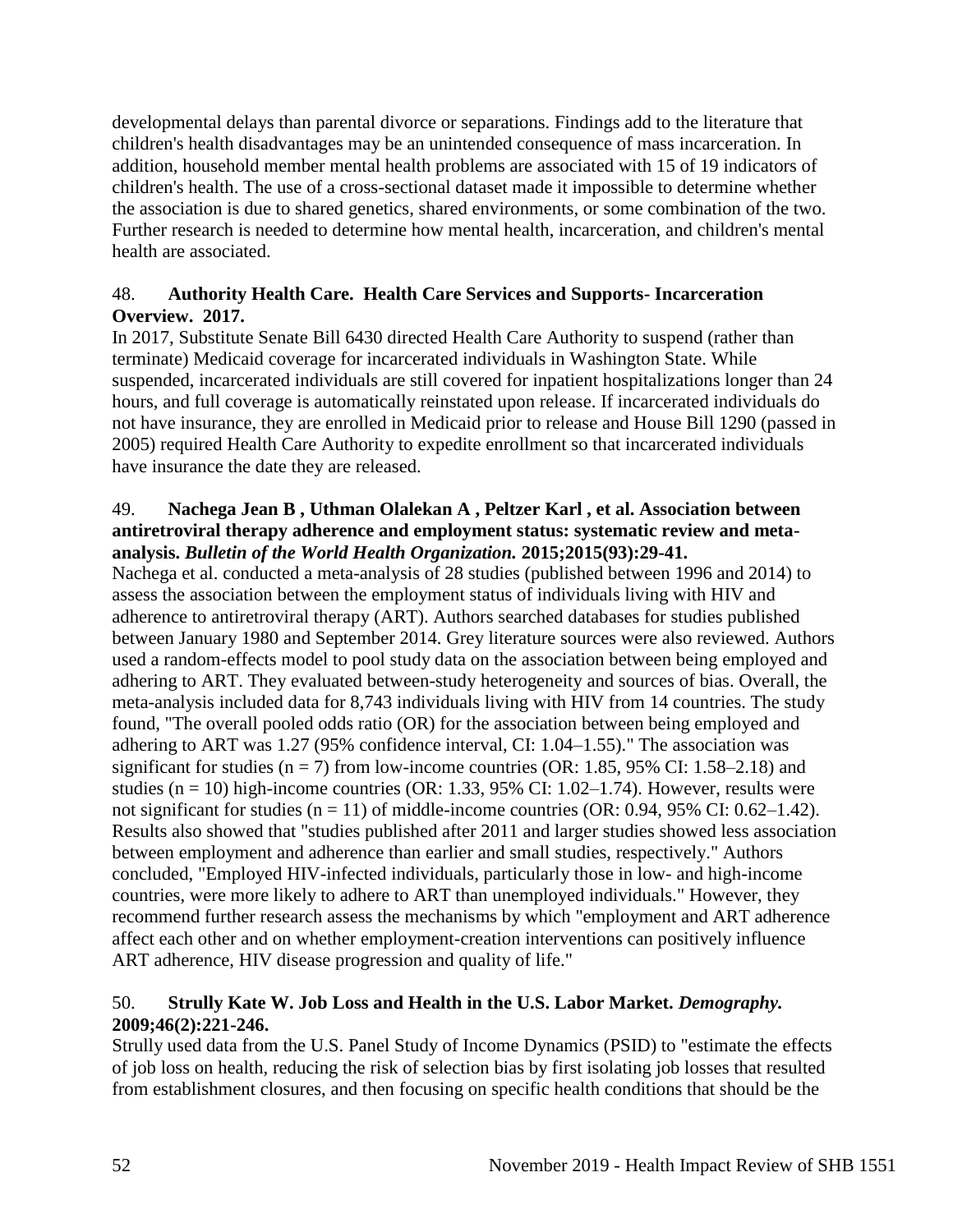most sensitive to a recent stressor like job loss." Data analyzed in the study were from the 1999, 2001, and 2003 waves of the PSID, a nationally representative longitudinal survey of American families. The dataset is "well-suited to this analysis because it provides detailed employment information and regularly collects data on health." The author also considered potential differences across occupations (i.e., blue-collar jobs vs. white-collar jobs). "Isolating respondents who held blue-collar (i.e., operative or labor) or white-collar (i.e., professional or managerial) jobs in January of the year prior yields 3,359 white-collar respondents (5,954 person-years) and 1,851 blue-collar respondents (2,870 person-years)." The author used 4 mutually exclusive categories for job losses/separations (i.e., no-fault job loss; fired/laid off; voluntary job separation; and miscellaneous job separation). Health measures included 3 variables: fair/poor health, likely health conditions (i.e., stroke, hypertension, heart disease, heart attack, arthritis, diabetes, and emotional/psychiatric problems should all be sensitive to recent job losses), and unlikely health conditions (i.e., lung disease, cancer, and loss of memory or mental ability should not be sensitive to a recent event like job loss). The author controlled for: age, gender, race, education, family income, health insurance, and occupational category. Changes in marital/relationship status and moving to a new residence were more challenging to control for within the analysis. Modeling results showed, "Losing a job because of an establishment closure increased the odds of fair or poor health by 54%, and among respondents with no preexisting health conditions, it increased the odds of a new likely health condition by 83%." The author noted, results suggest "there are true health costs to job loss, beyond sicker people being more likely to lose their jobs." For respondents who "lost jobs because of establishment closures but were reemployed by the survey do not appear to have assessed their health in worse terms than their stably employed counterparts; however, they do appear to have faced an increased risk of new likely health conditions." Additionally, the analysis provides "no evidence that job loss effects differ for white- and blue-collar workers."

# 51. **Definitions, RCW 9A.04.110 Revised Code of Washington, §(4)(c).**

RCW 9A.04.110 provides definitions for the chapter. RCW 9A.04.110(4)(c) defines "Great bodily harm" as bodily injury which creates a probability of death, or which causes significant serious permanent disfigurement, or which causes a significant permanent loss or impairment of the function of any bodily part or organ.

# 52. **Arrest without warrant, RCW 10.31.100 Revised Code of Washington.**

RCW 10.31.100 establishes the instances in which law enforcement officers may make an arrest without a warrant. Additionally, a police officer may arrest an individual without a warrant for committing a misdemeanor or gross misdemeanor only when the offense in committed in the presence of an officer. However, RCW 10.31.100(1-11) provide exceptions to the rule.

# 53. **Evidentiary sufficiency, 9.94A.411 Revised Code of Washington.**

Evidentiary sufficiency (RCW 9.94A.411[2][a]) sets the standard of a decision to prosecute as, "Crimes against persons will be filed if sufficient admissible evidence exists, which, when considered with the most plausible, reasonably foreseeable defense that could be raised under the evidence, would justify conviction by a reasonable and objective fact finder."

# 54. **Criminal attempt., RCW 9A.28.020 Revised Code of Washington.**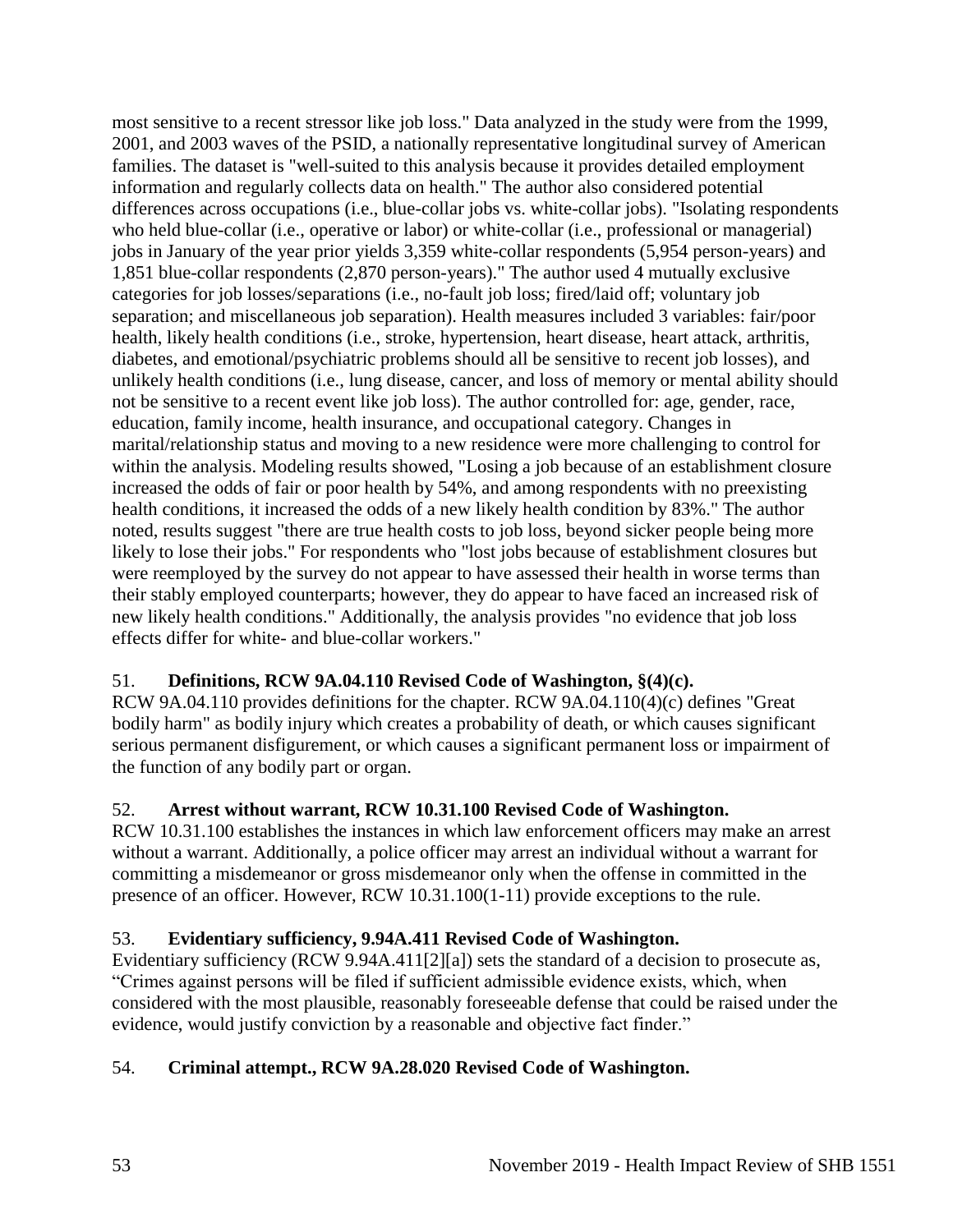RCW 9.28.020 (Criminal attempt) states, "(1) A person is guilty of an attempt to commit a crime if, with intent to commit a specific crime, he or she does any act which is a substantial step toward the commission of that crime." Furthermore, subsection (2) states, "If the conduct in which a person engages otherwise constitutes an attempt to commit a crime, it is no defense to a prosecution of such attempt that the crime charged to have been attempted was, under the attendant circumstances, factually or legally impossible of commission." The statute goes on to establish an attempt to commit a crime as: "(a) Class A felony when the crime attempted is murder in the first degree, murder in the second degree, arson in the first degree, child molestation in the first degree, indecent liberties by forcible compulsion, rape in the first degree, rape in the second degree, rape of a child in the first degree, or rape of a child in the second degree; (b) Class B felony when the crime attempted is a class A felony other than an offense listed in (a) of this subsection; (c) Class C felony when the crime attempted is a class B felony; (d) Gross misdemeanor when the crime attempted is a class C felony; (e) Misdemeanor when the crime attempted is a gross misdemeanor or misdemeanor."

### 55. **Sugie Naomi F., Turney Kristin. Beyond Incarceration: Criminal Justice Contact and Mental Health.** *American Sociological Review.* **2017;82(4):719-743.**

The authors examined associations between criminal justice contact and mental health using data from the National Longitudinal Survey of Youth (NLSY97). The nationally representative survey of a contemporary cohort includes information about criminal justice contact (including arrest, conviction, and incarceration) and mental health over time. Analysis showed arrest and incarceration—but not conviction—are independently associated with poor mental health. Arrests accounted for nearly half of the association between incarceration and mental health. Authors propose uncertainty and anticipatory stress are primary mechanisms that worsen mental health and deserve further study. Researchers document that criminal justice contact is socially patterned and is more common among non-Hispanic blacks than non-Hispanic whites and Hispanics. However, the associations between criminal justice contact and mental health are similar across racial/ethnic groups. Researchers found respondents' previous exposure to disadvantaged ecological contexts (i.e. counties with high proportions of residents with incomes below the poverty, unemployed civilians, female-headed households, and households receiving public assistance income) had negative consequences for mental health. The authors asserts the importance of mental health for other life course outcomes (e.g. physical health, socioeconomic status, children's wellbeing) and conclude that the consequences of criminal justice contact may extend beyond mental health and have broad intra- and inter-generational consequences.

# 56. **Natapoff Alexandra. Misdemeanor Decriminalization.** *Vanderbilt Law Review.*  **2015;68(4):63.**

This law review found that full decriminalization, defined as reclassification of misdemeanors as civil infractions, of non-violent offences may reduce arrests, days of incarceration, and fines associated with offenses like driving while license suspended in the third degree (DWLS 3). However, Natapoff noted outcomes may vary dependent on how local jurisdictions apply the provisions. Defendants with the resources to pay fines can terminate contact with criminal justice system quickly and without the lasting effects of a criminal record. However, because Washington State incarcerates defendants for failure to pay fines, a fine-only model may translate into jail time for indigent individuals through the use of contempt proceedings (pay or appear). Incarceration due to failure to appear may exacerbate disparities in incarceration rates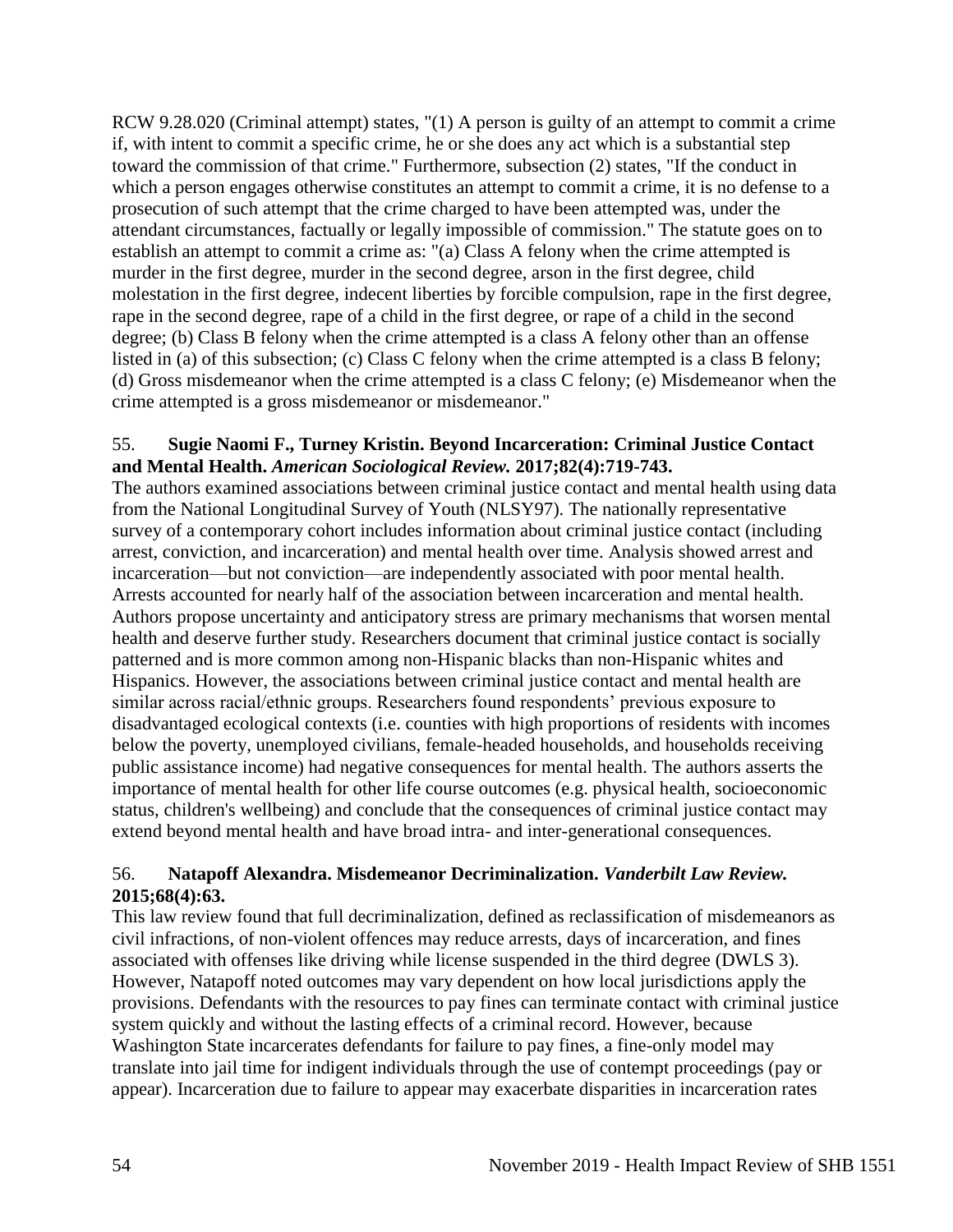by disproportionately affecting people with low-incomes and people of color who may be less likely to find the time and transportation required to appear than offenders with more time and resources. Failure to pay may also negatively impact an individual's credit rating and their ability to rent an apartment, buy a car, or secure employment. An individual's records (arrest and criminal) and/or inability to reinstate their driver's license may also negatively affect employment (current and future prospects). Jurisdictional use of citations to measure performance or fines to fund the criminal justice systems and general budgets could exacerbate disparities by further racializing enforcement and serving as a regressive tax.

## 57. **Yi Youngmin, Turney Kristin, Wildeman Christopher. Mental Health Among Jail and Prison Inmates.** *American Journal of Men's Health.* **2017;11(4):900-910.**

Yi et al. analyzed a sample  $(n = 3,139)$  from the Fragile Families and Child Wellbeing Study (FFCWS), a longitudinal survey commonly used to study the individual and spillover consequences of incarceration, to assess how the relationship between current incarceration and self-reported mental health varies across jail incarceration and prison incarceration. Researchers found fathers incarcerated in jails "...have higher odds of depression (OR=5.06), life dissatisfaction ( $OR = 3.59$ ), and recent illicit drug use ( $OR = 4.03$ )" compared to those not incarcerated. While fathers incarcerated in prisons "...have higher odds of life dissatisfaction (OR=3.88) and lower odds of heavy drinking (OR=0.32) compared with those not incarcerated." Results confirm the negative associations between incarceration and mental health and provide new insight into between-facility differences in mental health of currently incarcerated fathers. Authors conclude that further research is needed to better understand the effects of incarceration in jails and the implications for the well-being of current and former inmates' children and families.

# 58. **Sufrin C. B., Kolbi-Molinas A., Roth R. Reproductive Justice, Health Disparities, And Incarcerated Women in the United States.** *Perspectives on Sexual and Reproductive Health.* **2015;47(4):213-219.**

In this commentary, Sufrin et al. discuss reproductive health outcomes for incarcerated women in the U.S. In general, the number of women incarcerated is increasing faster than then number of men incarcerated (e.g. number of women incarcerated increased by 30% versus 13% for men between 2000 and 2013), women of color are incarcerated at rates higher than white women (e.g., black women are incarcerated at a rate 2.3 times that of white women), and the majority of incarcerated women (70%) are convicted of non-violent crimes. 74% of incarcerated women are of reproductive age and between 3% and 5% are pregnant. Incarcerated pregnant women have a high risk for poor birth outcomes, including preterm labor, low birth weight babies, and stillbirth. Women who are incarcerated have high rates of sexually transmitted diseases (STDs), unintended pregnancy, abortion, histories of trauma and physical and sexual abuse, substance use, and mental health disorders than the general public. Incarceration puts women at increased risk for violence, sexual assault, injury, communicable disease, poor nutrition, and poor living conditions. They explain that "imprisonment infringes on women's constitutionally protected reproductive rights by confining them during their reproductive years, denying them access to necessary medical care, subjecting them to substandard medical care and separating them from their children." They also note that incarceration provides an opportunity for individuals to receive health care and the U.S. constitution "prohibits correctional officials and staff from 'intentionally denying or delaying access to medical care or intentionally interfering with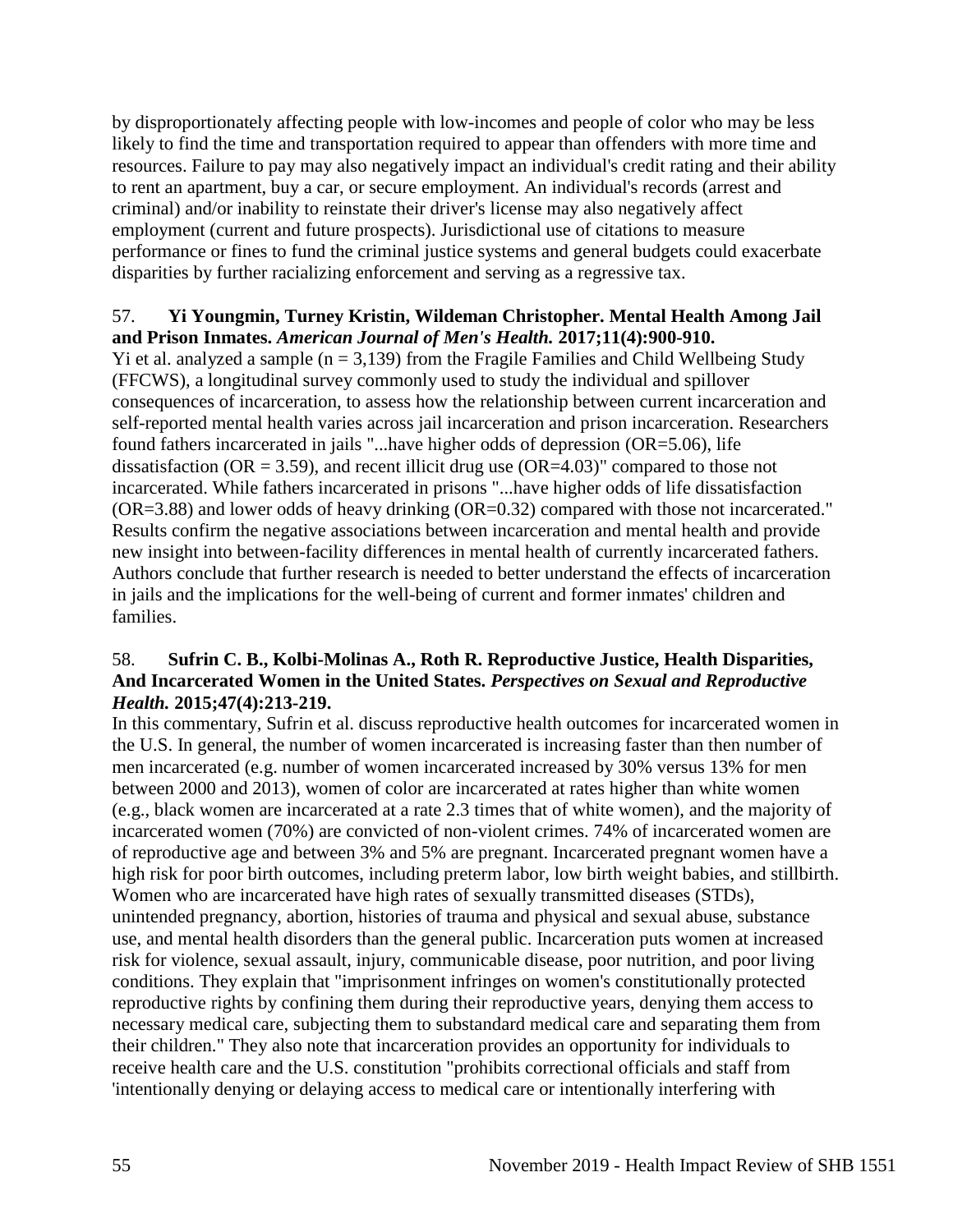treatment once prescribed.'" Barriers to care for incarcerated women include, lack of required, national standards for medical care in prisons (standards developed by the American Public Health Association and National Commission on Correctional Health Care are optional); inconsistent care related to pregnancy care, contraception services, and abortion; policies restricting direct access to care (e.g. requiring a court order from a judge to authorize release for treatment); cost of care (e.g., some facilities require women to pay for care up front, pay for procedure, transportation, and staff time); transportation; state laws (e.g., one third of state prison systems lack a written abortion policy, state requirements on waiting periods for abortions, use of restraints and shackling); reliance on correctional facility staff as "gatekeepers" to access care; untrained staff (e.g., relying on untrained guards to determine when medical attention is required); geography (e.g., 89% of US counties lack an abortion provider); inflexible schedules (e.g., rest periods, mealtimes); lack of data (e.g., no national data about how many women are pregnant or give birth while incarcerated); and fragmented care (upon entry, during incarceration, and upon release). The authors also note that these barriers are aggravated by "unique power dynamics, limited autonomy, and coercive conditions that are inherent in the prison and jail environment." For example, "more than 100 women in California's prison system were unlawfully sterilized from 2006 to 2010" and communities of color have experienced histories of eugenics. Incarcerated women also experience reproductive coercion by being "prevented from having abortions, pressured into using birth control or shackled to the rail of a hospital bed during childbirth." Recommendations to reduce barriers to care include implementing community-based alternatives for women in the criminal justice system who are pregnant or postpartum and providing family planning counseling and access to contraception for women who are interested prior to release.

## 59. **Ferszt G. G., Clarke J. G. Health care of pregnant women in U.S. state prisons.** *J Health Care Poor Underserved.* **2012;23(2):557-569.**

Ferszt and Clarke conducted surveys with 19 state correctional facilities to evaluate health care practices for pregnant women in state prisons. Past research has shown that incarcerated women are often in worse physical and mental health than the population and have higher rates of sexually transmitted infections (STIs), human immunodeficiency virus (HIV)), hepatitis B and C, chronic diseases, mental health disorders, and experiences of physical and psychological violence. Approximately 5% to 6% of incarcerated women are pregnant when they enter correctional facilities. The authors state that, "prior to incarceration, most pregnancies of incarcerated mothers are unplanned and compromised by a lack of prenatal care, poor nutrition, domestic violence, drug and alcohol abuse, high STD rates, HIV, hepatitis C, human papillomavirus (HPV), homelessness, psychiatric illness, physical and/or sexual abuse, and exposure to potentially teratogenic psychotropics." Pregnant women who are incarcerated often have poor birth outcomes and maternal health outcomes due to conditions both before and during incarceration. The authors also state that there is no mandatory accreditation that requires correctional facilities to adhere to standards of care for incarcerated pregnant women and, as a result, health care practices for pregnant women vary by state. Overall, Ferszt and Clarke found that most correctional facilities do not follow recommended standards of care for incarcerated pregnant women, and that women receive substandard care during pregnancy. While the surveys in this study were completed with wardens at state correctional facilities, some of the barriers described could be barriers to women accessing care, including limited equipment (e.g. fetal monitors), limited service availability (e.g. prenatal education programs, childbirth education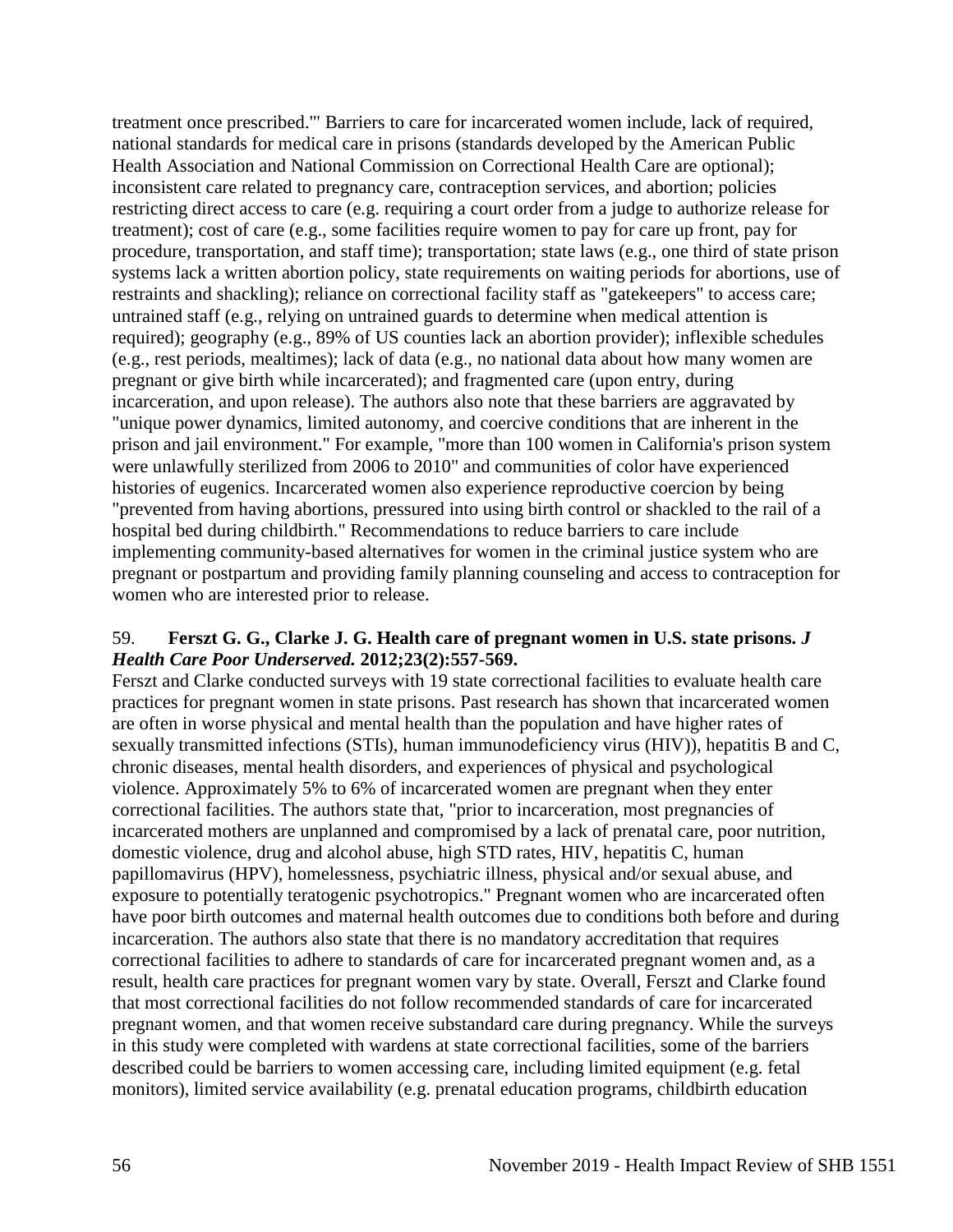classes), difficulty monitoring high-risk pregnancies, lack of continuity between prison and hospital systems (e.g. if women are required to deliver at a local hospital), prioritization of security over care, state policies (e.g. some states permit restraining women during pregnancy), and facility conditions (e.g. not permitting nutritional, work schedule, or sleeping change and accommodations). The authors recommend making doula services available to incarcerated individuals before, during, and after birth and to help women navigate the health care system. They also recommend adopting minimum standards of treatment (e.g. United Nations), considering alternative sentencing (e.g. halfway houses or residential community-based facilities), and prohibiting the use of restraints for incarcerated pregnant women.

## 60. **Gynecologists American College of Obstetricans and. Reproductive Health Care for Incarcerated Women and Adolescent Females: Committee Opinion, Committee on HealthCare for Underserved Women. 2012.**

This report by the American College of Obstetricians and Gynecologists, Committee on Health Care for Underserved Women presents information about reproductive health outcomes and access to care for incarcerated women and adolescent females. ACOG states that incarcerated women and adolescent females disproportionately experience sexually transmitted infections (STIs), including chlamydia, gonorrhea, and human immunodeficiency virus (HIV). In addition, previous research has found that approximately 6% to 10% of incarcerated women are pregnant. Both STIs and pregnancies may result from sexual assault and violence during incarceration by other inmates or staff, with rates of sexual victimization between 5.1% to 10.8% at some prisons. ACOG reports that "although most state and federal prisons provide some level of care to prisoners, availability and access to medical care in jails is variable." Barriers to care include lack of care continuity (especially in jails and at release), preventive care and health education, care tailored to women, funding (e.g. Medicaid funding cannot be used to provide care to adults or adolescents in secure confinement), and federal or state accreditation for correctional health facilities or mandatory standards for prisons. They state that "care for incarcerated women and adolescent females should be provided using the same guidelines as those for women and adolescent females who are not incarcerated." To improve access to and quality of care for incarcerated women and adolescent females, AGOC recommends training medical students and correctional facility staff in appropriate care for inmates, providing preventive care services, ensuring access to qualified health care providers, providing a continuum of care (between initial screenings, in-house services, referrals, and release), providing appropriate and adequate care (e.g. promoting breastfeeding), and ensuring protection from sexual abuse while incarcerated.

## 61. **Ramaswamy M., Lee J., Wickliffe J., et al. Impact of a brief intervention on cervical health literacy: A waitlist control study with jailed women.** *Prev Med Rep.* **2017;6:314-321.**

Ramaswamy et al. conducted a waitlist control study with 188 incarcerated women in three Kansas City jails aimed at improving health literacy related to cancer screening. In general, incarcerated women have higher rates of cervical cancer and abnormal pap smears and lower rates of pap screening compared to women without criminal justice histories. Incarcerated women have cervical cancer rates four to five times higher than the general population, and are at greater risk due to low socioeconomic status, low education, tobacco use, early sexual initiation, sexual and physical trauma, and high rates of Humanpapilloma Virus (HPV) and other sexually transmitted infections (STIs). Prior research by Ramaswamy found that "women's long trauma histories tend to impact on their beliefs about Pap screening- that is, an expectation of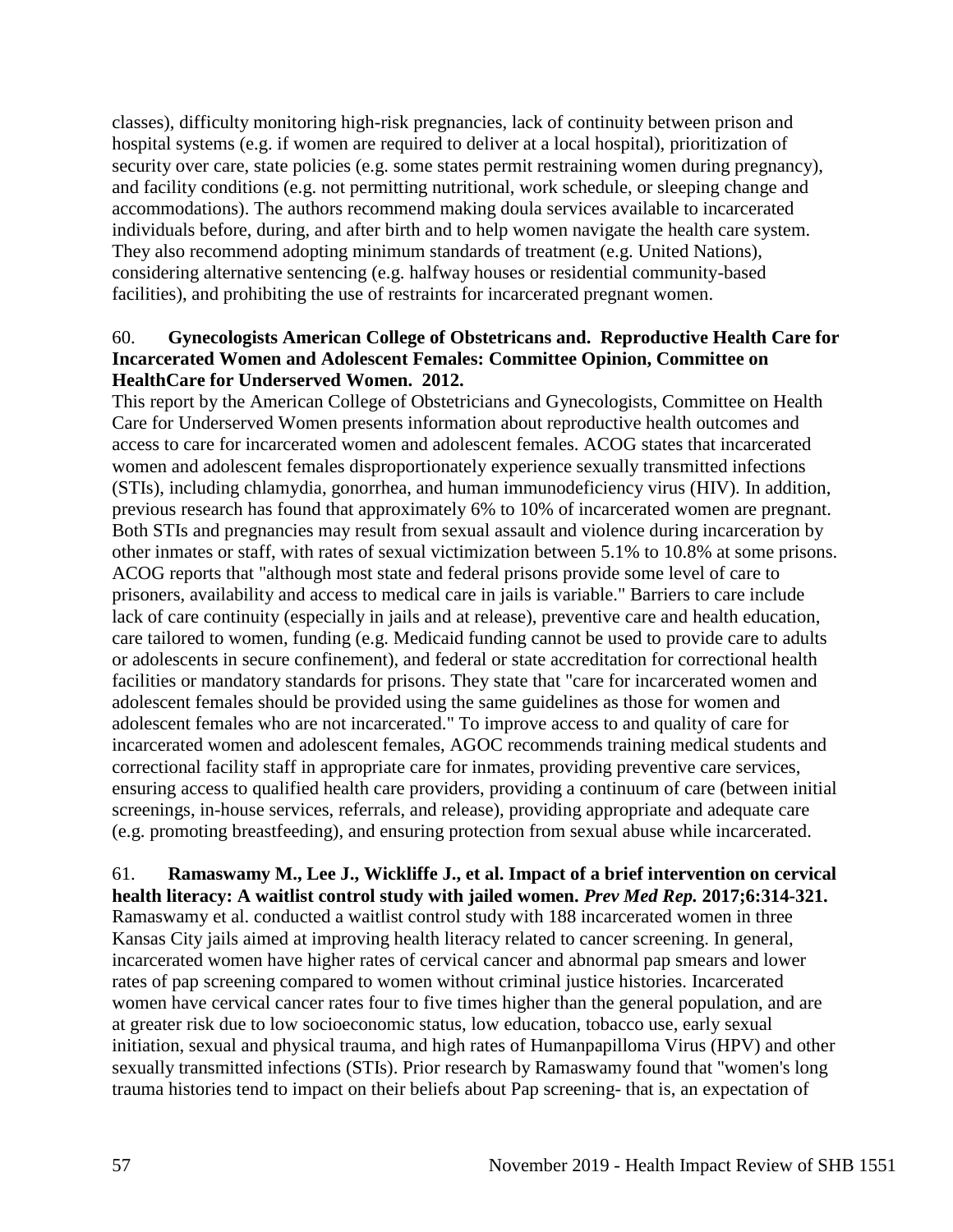fear, discomfort, and questionable safety during gynecological exams" and self-efficacy for screening or follow-up "may be compromised by drug use; mental health problems; trading sex for money, drugs or shelter; and a lifetime of cycling in and out of the criminal justice system." The authors also found that women experienced trauma, drug use, sex work, poverty, lack of health insurance, stigma, and on-going criminal justice involvement. Based on pre- and postintervention surveys, the authors found only 38.8% of women that completed the survey had health insurance. The authors recommended expanding Medicaid coverage so that women can access health insurance upon release from jail.

## 62. **Rizk R., Alderman E. Issues in gynecologic care for adolescent girls in the juvenile justice system.** *J Pediatr Adolesc Gynecol.* **2012;25(1):2-5.**

In 2000, adolescent girls comprised 28% of adolescents in the juvenile justice system. Rizk and Alderman provide a commentary about the reproductive health of adolescent girls in the juvenile justice system. Adolescent girls in the juvenile justice system are at high risk for medical, emotional, and gynecological disorders due to histories of trauma and abuse (sexual abuse and neglect), learning disabilities, substance use, and high-risk sexual practices (early sexual initiation, multiple partners, low use of contraception). Girls in the juvenile justice system often also self-identify as lesbian, bisexual, or questioning. Like adult facilities, there are no mandated, standard practices for providing health care at juvenile facilities. The National Commission on Correctional Health Care, American Academy of Pediatrics, and the Society for Adolescent Health and Medicine publish recommended standards, including gynecological services, vaccination, testing for sexually transmitted infections (STIs), prenatal care, contraception counseling, treatment of menstrual disorders, sexuality counseling, and trauma-related care due to physical or sexual abuse. The authors recommend that, "health care providers should promote and encourage healthy lifestyles with the aim of lowering their risk-taking behaviors, promote contraception and screen and treat sexually transmitted infections...it is important to encourage these girls to have a medical home" after release.

## 63. **Washington State Department of Health Office of Infectious Disease Assessment Unit. Washington State HIV Fact Sheet | Women & HIV in Washington State. Tumwater, Washington: Washington State Department of Health; July 2014 2014.**

This Washington State Department of Health fact sheet provides data from between 2009 and 2013. Most new female HIV cases in Washington during this time period were among Black and non-Hispanic women. HIV rates were highest among women belonging to a racial/ethnic minority. For example, HIV rates for non-Hispanic Black women were more than 30-times higher than those of non-Hispanic White women. Authors state, "Although many women are not sure how they became infected, most female HIV cases in Washington are believed to be the result of unprotected sex with an HIV-positive male partner."

## 64. **Policy The Center for HIV Law and. HIV Criminalization in the U.S. A Sourcebook on State Fed HIV Criminal Law and Practice. Brooklyn, New York: The Center for HIV Law and Policy; 2019.**

The Center for HIV Law and Policy developed the HIV Criminalization in the United States: A Sourcebook on State and Federal HIV HIV Criminal Law and Practice (Sourcebook) to outline punitive laws, policies, and cases affecting people living with HIV (PLHIV) and other communicable diseases. The Sourcebook addresses all 50 states, military, federal prisons, and